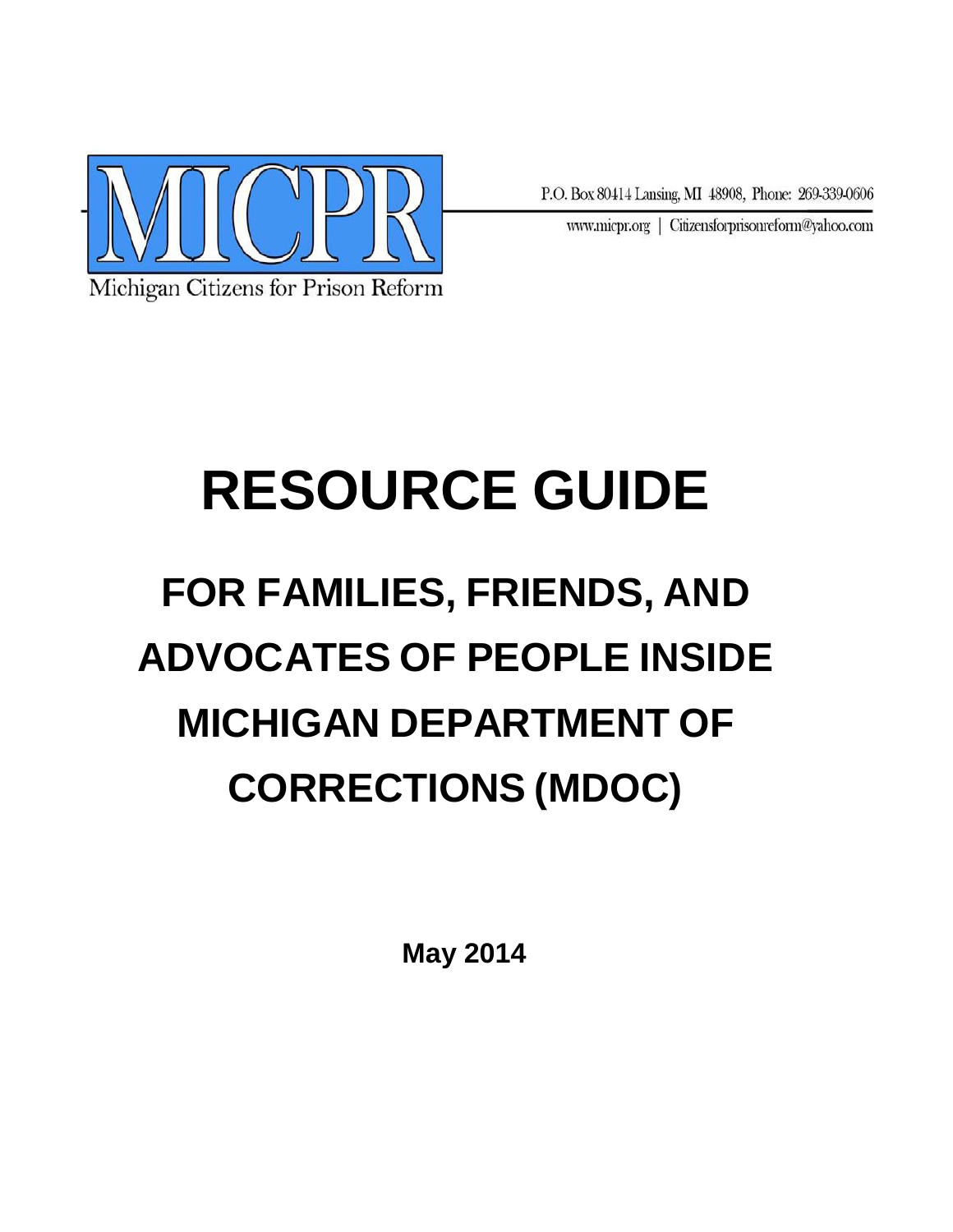## **COPYRIGHT NOTICE**

**You are free to share, copy, distribute, and transmit this work.** 

**You are free to remix and adapt this work.**

**You are free to make commercial use of this work.**

**However, you may only do so under the following conditions:**

- **1. Attribution: You must attribute what you use to Citizens for Prison Reform.**
- **2. Share Alike: If you alter, transform, or build upon this work, you may distribute the resulting work only under the same or similar license to this one.**

**This work is licensed under the Creative Commons Attribution-ShareAlike 3.0 Unported (CC BY-SA 3.0) license. For more information about your legal rights related to the publication of this work, please visit Creative Commons at http:/[/creativecommons.org/licenses/by-sa/3.0](http://creativecommons.org/licenses/by-sa/3.0/)/. This notice is adapted from that site.**

*Note: All hyperlinks within the guide are blue, italicized and noted with an* \*

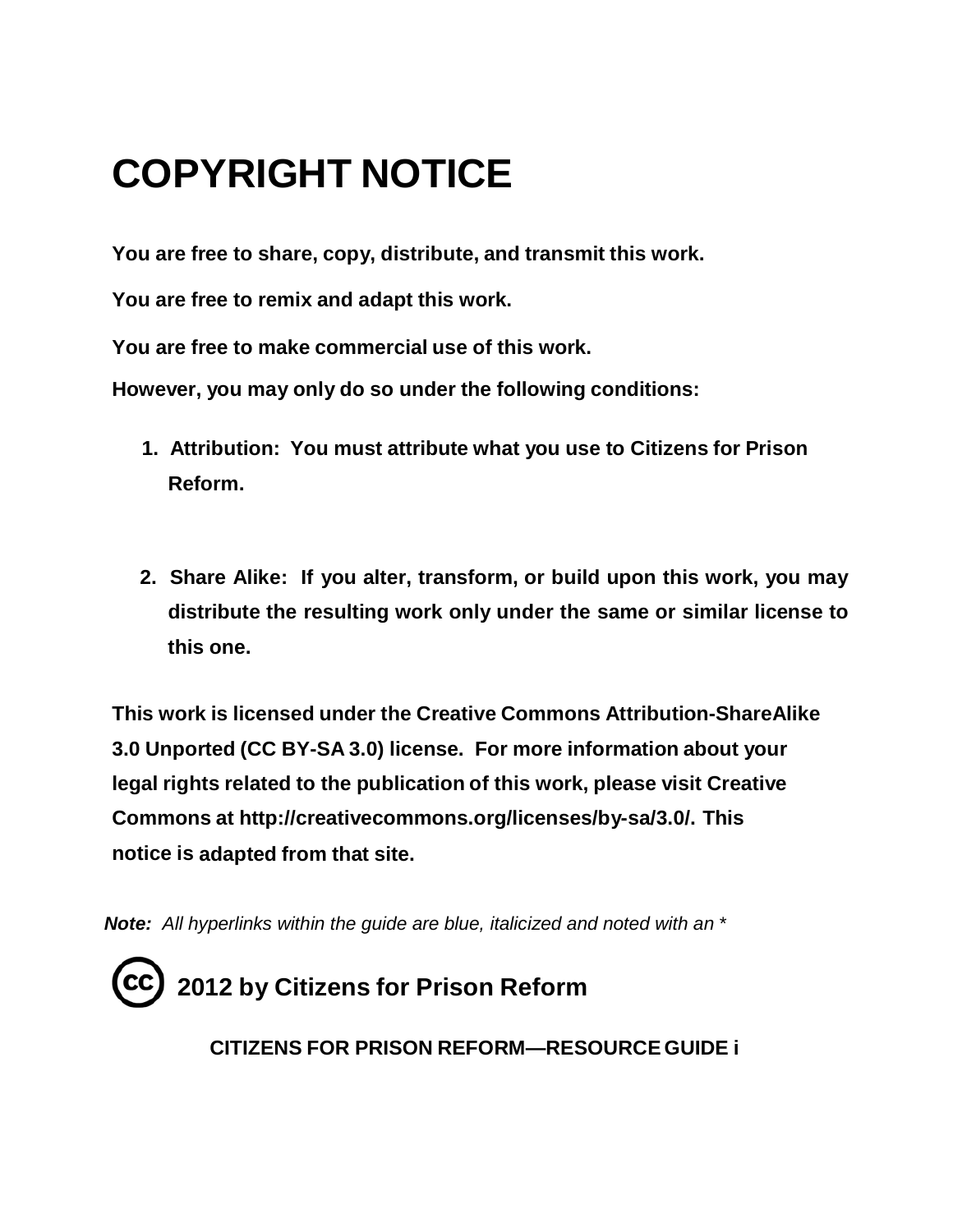## **TABLE OF CONTENTS**

| <b>COPYRIGHT NOTICE</b>                                                | i              |  |
|------------------------------------------------------------------------|----------------|--|
| <b>TABLE OF CONTENTS</b>                                               | Ϊİ             |  |
| <b>INTRODUCTION AND WELCOME</b>                                        | 1              |  |
| <b>GENERAL INFORMATION</b>                                             | $\overline{2}$ |  |
| <b>ADDRESSES AND PHONE NUMBERS</b><br>OF MDOC FACILITIES               | 3              |  |
| <b>ONLINE PEOPLE LOOKUP</b><br><b>MDOC FAMILY INFORMATIONAL PACKET</b> | 5<br>5         |  |
| <b>POLICIES RELATING TO NEW INMATES</b>                                | 6              |  |
| <b>PRISONER RECEPTION AND</b><br><b>GUIDANCE CENTERS</b>               | 6              |  |
| <b>PRISONER ORIENTATION</b>                                            | $\overline{7}$ |  |
| <b>PRISONER TREATMENT POLICY</b>                                       | $\overline{7}$ |  |
| <b>PRISONER GUIDEBOOK</b>                                              | 8              |  |
| <b>PRISONER RELEASE OF INFORMATION</b>                                 | 8              |  |
| <b>CITIZENS FOR PRISON REFORM-RESOURCE GUIDE II</b>                    |                |  |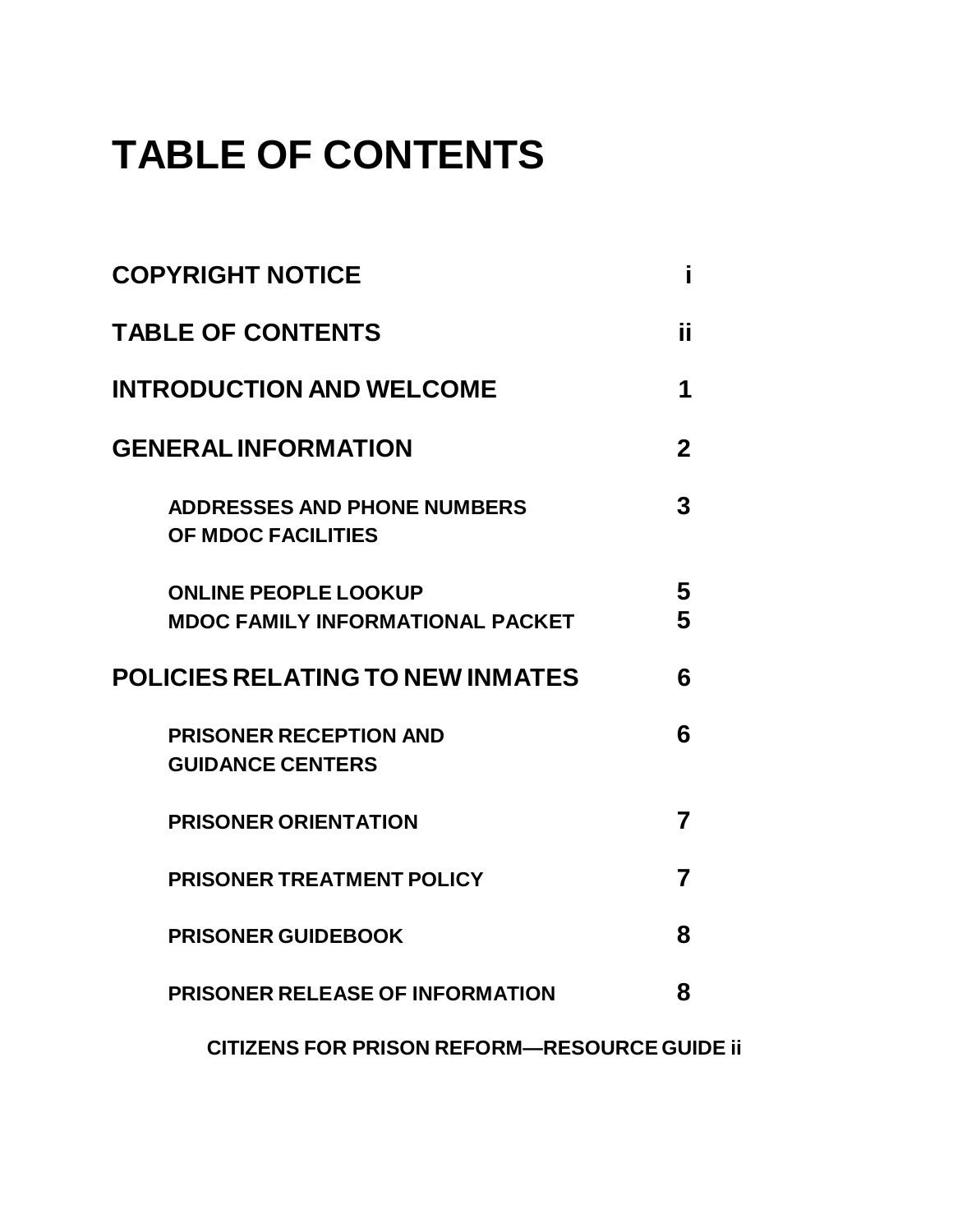| <b>INMATE SERVICES</b>              | 9                 |
|-------------------------------------|-------------------|
| <b>PHONE SERVICES</b>               | 9                 |
| <b>SENDING ITEMS TO INMATES</b>     | 9                 |
| <b>SENDING MONEY</b>                | 10                |
| <b>SENDING BOOKS OR MAGAZINES</b>   | 11                |
| <b>SENDING SECUREPAK ITEMS</b>      | 12                |
| <b>SENDING A JPAY E-MAIL</b>        | $12 \overline{ }$ |
| <b>SENDING MAIL</b>                 | 13                |
| <b>VISITATION</b>                   | 14                |
| <b>VISITATION GUIDELINES</b>        | 15                |
| <b>WHILE AT THE PRISON TO VISIT</b> | 15                |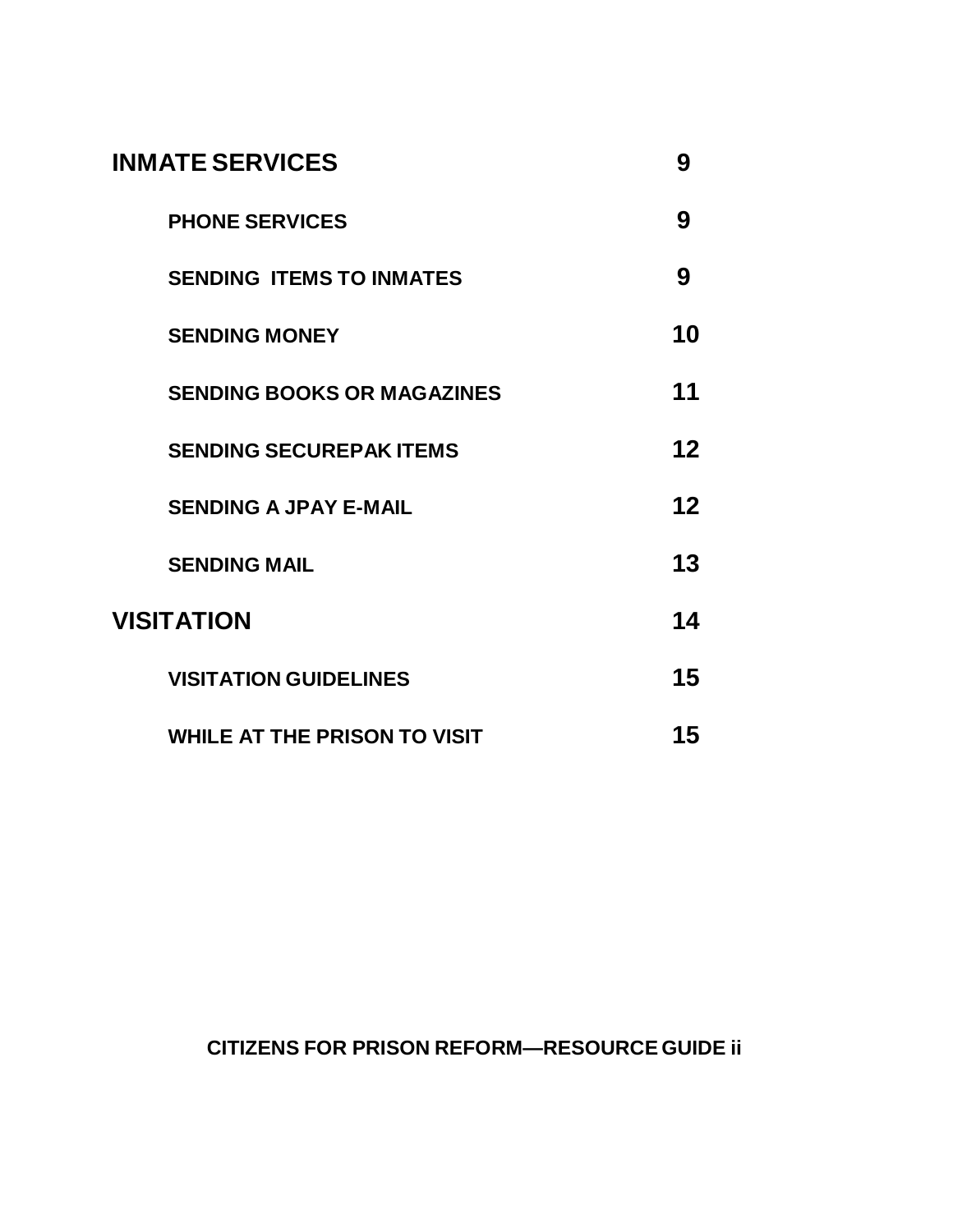| <b>GRIEVANCES</b>                                               | 17 |
|-----------------------------------------------------------------|----|
| <b>FILING A GRIEVANCE</b>                                       | 17 |
| <b>FREEDOM OF INFORMATION ACT</b><br>(FOIA) REQUESTS            | 18 |
| <b>SAMPLE FOIA FORM</b>                                         | 19 |
| <b>OMBUDSMAN'S OFFICE</b>                                       | 20 |
| <b>DISCIPLINARY PROCEEDINGS</b>                                 | 20 |
| <b>PAROLE</b>                                                   | 21 |
| <b>MEDICAL HEALTH SERVICES</b>                                  | 22 |
| <b>GENERAL HEALTH CARE</b>                                      | 22 |
| <b>BUREAU OF HEALTH-</b><br><b>CENTRAL OFFICE COMMUNICATION</b> | 23 |
| <b>MENTAL HEALTH SERVICES</b>                                   | 23 |
| <b>RECIPIENT RIGHTS SPECIALIST</b>                              | 24 |
| <b>SEGREGATION POLICY</b>                                       | 24 |
| DURABLE POWER OF ATTORNEY INFORMATION                           | 25 |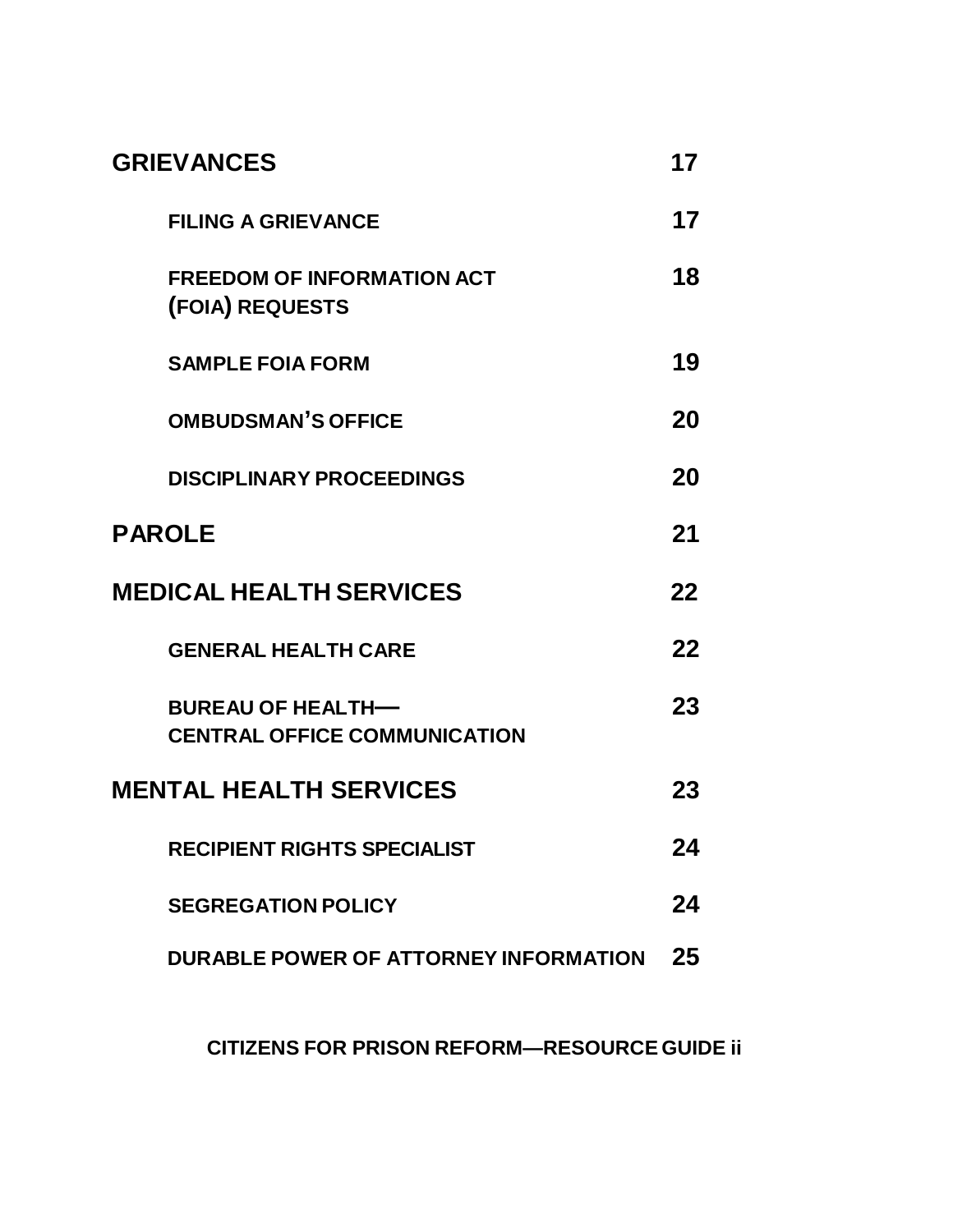| <b>ADDITIONAL INFORMATION</b>                              | 26    |
|------------------------------------------------------------|-------|
| <b>ADVOCACY ORGANIZATIONS</b>                              | 26    |
| <b>MDOC FREQUENTLY ASKED QUESTIONS</b>                     | 28    |
| <b>LEGAL ASSISTANCE</b>                                    | 28    |
| <b>LEGISLATORS</b>                                         | 29    |
| <b>HOW TO CONTACT</b><br><b>CITIZENS FOR PRISON REFORM</b> | 30    |
| <b>DISCLAIMER</b>                                          | 31    |
| <b>GLOSSARY</b>                                            | 32-44 |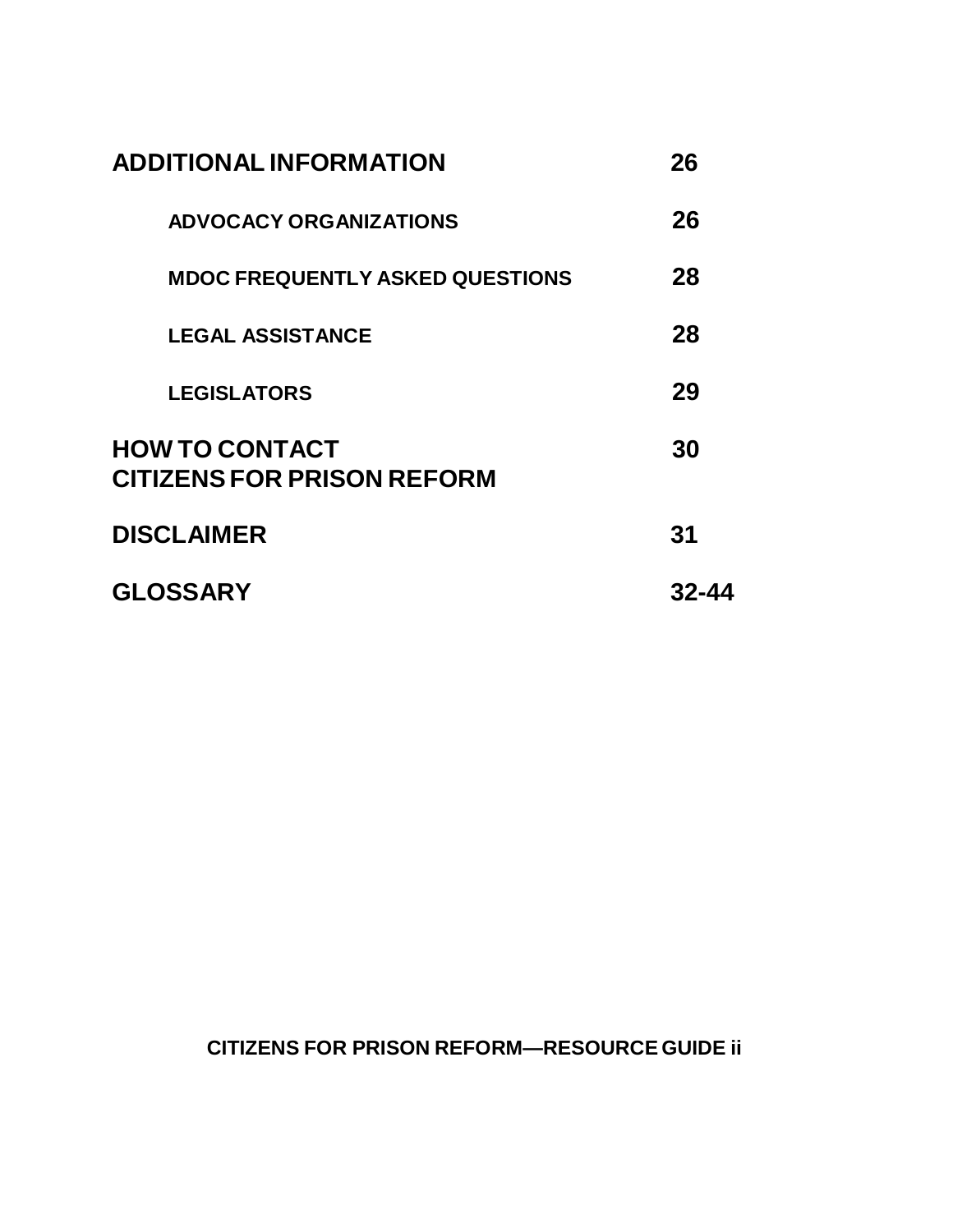## **INTRODUCTION AND WELCOME**

Thank you for accessing our Resource Guide!

We are Citizens for Prison Reform, and we seek to support you on your journey with a loved one on the inside in the MDOC.

You may feel alone and unsure of how to navigate the prison system, but we are here to help you break through the stigma and become a more effective advocate for your loved one. The information, links, and resources you will find in this guide will help you support yourself and your loved one.

Our monthly meetings are on the 3<sup>rd</sup> Saturday of each month at West Lansing Church of Christ, 5505 W. St. Joseph Hwy., Lansing, Michigan. Please check our website *[\(http://www.micpr.org](http://www.micpr.org/)*)\* for updated meeting information.

Please contact us at [citizensforprisonreform@yahoo.com](mailto:citizensforprisonreform@yahoo.com) or 269-339-0606 with questions or comments. Also, contact us at this e-mail address to start receiving our informational e-mails. There are hyperlinks throughout this document that will take you to important forms and documents.

As Helen Keller said:

Alone we can do so little, together we can do so much.

In addition, from Dr. Martin Luther King, Jr.:

Our lives begin to end the day we become silent about things that matter.

Injustice anywhere is a threat to justice everywhere.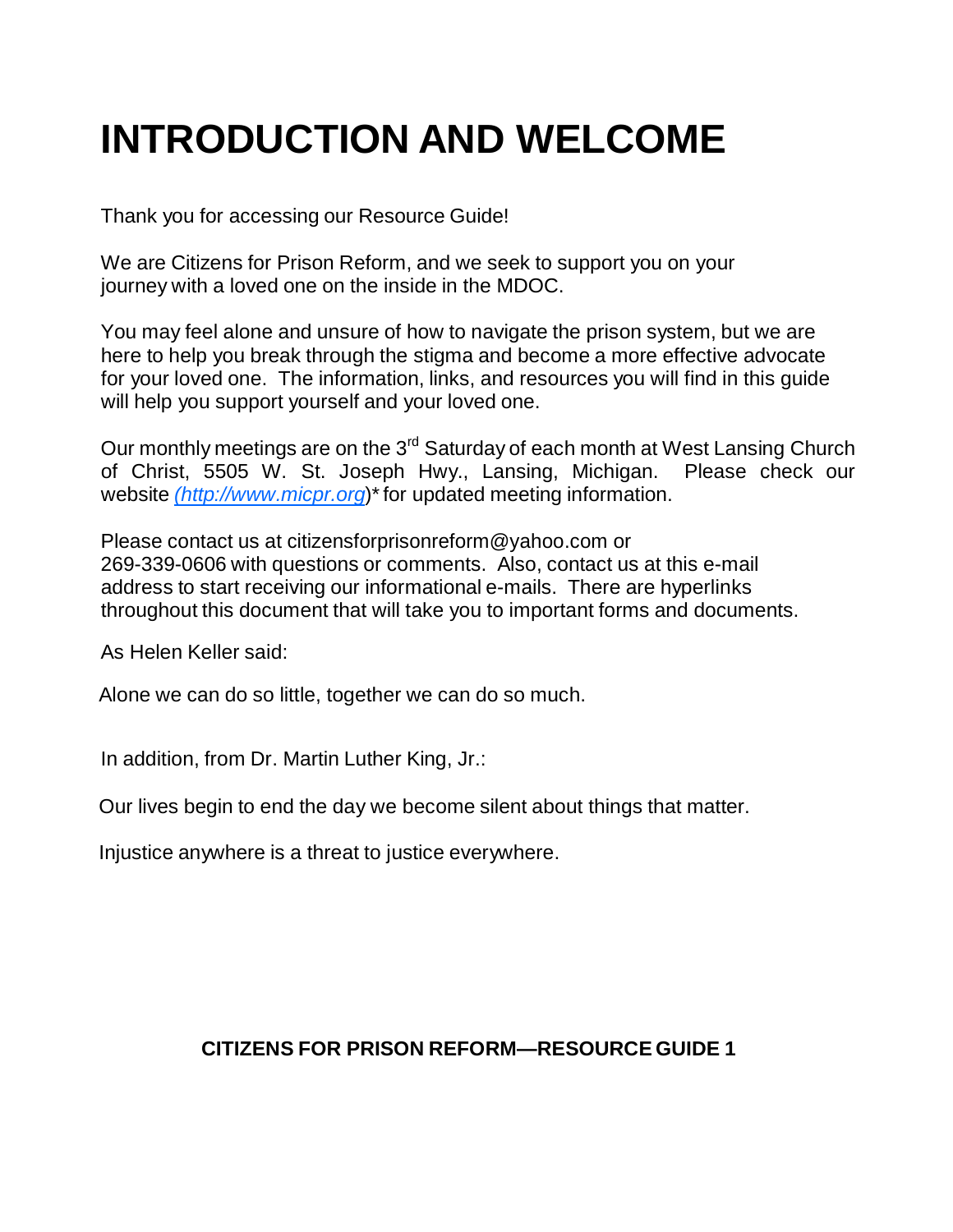## **GENERAL INFORMATION**

The Michigan Department of Corrections is the branch of the state government responsible for management and administration of Michigan prisons. In nearly every possible area of administration, there is a Policy Directive that describes the Department's official policy regarding a problem you may be encountering. Policy Directives are available online at *http:/[/www.michigan.gov/corrections](http://www.michigan.gov/corrections)*.\* This guide also provides direct links to other Policy Directives of interest.

## **The MDOC can be contacted at: (517) 335-1426. Their address is:**

Department of Corrections Grandview Plaza Building 206 East Michigan Ave., PO Box 30003 Lansing, MI 48909

## **Upon Entry to the MDOC:**

All important documents of an inmate should be kept in a safe place by someone on the outside. This includes their Pre-sentence Investigation Report, any photo ID, birth certificate, passport, certificates, work history, or anything that would be significant for a possible parole hearing or re-entering the community.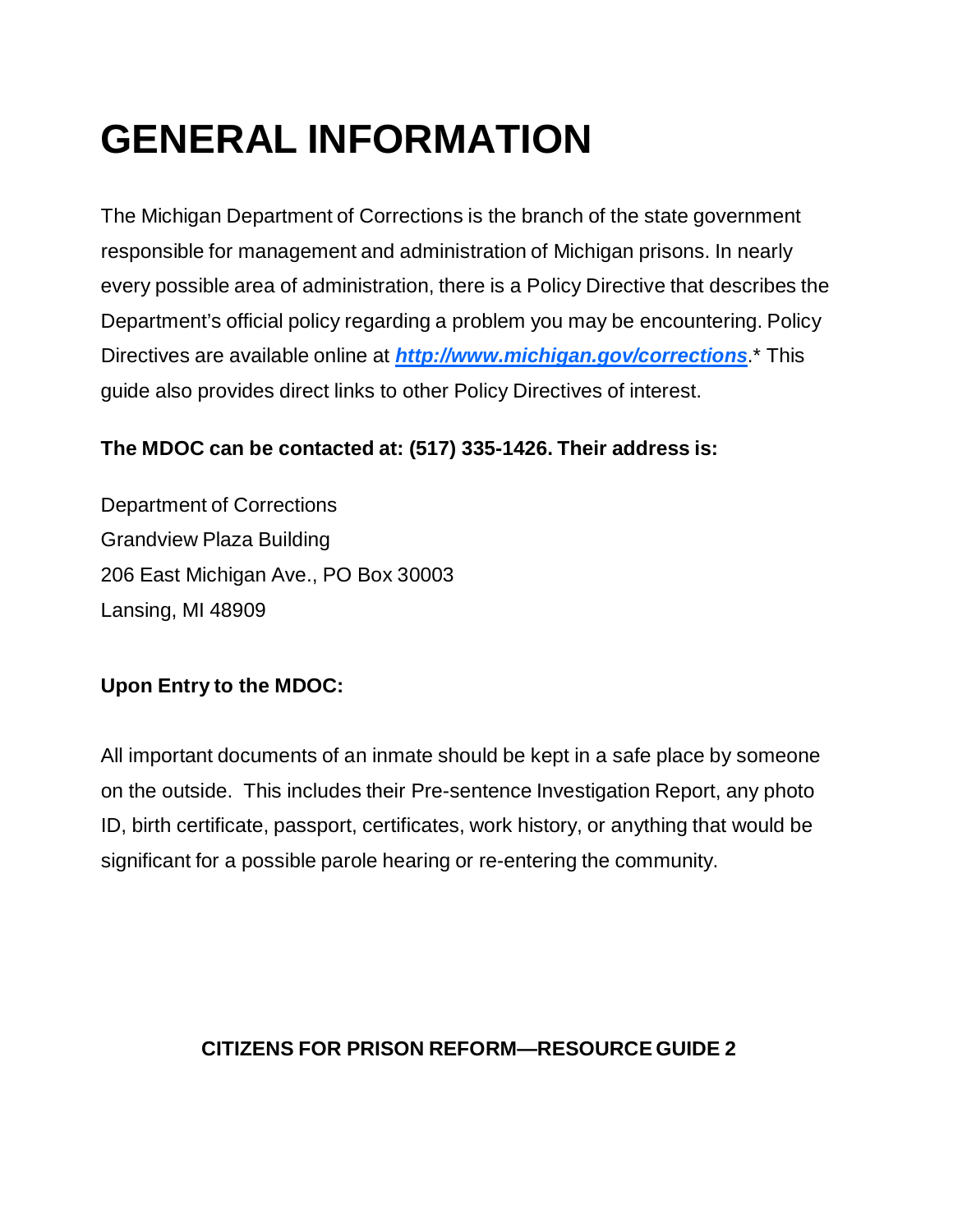## **ADDRESSES AND PHONE NUMBERS OF MICHIGAN DOC FACILITIES**

#### **Alger Correctional Facility (LMF)**

N6141 Industrial Park Drive Munising, MI 49862 (906) 387-5000

**Baraga Correctional Facility (AMF)** 13924 Wadaga Road Baraga, MI 49908 (906) 353-7070

**Bellamy Creek Correctional Facility (IBC)** 1727 West Bluewater Hwy Ionia, MI 48846 (616) 527-2510

**Boyer Road Correctional Facility (OTF)** 10274 Boyer Road Carson City, MI 48811 (989) 584-3941

**Carson City Correctional Facility (DRF)** 10274 Boyer Road Carson City, MI 48811 (989) 584-3941

#### **Central Michigan Correctional Facility (STF)**

320 N. Hubbard St. Louis, MI 48880 (989) 681-6668

**Charles Egeler Reception & Guidance Center (RGC)** 3855 Cooper St. Jackson, MI 49201 (517) 780-5600

**Chippewa Correctional Facility (URF)** 4269 W. M-80 Kincheloe, MI 49784 (906) 495-2275

**Cooper Street Correctional Facility (JCS)** 3100 Cooper St. Jackson, MI 49201 (517) 780-6175

**Earnest C. Brooks Correctional Facility (LRF)** 2500 S. Sheridan Drive Muskegon Heights, MI 49444 (231) 773-9200

**G. Robert Cotton Correctional Facility (JCF)** 3500 N. Elm Road Jackson, MI 49201 (517) 780-5000

**Gus Harrison Correctional Facility (ARF)** 2727 E. Beecher St Adrian, MI 49221 (517) 265-3900

**Ionia Correctional Facility (ICF)** 1576 W. Bluewater Highway Ionia, MI 48846 (616) 527-6331

**Kinross Correctional Facility (KCF)** 16770 S. Watertower Drive Kincheloe, MI 49788 (906) 495-2282

#### **Lakeland Correctional Facility (LCF)**

141 First St. Coldwater, MI 49036 (517) 278-6942

**Macomb Correctional Facility (MRF)** 34625 26 Mile Rd. New Haven, MI 48048 (586) 749-4900

**Marquette Branch Prison (MBP)** 1960 U.S. Hwy. 41 South Marquette, MI 49855 (906) 226-6531

## **Michigan Reformatory (RMI)**

1342 W. Main Ionia, MI 48846 (616) 527-2500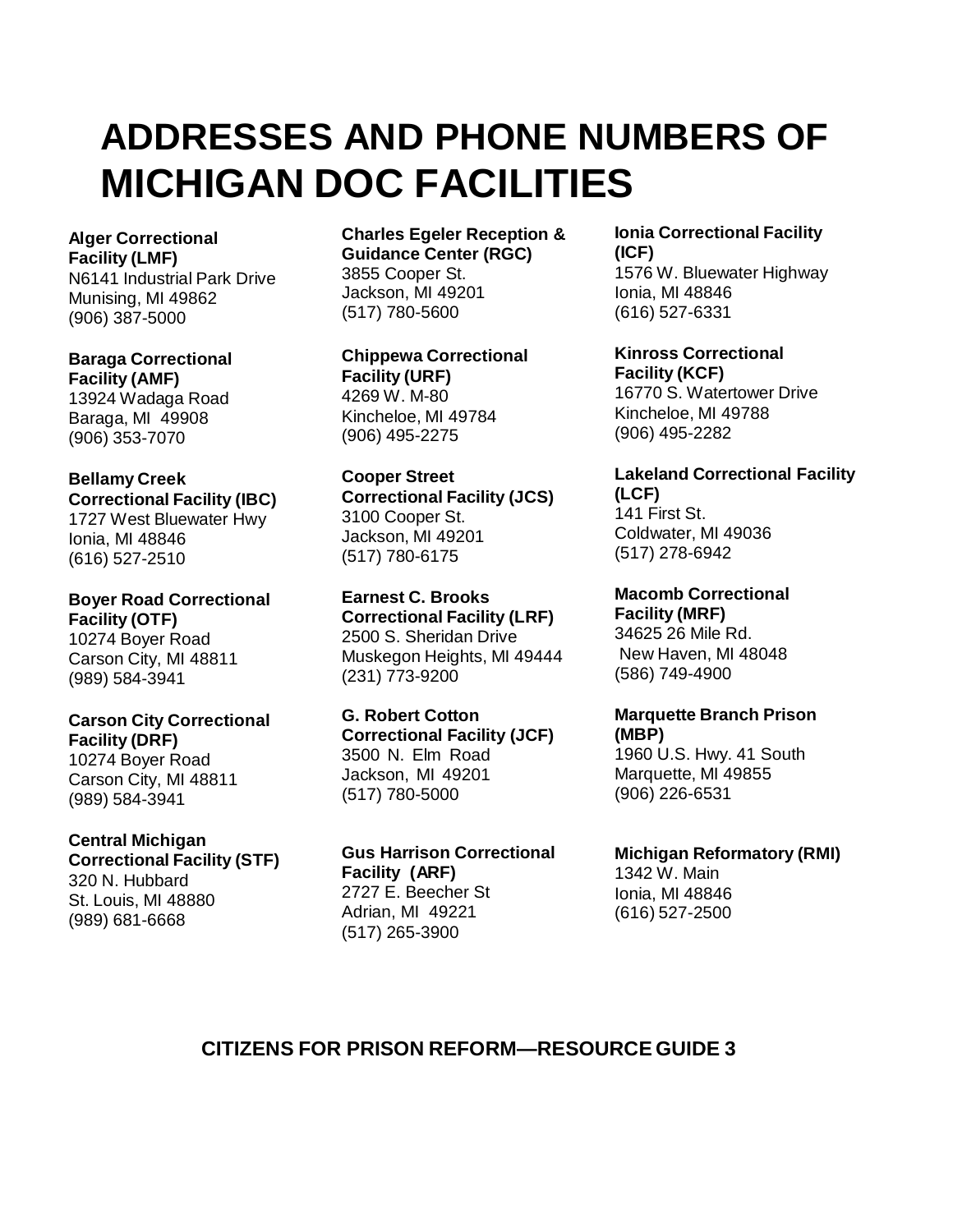**Mound Correctional Facility (NRF)** 17601 Mound Road Detroit, MI 48212 (313) 368-8300

#### **Muskegon Correctional Facility (MCF)**

2400 S. Sheridan Drive Muskegon, MI 49442 (231) 773-3201

### **Newberry Correctional Facility (NCF)**

3001 Newberry Avenue Newberry, MI 49868 (906) 293-6200

### **Oaks Correctional Facility (ECF)**

1500 Caberfae Highway Manistee, MI 49660 (231) 723-8272

#### **Ojibway Correctional Facility (OCF)** N 5704 Ojibway Road

Marenisco, MI 49947 (906) 787-2217

#### **Parnall Correctional Facility (SMT)**

1780 E. Parnall Jackson, MI 49201 (517) 780-6004

#### **Parr Highway Correctional Facility (ATF)** 2727 East Beecher St. Adrian, MI 49221 (517) 263-3500

#### **Pugsley Correctional Facility (MPF)** 7401 East Walton Road Kingsley, MI 49649 (231) 263-5253

**Richard A. Handlon Correctional Facility (MTU)** 1728 Bluewater Highway Ionia, MI 48846 (616) 527-3100

#### **Ryan Correctional Facility (RRF)** 17600 Ryan Road

Detroit, MI 48212 (313) 368-3200

#### **Saginaw Correctional Facility (SRF)** 9625 Pierce Rd.

Freeland, MI 48623 (989) 695-9880

#### **Special Alternative Incarceration Facility (SAI)**

18901 Waterloo Rd. Chelsea, MI 48118 (734) 475-1368

#### **St. Lewis Correctional Facility (SLF)** 8585 N. Croswell Road

St. Louis, MI 48880 (989) 681-6444

#### **Thumb Correctional Facility (TCF)** 3225 John Conley Drive

Lapeer, MI 48446 (810**)** 667- 2045

#### **West Shoreline Correctional Facility (MTF)** 2500 S. Sheridan Drive Muskegon Heights, MI 49444 (231) 773- 9200

#### **Women's Huron Valley Correctional Facility (WHV)** 3201 Bemis Road Yipsilanti, MI 48197

(734) 572-9900

#### **Woodland Center Correctional Facility (WCC)**

9306 E. M-36 Whitmore Lake, MI 48189 (734) 449-3320

Additional up-to-date information on each institution can be found at the link below *[http://www.michigan.gov/corrections/0,4551,7-119-1381\\_1385---,00.html](http://www.michigan.gov/corrections/0%2C4551%2C7-119-1381_1385---%2C00.html) \**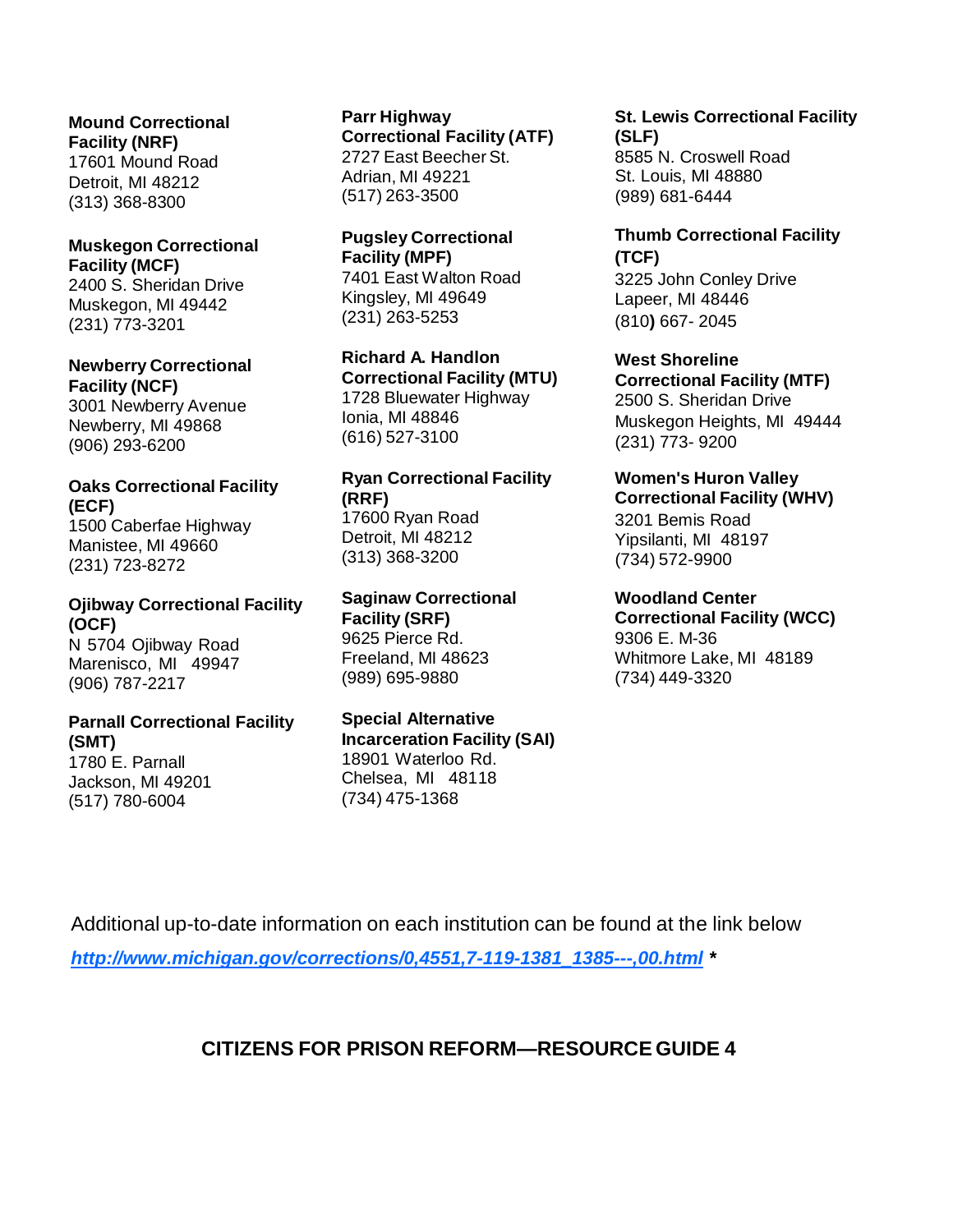## **ONLINE PEOPLE LOOKUP**

To find a prisoner, if you are unaware of their location, please visit: **<http://mdocweb.state.mi.us/OTIS2/otis2.html> \***

To find the phone numbers and e-mail addresses for MDOC or other State of Michigan Employees use this website: **<http://www.state.mi.us/dit/directory.aspx> \***

**\* Please note: You need to know at least the first letter of a staff member's first name and the last name in order to conduct a proper search. The more information you are able to enter narrows the search to make it easier.**

It is also possible that not all employees are listed. There are benefits to emailing questions and brief concerns rather than by phone and it can be easier for the staff, however, it is imperative that you be courteous, respectful, stick to facts and state the questions you have regarding your loved one's care.

Always record the name of whom you spoke with on the phone. Creating a log book is helpful - keep a record of conversations, moves, and any significant incident. When in-person, note the name tag information.

## **MDOC FAMILY INFORMATIONAL PACKET:**

*[MDOC's Family Informational Packet](http://www.michigan.gov/corrections/0,4551,7-119-1381_63694---,00.html)* **\* (On MDOC Website)**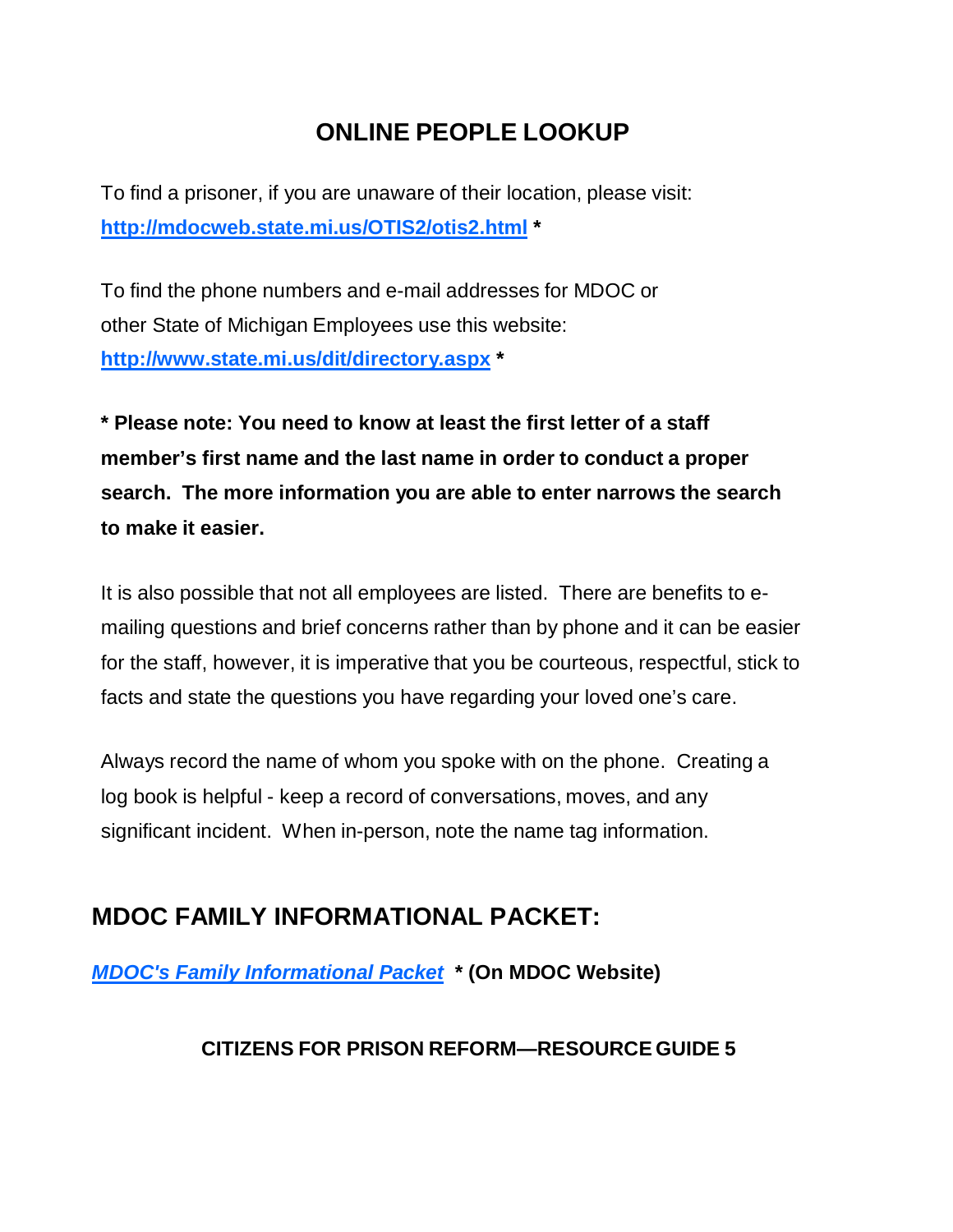## **POLICIES RELATING TO NEW INMATES**

## **PRISONER RECEPTION AND GUIDANCE CENTERS**

All male and female offenders who are sentenced to prison are taken first to a receiving area or "Reception and Guidance Center" (RG&C) where they are tested, evaluated and classified to the institution to which they will eventually be sent. The receiving process normally takes about 10 days, but prisoners frequently remain in reception units three to five weeks longer while they wait for a cell in the particular prison to which they have been assigned.



There are two reception areas in the Michigan prison system. The Charles Egeler Reception and Guidance Center, located at the former State Prison of Southern Michigan, is where men over the age of 17, and male parole violators, are sent. Male prisoners sentenced in the U.P. will be received at Marquette Branch Prison, and transferred to the appropriate reception facility as soon as possible. Women are received at the Women's Huron Valley Correctional Facility. For more information, please see:

RG&C Policy:

*[http://michigan.gov/corrections/0,4551,7-119-1381\\_63694-292545--,00.html](http://michigan.gov/corrections/0,4551,7-119-1381_63694-292545--,00.html)* **\*** Women's Prison:

*[http://www.michigan.gov/corrections/0,1607,7-119-9741\\_9742---,00.html](http://www.michigan.gov/corrections/0%2C1607%2C7-119-9741_9742---%2C00.html)* **\***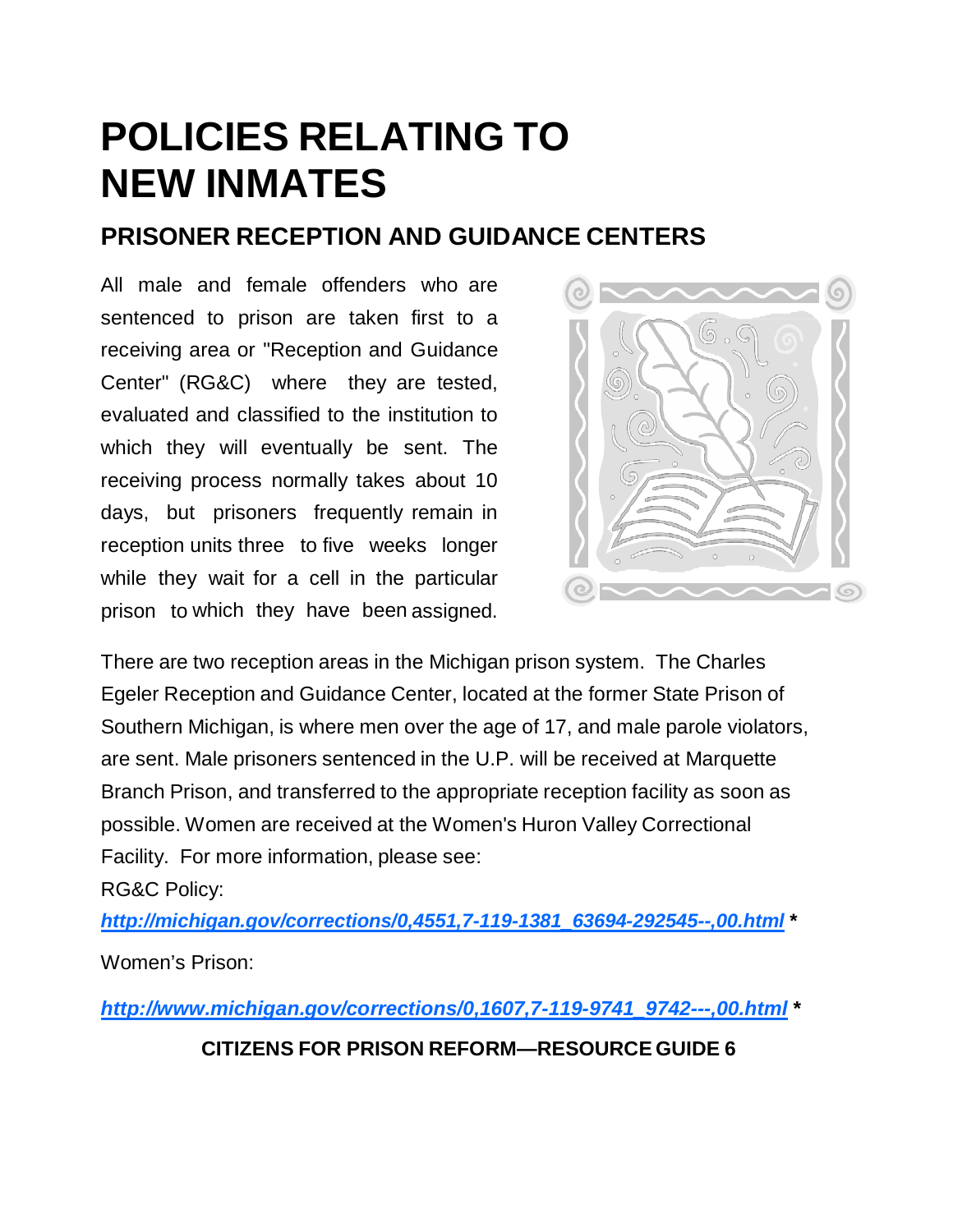## **PRISONER ORIENTATION**

Prisoners shall receive an orientation upon arrival at a Correctional Facilities Administration (CFA) facility as set forth in an MDOC Policy Directive. The Orientation shall be provided to prisoners within one week after arrival at the facility unless unavailable (e.g., out on writ; hospitalized); in such cases, orientation shall be provided as soon as possible after they become available. The policy directive lists what should be provided in an orientation and states that an orientation must be unique to the prisoner's segregation unit or security level.

For more information, please view the policy directive at: *[http://www.michigan.gov/documents/corrections/04\\_01\\_140\\_181110\\_7.pdf](http://www.michigan.gov/documents/corrections/04_01_140_181110_7.pdf)* **\***

## **PRISONER TREATMENT POLICY**

Standards exist for the humane treatment of prisoners and for the provision of decent living conditions.

This Policy Directive on humane treatment can be found at: *[http://www.michigan.gov/documents/corrections/03\\_03\\_130\\_270875\\_7.pdf](http://www.michigan.gov/documents/corrections/03_03_130_270875_7.pdf)* **\***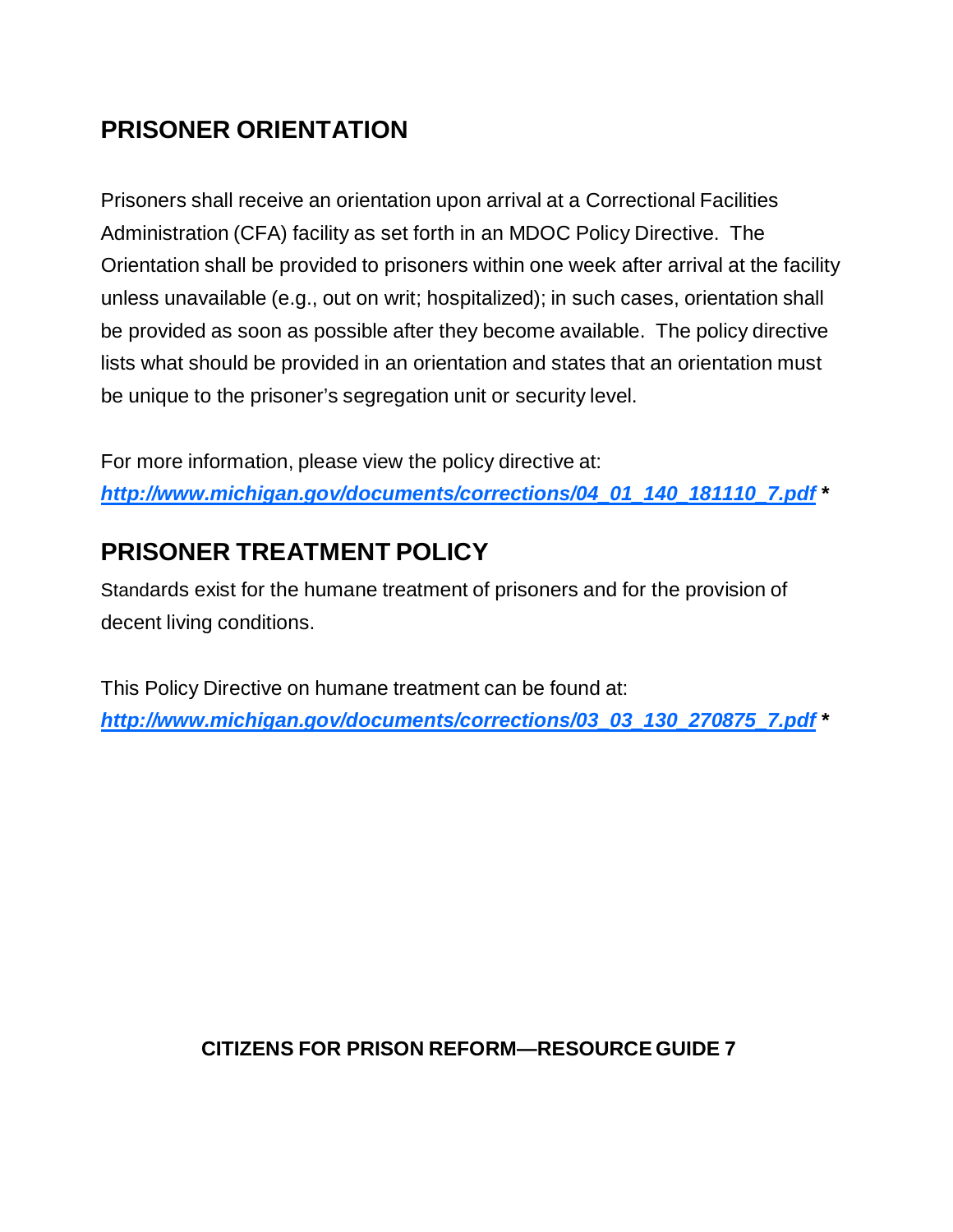## **PRISONER GUIDEBOOK**

At every prison the Correctional Facilities Administration (CFA) is to provide each prisoner in general population, protective segregation or a reception facilitya Prisoner Guidebook containing information regarding Department policies and institutional procedures. Most prisons have outdated Guidebooks, due to the cost of paper and ever-changing Policy Directives and operating procedures. All facilities have posted rules and a Master Guide of Operating Procedures in the Prison Library.



To view a version of the guidebook prisoners receive visit:

*[Sample Prisoner Guidebook](http://www.micpr.org/uploads/8/9/7/1/8971956/sample_prisoner_handbook.pdf)* **\***

The Policy Directive regarding the guidebook can be viewed at: *[http://www.michigan.gov/documents/corrections/04\\_01\\_130\\_181107\\_7.pdf](http://www.michigan.gov/documents/corrections/04_01_130_181107_7.pdf)* **\***

## **PRISONER RELEASE OF INFORMATION**

Upon entry into MDOC, and upon movement to a new facility, a prisoner should request to sign a "Release of Information" form, which will give the individual they request the right to obtain their medical and mental health condition. This is generally signed for a period of 6 months or 1 year. Currently this form is not uniform throughout the facilities. This would be done through medical or mental health staff, putting in a kite (request) for such. Ask if there are any additional forms that will be required if a loved one needs access to information.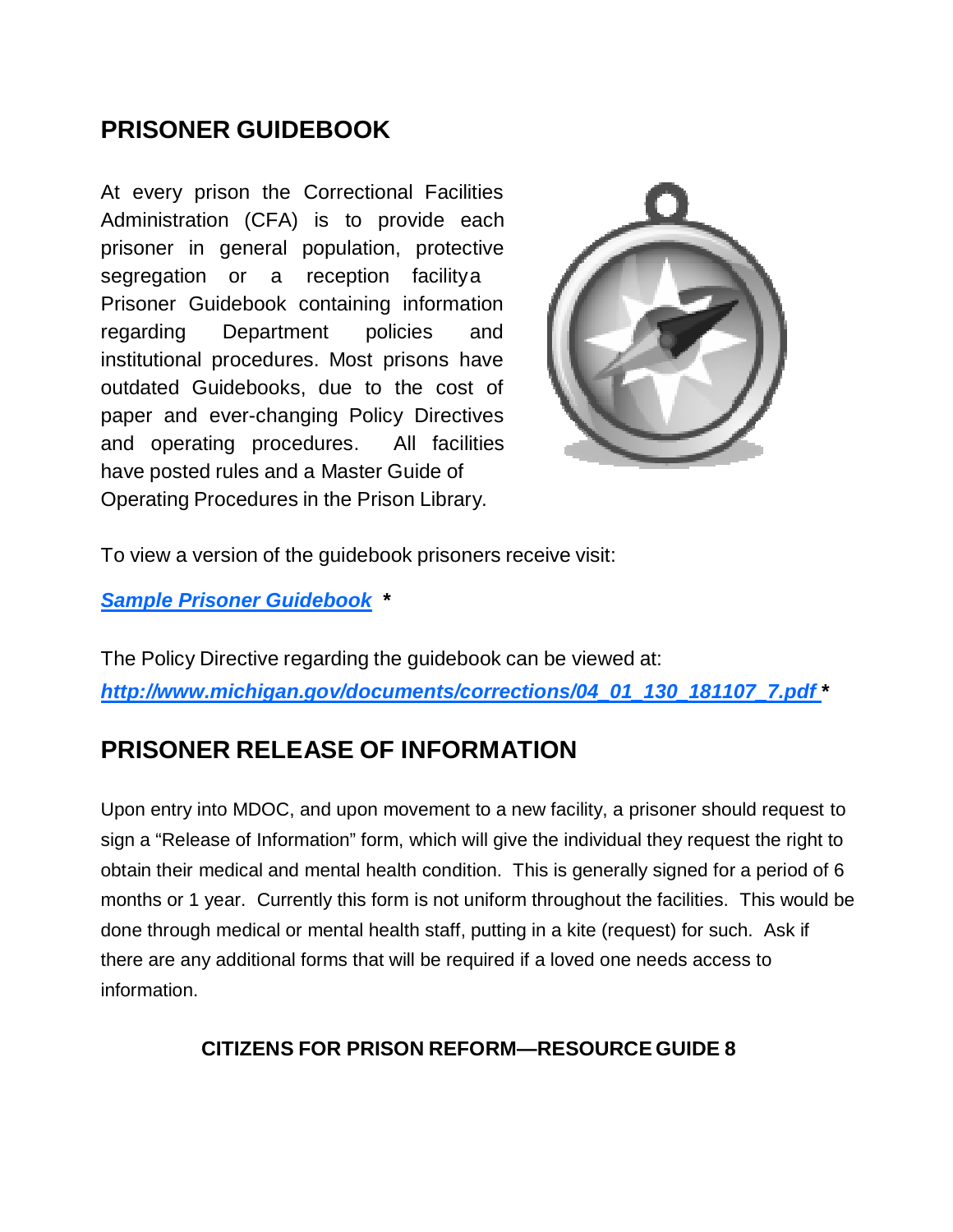## **INMATE SERVICES**



## **PHONE SERVICES**

Phone service is set up through PCS telephone services. Inmates can purchase phone time on a prepaid debit PIN system, call collect (if a phone service allows this) or individuals can set up a prepaid account with a credit card at *http:/[/www.pcsdailydial.com](http://www.pcsdailydial.com/)* **\*** or by calling (**855) 466-2832**.

**\*\* Please note:** If you set up an online account, on *http[://www.pcsdailydial.com](http://www.pcsdailydial.com/)* **\*** you can add multiple numbers, without paying an additional fee. For problems with the PCS phone system, the PCS Michigan Call Center can be contacted at (855)-466-2832.

If you would like more information on MDOC's policy regarding prisoner phone use and selection of personal phone numbers, please visit:

*[http://www.michigan.gov/documents/corrections/12\\_375759\\_7.pdf](http://www.michigan.gov/documents/corrections/12_375759_7.pdf)* **\***

## **SENDING ITEMS TO INMATES**

For the most part, approved property must be purchased by prisoners through the prisoner store. To view the policy on prisoner store please visit: *[http://www.michigan.gov/documents/corrections/04\\_02\\_130\\_392426\\_7.pdf](http://www.michigan.gov/documents/corrections/04_02_130_392426_7.pdf)* **\***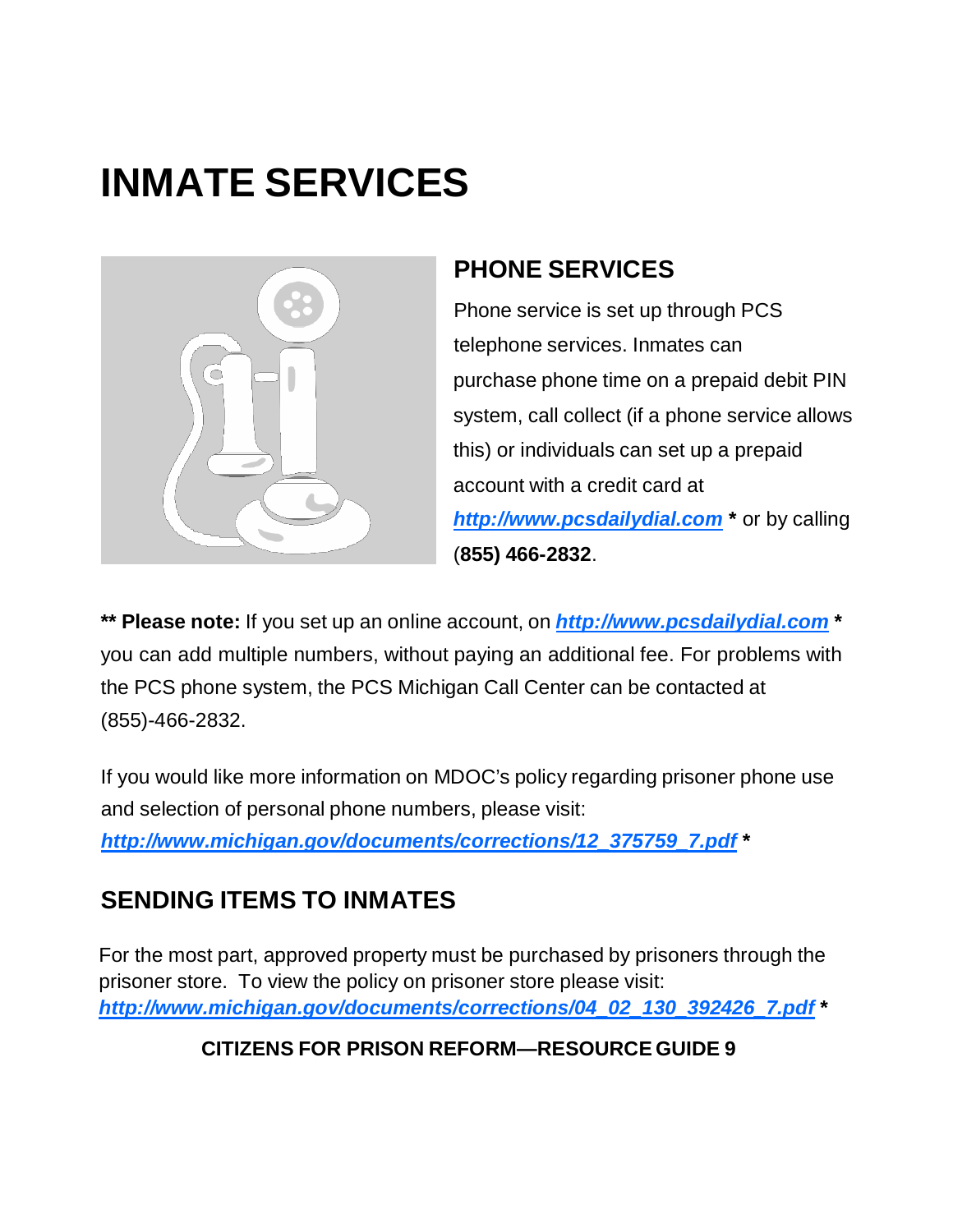## **SENDING MONEY**

Funds may be placed into a prisoner's account using JPAY. To use this method you must establish a JPAY account, by visiting *http:/[/www.jpay.com](http://www.jpay.com/)* **\*** for information on how to open and manage your account. Once your account is created, you may deposit funds into a prisoner's account through any of the following options:

- Online using a credit/debit card through the JPay website (fee for this service)
- By calling JPay at (800) 574-5729, agents are available 24 hours a day in English and Spanish (fee for this service)
- In person, with cash at the nearest Moneygram Store, located inside Wal-mart and CVS stores. You will need to fill out an express blue form and use Receive Code 6902 (Fee for wiring service)
- Print the JPAY deposit slip from: *[http://www.michigan.gov/corrections/0,4551,7-119--25072--,oo.html](http://www.michigan.gov/corrections/0%2C4551%2C7-119--25072--%2Coo.html)* **\***  Obtain the money order and fill out the form and mail it to the address on the deposit form. **This is the least expensive option but takes 5-10 days to post to their account. Money orders are made out to JPAY. It is highly recommended you put the inmate's name and number on the money order as well, in case it is separated from the form.**

To read the MDOC policy on prisoner funds please visit: *[http://www.michigan.gov/documents/corrections/04\\_02\\_105\\_305884\\_7.pdf](http://www.michigan.gov/documents/corrections/04_02_105_305884_7.pdf)* **\***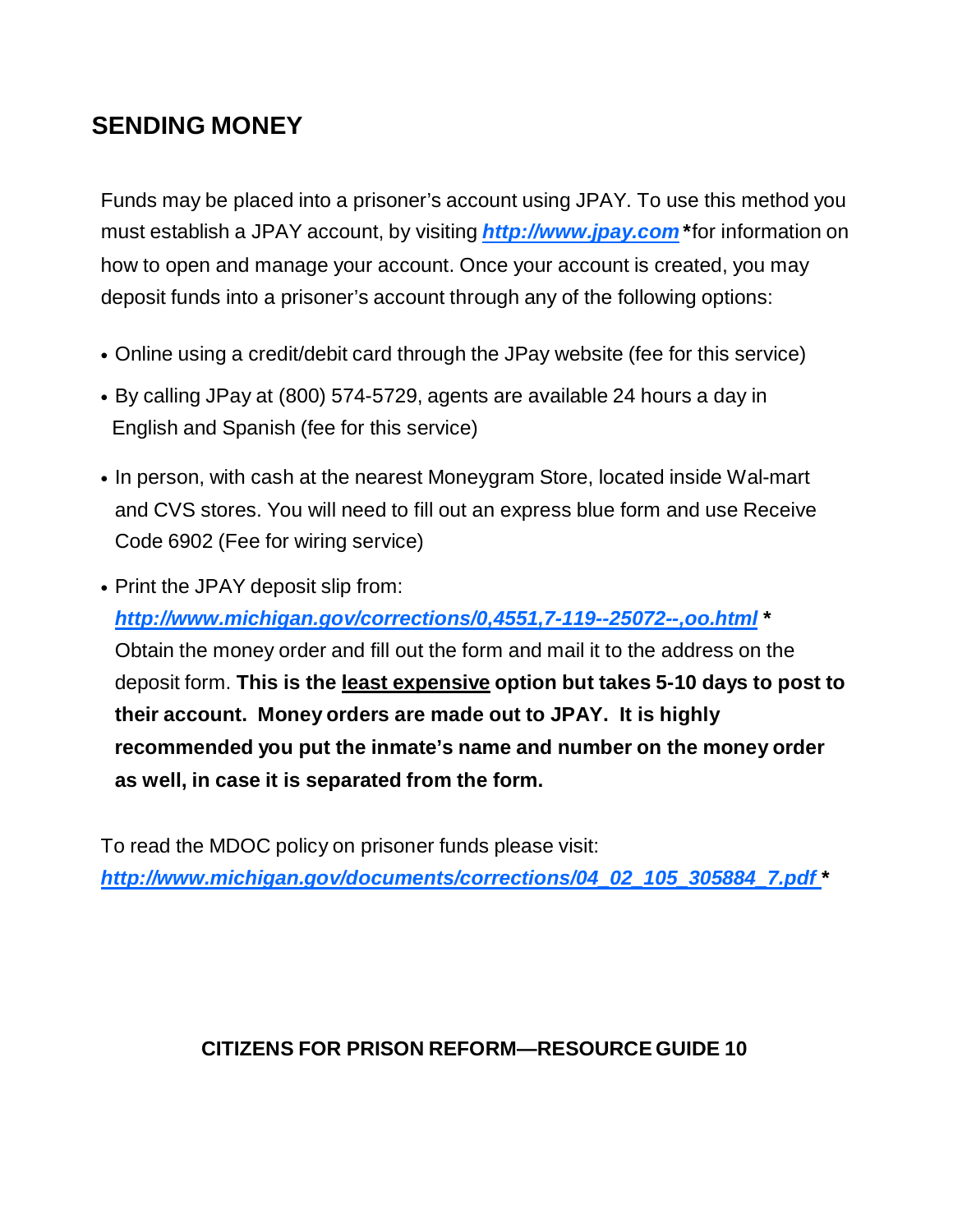## **SENDING BOOKS OR MAGAZINES**



Books can be sent directly from publishers or approved vendors listed below. Members of the public may purchase allowable books, magazines and other publications, provided the publications are new, not used and are sent directly from an approved internet vendor. **It must state it is NEW from that vendor or from the publisher. No used books or items are allowed.**  Prisoners are not allowed to receive the

publication if sold and or mailed by a private individual. It is important to note that you cannot purchase books from the store or ship directly through a local store.

## **Approved internet vendors include:**

Amazon.com BarnesandNoble.com EdwardRHamilton.com Prisonlegalnews.org SchulerBooks.com Walmart.com For MDOC policy on book or magazine rejections please visit:

*[http://www.michigan.gov/documents/corrections/05\\_03\\_118\\_305678\\_7.pdf](http://www.michigan.gov/documents/corrections/05_03_118_305678_7.pdf)* **\***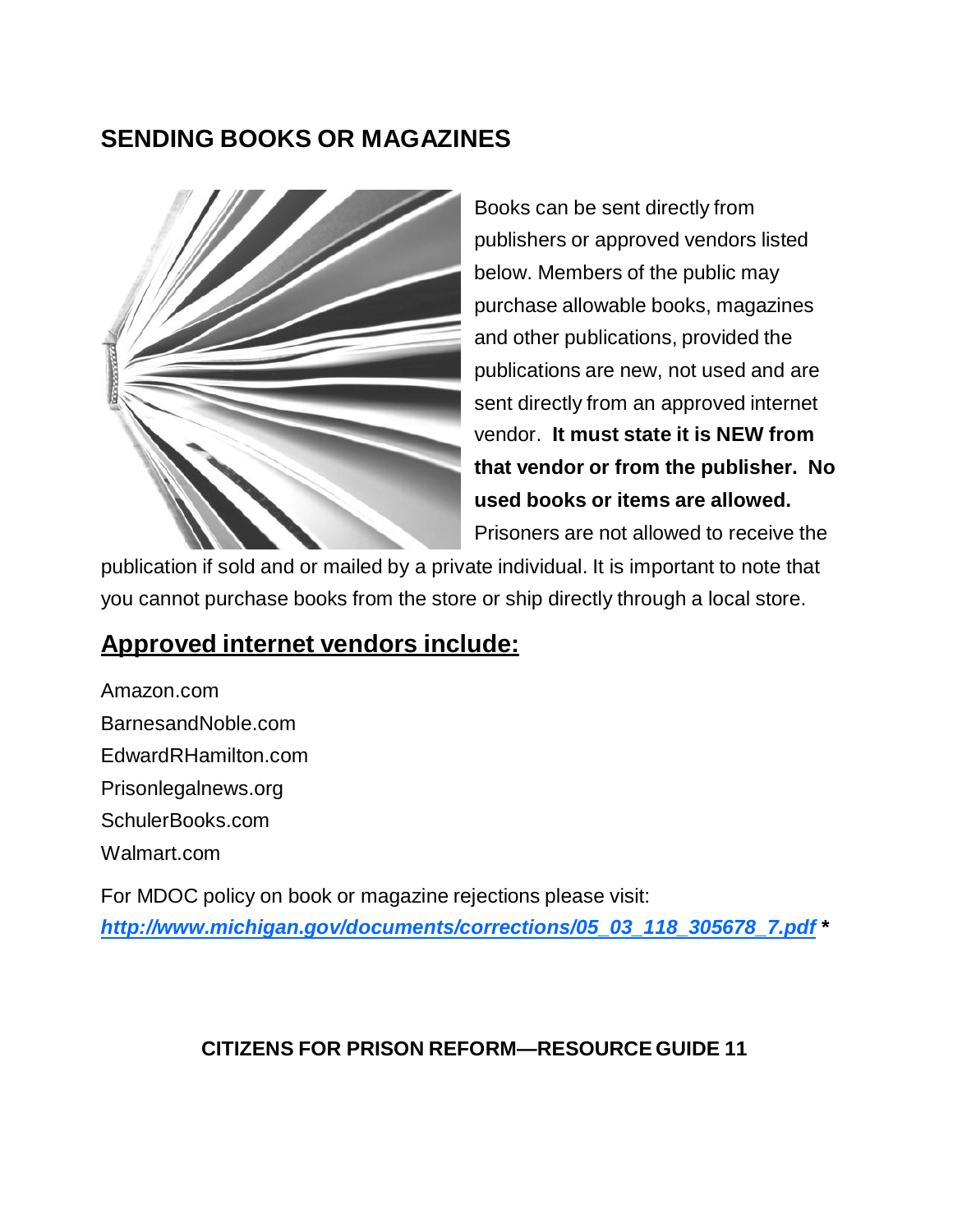## **SENDING SECUREPAK ITEMS**

Family members of prisoners and others in the community may purchase approved items through the "Securepak Program" offered by Keefe. To learn more please visit *http:/[/www.michiganpackages.com](http://www.michiganpackages.com/)* **\***

Securepak: before sending a Securepak, you must know whether your prisoner can receive a package. Also, there are different restrictions based on location. There is a restriction list on the order forms for every prison.

*http:/[/www.michiganpackages.com](http://www.michiganpackages.com/)* **\***

## **SENDING A JPAY E-MAIL**

You can send e-mails by going to JPay's website at *http[://www.jpay.com](http://www.jpay.com/)* **\*** You must have an account for this service and there is a fee for using this service. Prisoners can send responses using this service for a fee on their end as well.

**\* Please note: Prisoners can only respond to someone who has sent them a message through JPAY.** If the prisoner is on Loss of Privileges, they may not be able to receive JPAY mail at all facilities.

For more information on MDOC's policy regarding electronic communication please visit: *[http://www.michigan.gov/documents/corrections/3\\_375744\\_7.pdf](http://www.michigan.gov/documents/corrections/3_375744_7.pdf)* **\***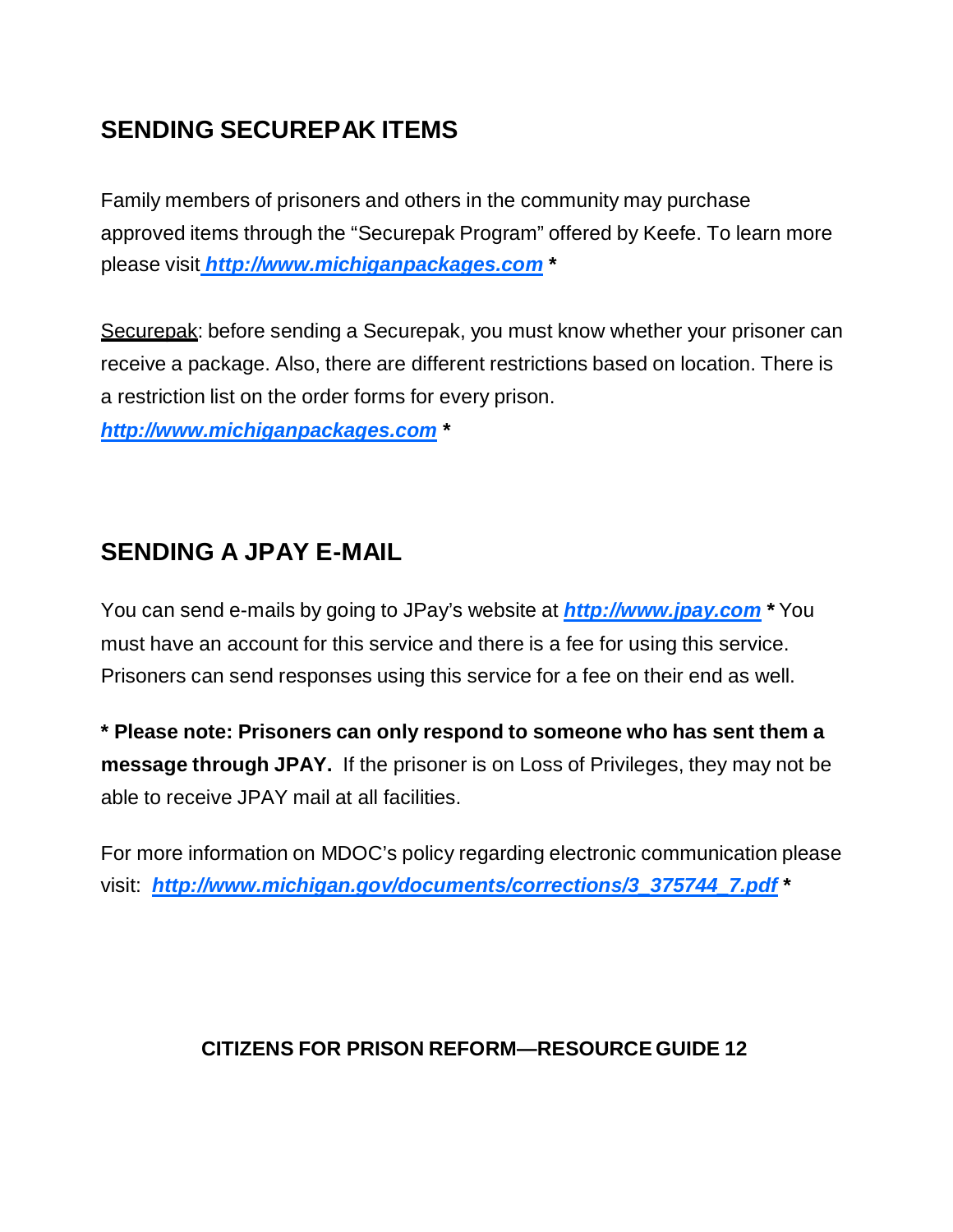## **SENDING MAIL**

Writing to a prisoner through US mail must include the address of the facility where the prisoner is located as well as the offender's name and MDOC number. If you do not know this information, you can search the OTIS Database, located on MDOC's website. MDOC's policy on written communications can also be found on the website: *[http://www.michigan.gov/corrections/0,4551,7-119--25071--,00.html](http://www.michigan.gov/corrections/0%2C4551%2C7-119--25071--%2C00.html)* **\***

An example of how to address a letter can also be found on the above website. Below is an example:

John A. Smith, #987654 Michigan Correctional Facility1234 Prison Street Anytown, MI 49201

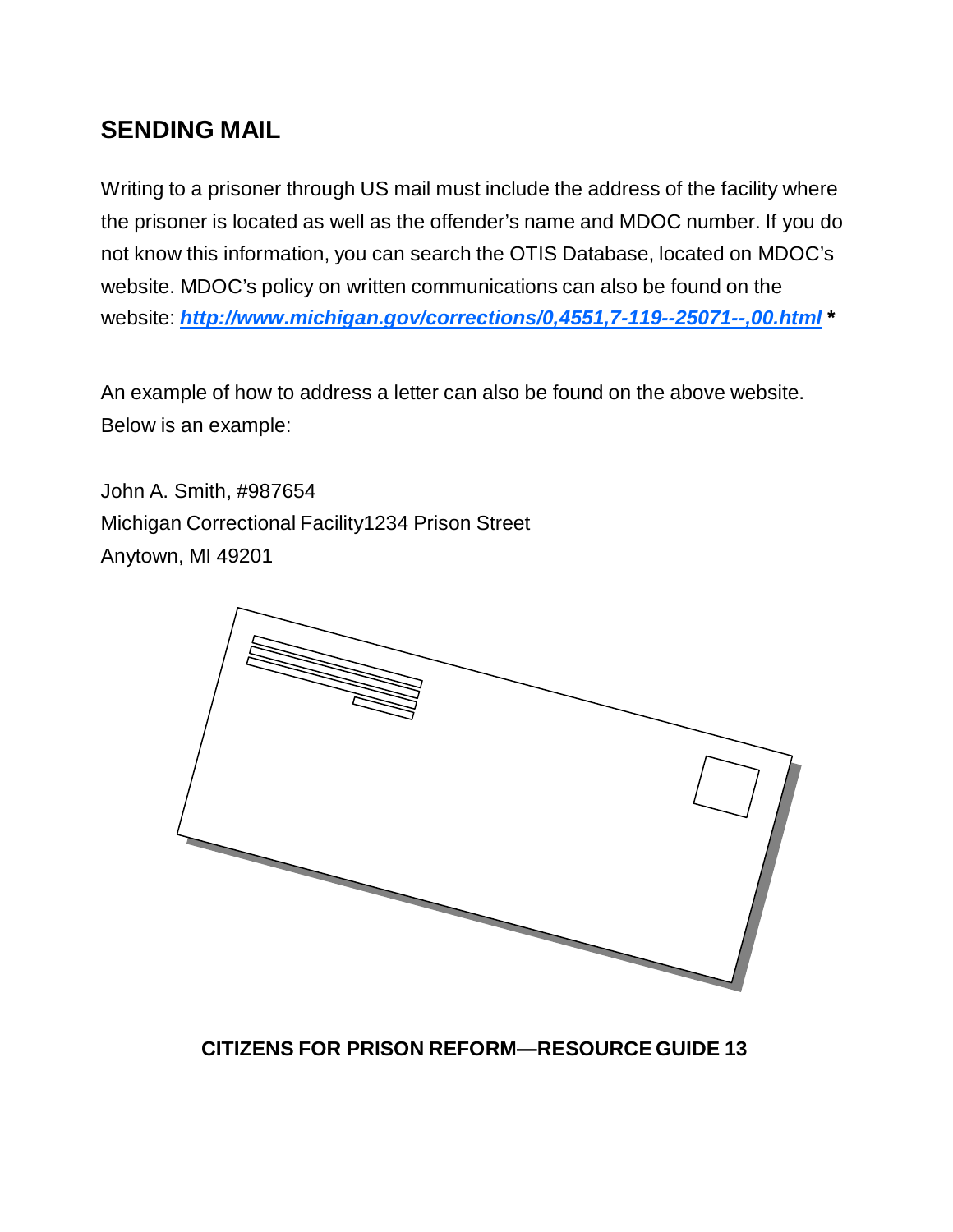## **VISITATION**

A prisoner must complete a Visitor List, identifying immediate family members and only 10 other visitors.

All of these persons on the prisoner list must then complete the Visiting Application.

This must be completed and sent back to the facility in which they are located for approval before you are allowed to visit. The application can also be found at:



*[http://www.michigan.gov/documents/corrections/CAJ-](http://www.michigan.gov/documents/corrections/CAJ-103_MDOC_Visiting_Application_222547_7.pdf)[103\\_MDOC\\_Visiting\\_Application\\_222547\\_7.pdf](http://www.michigan.gov/documents/corrections/CAJ-103_MDOC_Visiting_Application_222547_7.pdf)* **\***

For information on transportation assistance please visit: *<http://www.prisoneradvocacy.org/resources/transportation.shtml>* **\***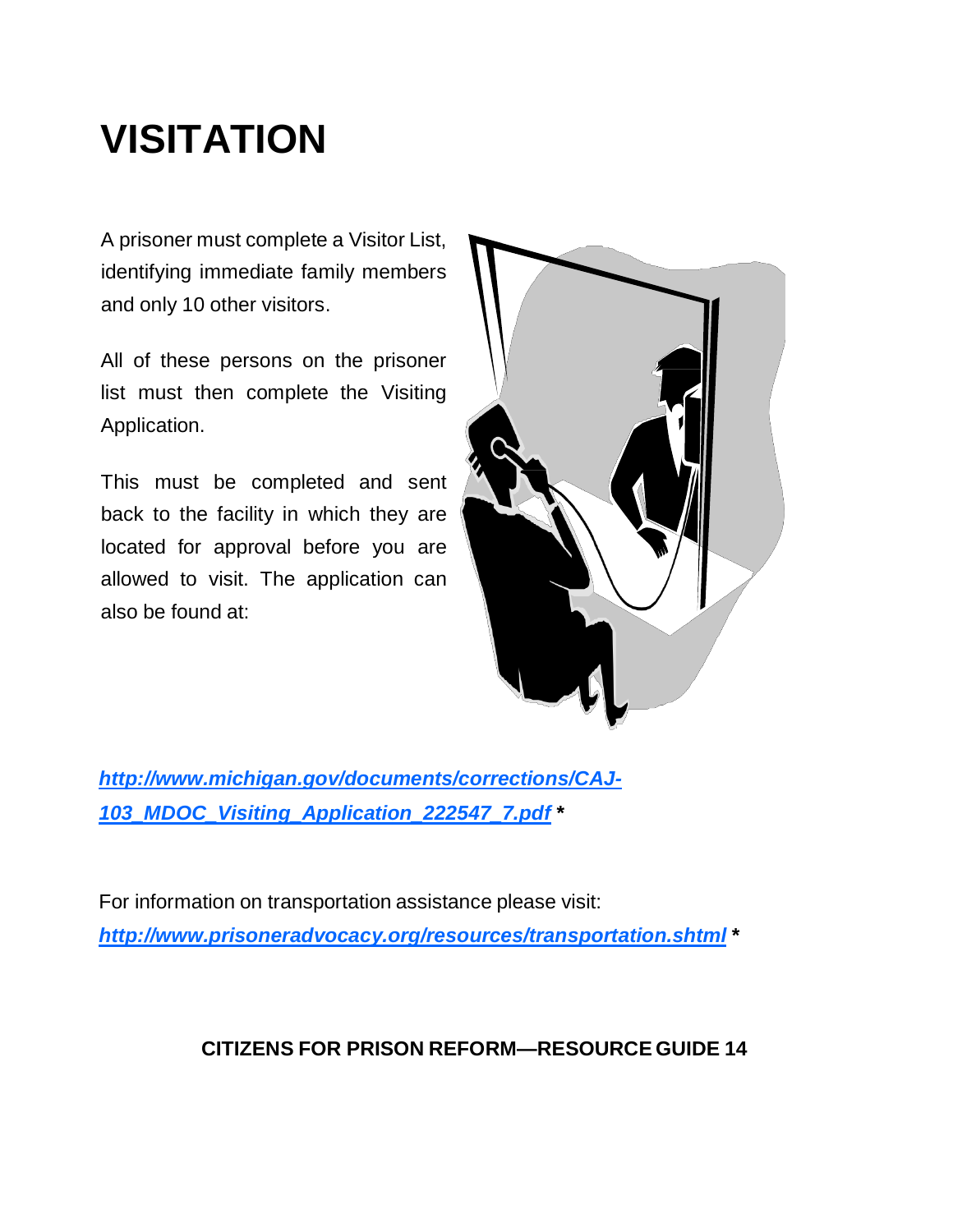## **VISITATION GUIDELINES**

Make sure to print and review the Visiting Standards document for important rules and regulations regarding such things as: days and times, dress codes, holiday visits, etc.

This document is available at:

*[http://www.michigan.gov/documents/corrections/Visiting\\_Standards\\_-](http://www.michigan.gov/documents/corrections/Visiting_Standards_-_2007_209112_7.doc) [\\_2007\\_209112\\_7.doc](http://www.michigan.gov/documents/corrections/Visiting_Standards_-_2007_209112_7.doc)* **\***

**\*Please note: Each prison may set its own visiting standards.**

#### **It is highly recommended you call each prison to determine their restrictions and verify your loved one may have a visit before** *making a trip to the facility***.**

- Ask about restrictions as they do vary between prisons and not all are listed in the MDOC Visiting Standards document.
- Ask what is needed to purchase food from the vending machines, either a \$1.00 bill and higher bills to put money on a card or or quarters.

## **WHILE AT THE PRISON TO VISIT**

Memo Regarding Medication during visits: Memo on medications during visits **\***

## **Comment Cards**

There are to be comment postcards that you may fill out. They are in the waiting area by the front desk. You may wish to compliment staff, or express your concerns. They are postage paid and can be dropped off in the mailbox once you leave the prison. You may remain anonymous. If they are not out, you can ask for one from the Officer at the front desk.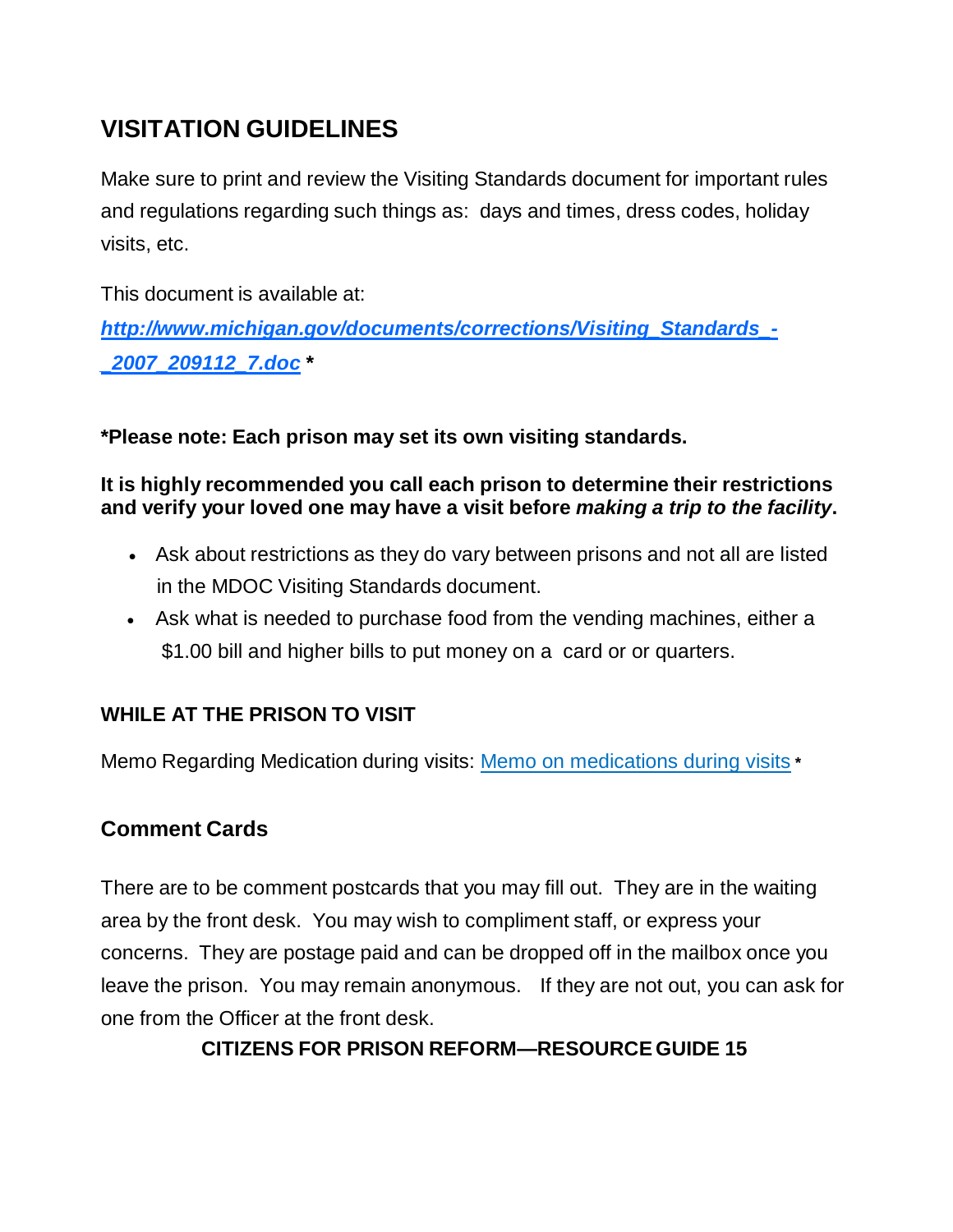## **Vending Machines**

An outside contracted company, not MDOC, controls the vending machines and its supplies. It is not the same company for the entire state.

If you lose money at the vending machines at the prison, you must fill out a loss of money slip at the front desk when you leave the visiting room. The vending machine company is supposed to refund your money upon completion of the slip via mail. If there are other problems, such as a lack of supplies or condiments you can mention this to prison staff.

However, if your concerns are not addressed, you may wish to consider contacting the manager of the vending company. Currently, one of the contracting companies for prisons in lower eastern Michigan is AVI Food Systems. They can be contacted at (**330) 372-6000**.

**\*Please note**: Work is being done to obtain the full list of contracted companies. This guide will be updated when this information is obtained.

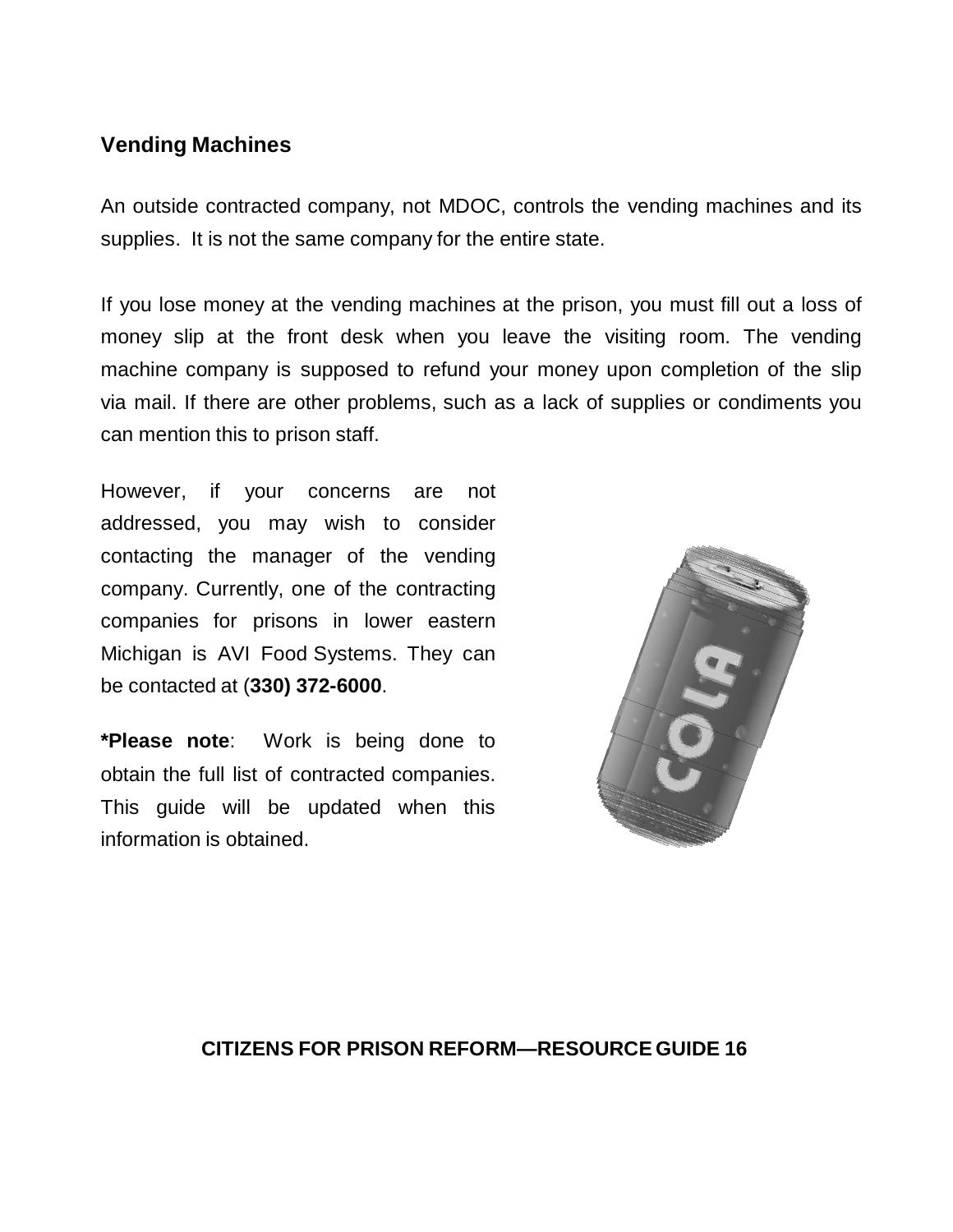## **GRIEVANCES**

A prisoner should first follow the chain of command and steps to communicate the issue at hand, filing out a request (Kite) form, and attempt to resolve all issues with various staff prior to filing a grievance. Often this can be accomplished.

### **FILING A GRIEVANCE**

Prisoners and parolees shall be provided with an effective method of seeking redress for alleged violations of policy and procedure or unsatisfactory conditions of confinement.

Complaints filed by prisoners regarding grievable issues as defined in the policy directive outlined below serve to exhaust a prisoner's administrative remedies only when filed as a grievance through all three steps of the grievance process in compliance with the policy.

The policy can be found at:

*[http://www.michigan.gov/documents/corrections/03\\_02\\_130\\_200872\\_7.pdf](http://www.michigan.gov/documents/corrections/03_02_130_200872_7.pdf)* **\***

American Friends Service Committee (prisoner advocacy organization) has a simplified version of the grievance procedure that is very informative. It can be found at: **AFSC Grievance Memo**. For a more complex grievance explanation and instructions, see:

*[MDOC Grievance Procedure Document](http://www.micpr.org/uploads/8/9/7/1/8971956/correct_complex_grievance_form.jpg)***\***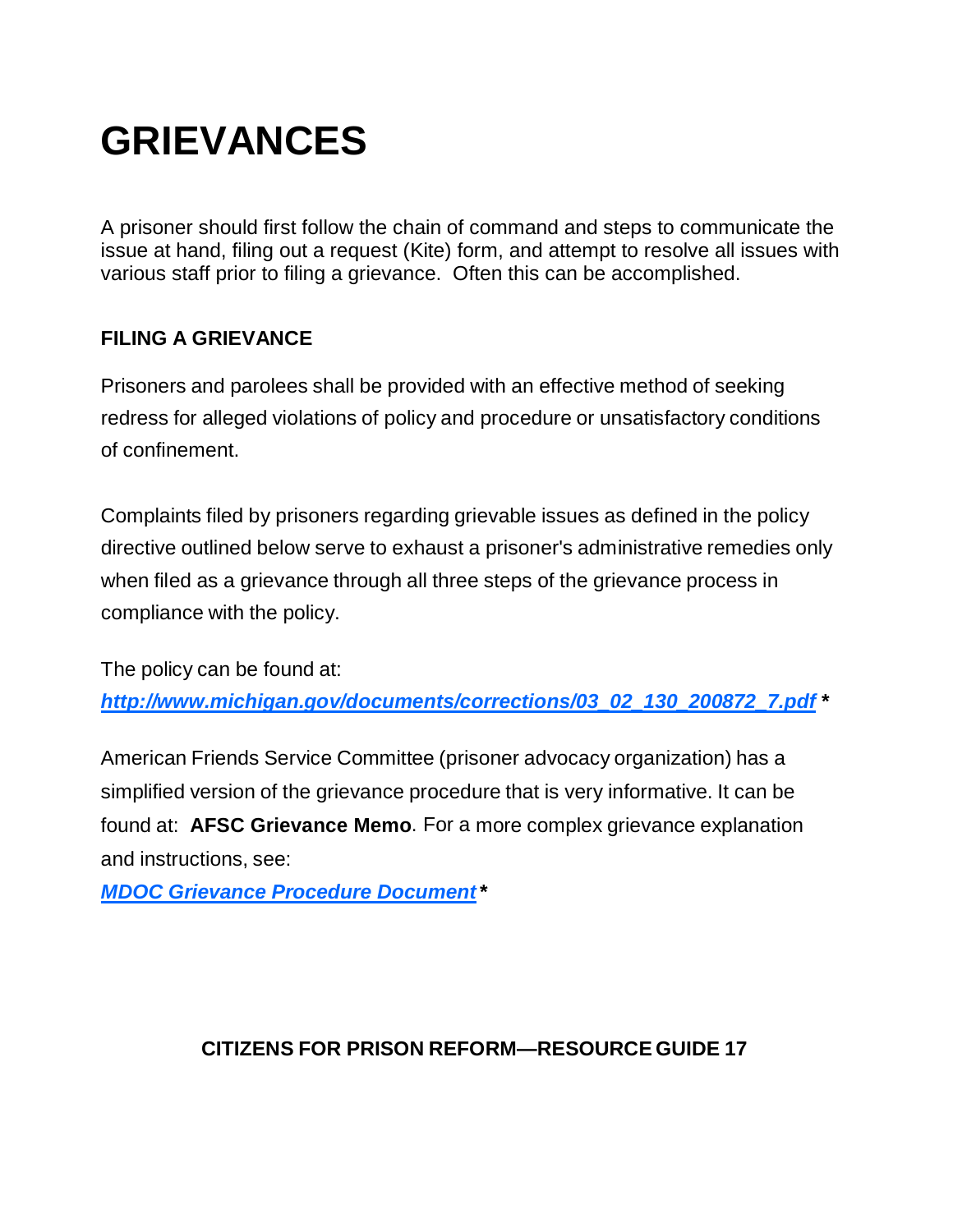## **FREEDOM OF INFORMATION ACT (FOIA) REQUESTS**

Any person can request a copy of a Central Office file or records on a prisoner, parolee or probationer who is:

- Currently under the supervision of the MDOC
- Or was under the supervision of the MDOC within the past five years

There will be a fee for processing these records. Certain records are moved to Central Office such as hearing packets, misconducts, and critical incident reports. You would need to complete a FOIA request document to obtain those records. Your loved one may also have to sign a statement giving you permission to access these records. You would need to send a FOIA request and the permission form to the Coordinator at Central Office.

## **Other records will be at the prison where the prisoner is located currently.**

These would be Mental Health or Medical Health records. There is a specific form that must be used to obtain these records. This is the form that would need to be sent into the prisoner to complete, unless you have legal guardianship

Prisoner Record Medical and Mental Health Disclosure/Release Form:

*[Medical and Mental Health Release of Records/Information Form](http://www.micpr.org/uploads/8/9/7/1/8971956/prisoner_medical_mental_health_release_fix.pdf)* **\***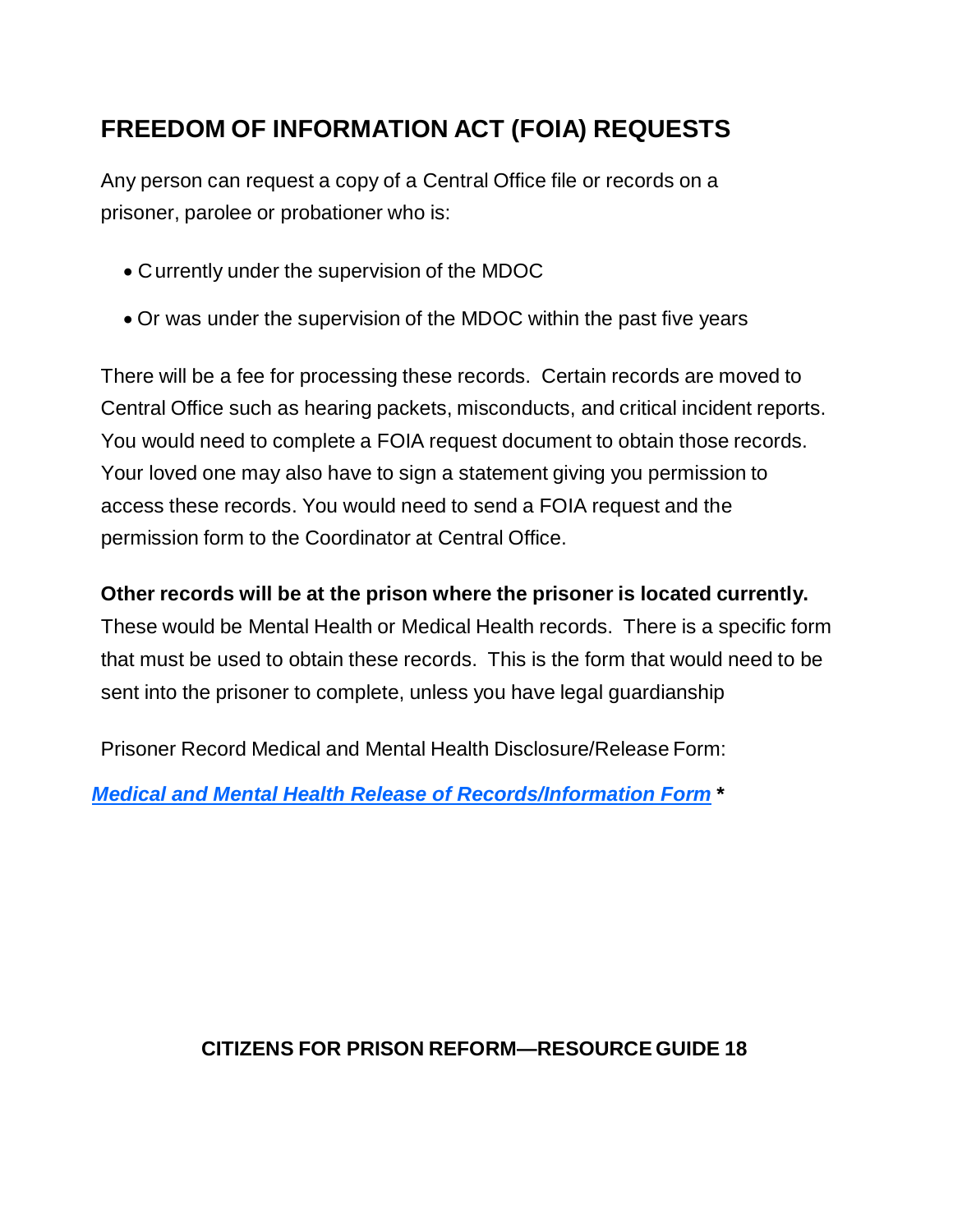The FOIA Coordinator will send your request on to the facility if the records you are seeking are located at the facility your loved one is at, rather than Central Office.

**\*Please note:** Your loved one may need to write up permission to release records for FOIA in addition to signing the form for Medical/Mental Health Records. Documents that give you the right to their records may include guardianship documentation, court power of attorney, or any other legal standing document.



Other FOIA Information: **Explanation of** *[FOIA Process](http://www.micpr.org/uploads/8/9/7/1/8971956/foia_introduction_letter.pdf)* **\*** *[Sample FOIA Request](http://www.micpr.org/uploads/8/9/7/1/8971956/foia_request.pdf)* **\*** *[FOIA Authorization](http://www.micpr.org/uploads/8/9/7/1/8971956/foia_authorization.pdf)***\* Document**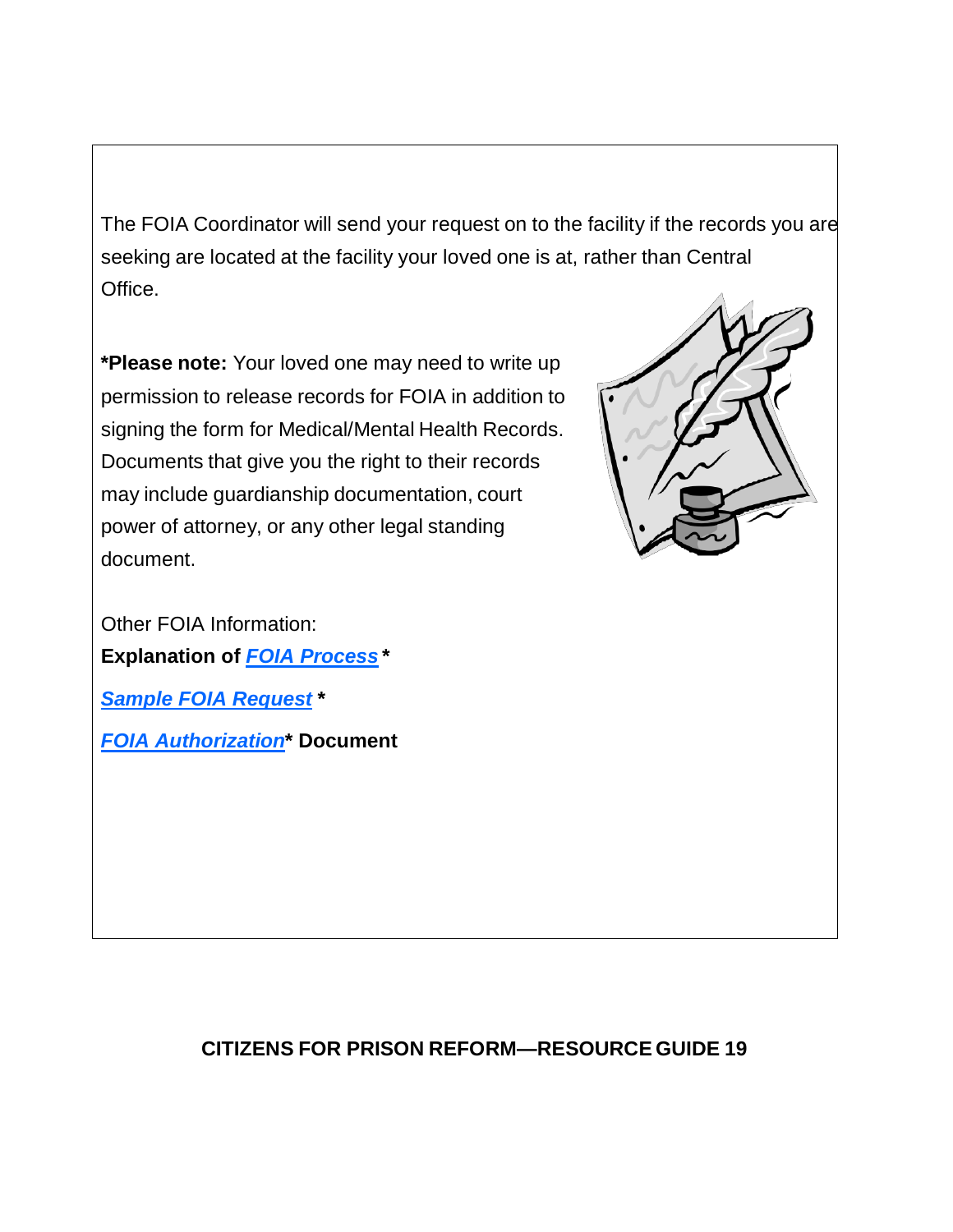**The following page contains a sample FOIA form**. You should try to be specific with the type of information you are requesting and should include dates.

Your address Your city, state, and zip code Date FOIA Coordinator Address of Institution OR Michigan Department of Corrections City/State/Zip OR PO Box 30003 Lansing, MI 48909 Dear FOIA Coordinator: Pursuant to the Michigan Freedom of Information Act, MCLA 15.231 et. seq., I am requesting copies of the following records: The critical incident report describing an incident that involved John Doe 111111 and Rudy Roe 222222 that occurred March 22, 2007 at approximately 10:30 a.m. at the Muskegon Correctional Facility. Please contact me with the cost of processing the above request and forward the records to me at the above address. Sincerely, Your Signature Your Name A request to the central office can be sent to: FOIA Coordinator Michigan Department of Corrections PO Box 30003 Lansing, MI 48909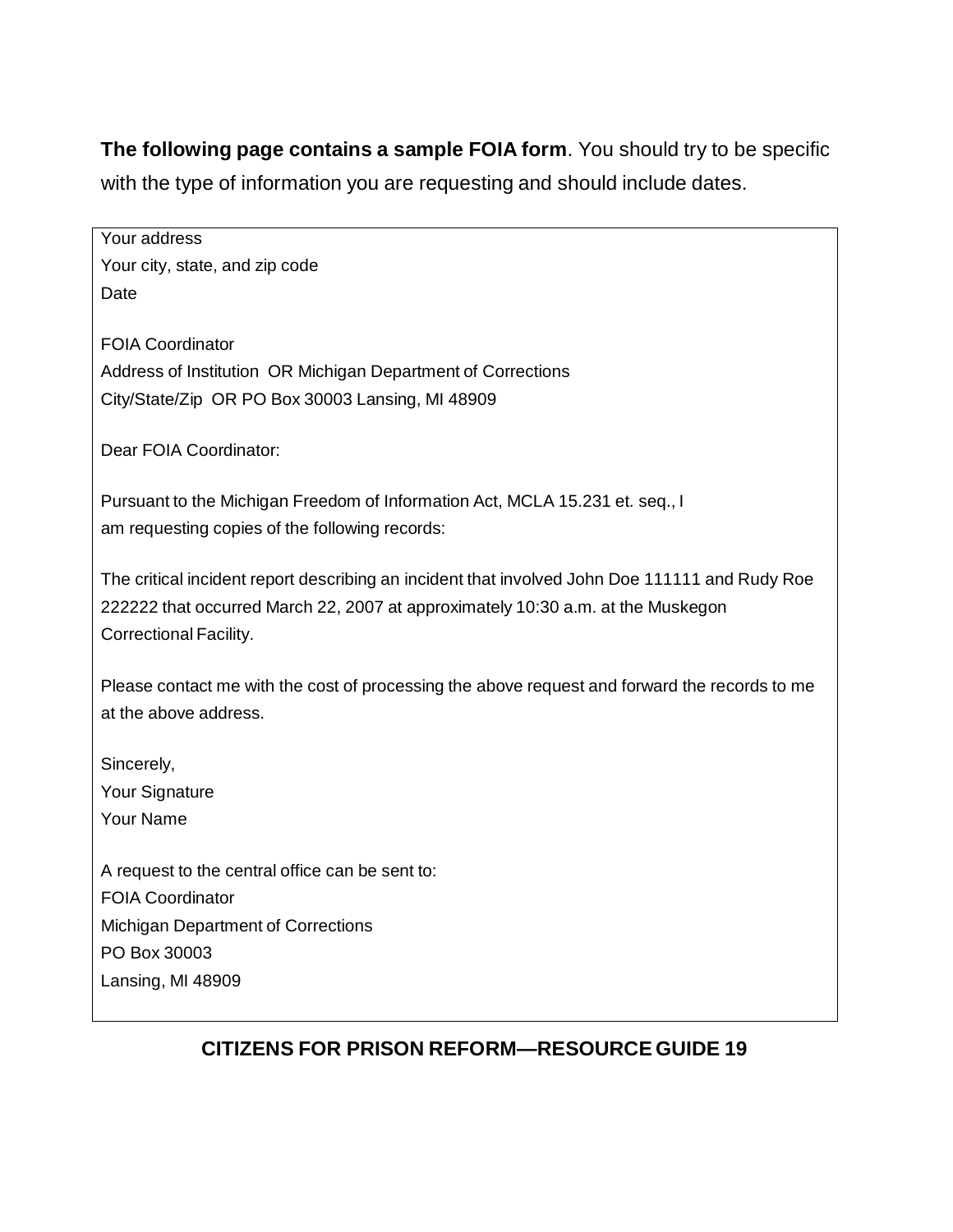## **OMBUDSMAN'S OFFICE**

If you have concerns about a specific individual or about general policy in an institution, you can contact this agency. The Ombudsman's is a legislative oversight body to report back to the legislative body on the Department of Corrections. The office may conduct investigations and works to resolve issues within the department. You can learn more about this agency at: *<http://council.legislature.mi.gov/lco.html>* **\***

They may be contacted at (517) 373-8573 or at **[ombudsman@legislature.mi.gov](mailto:ombudsman@legislature.mi.gov)**

You can also view MDOC's policy on the Ombudsman office at: *[http://www.michigan.gov/documents/corrections/03\\_02\\_135\\_343214\\_7.pdf](http://www.michigan.gov/documents/corrections/03_02_135_343214_7.pdf)* **\***

## **DISCIPLINARY PROCEEDINGS**

Disciplinary sanctions may be imposed against prisoners for rule violations. A prisoner charged with misconduct (ticket) is to be given the right to be present at the misconduct hearing. Alleged violations of written rules are classified as Class I, Class II, or Class III misconduct and are further defined in Attachments A, B, and C of this policy. Misconduct reports may be written only for violations identified in these attachments**.**

For the detailed policy on disciplinary proceedings please view the link below: *[http://www.michigan.gov/documents/corrections/0303105\\_382060\\_7.pdf](http://www.michigan.gov/documents/corrections/0303105_382060_7.pdf)* **\***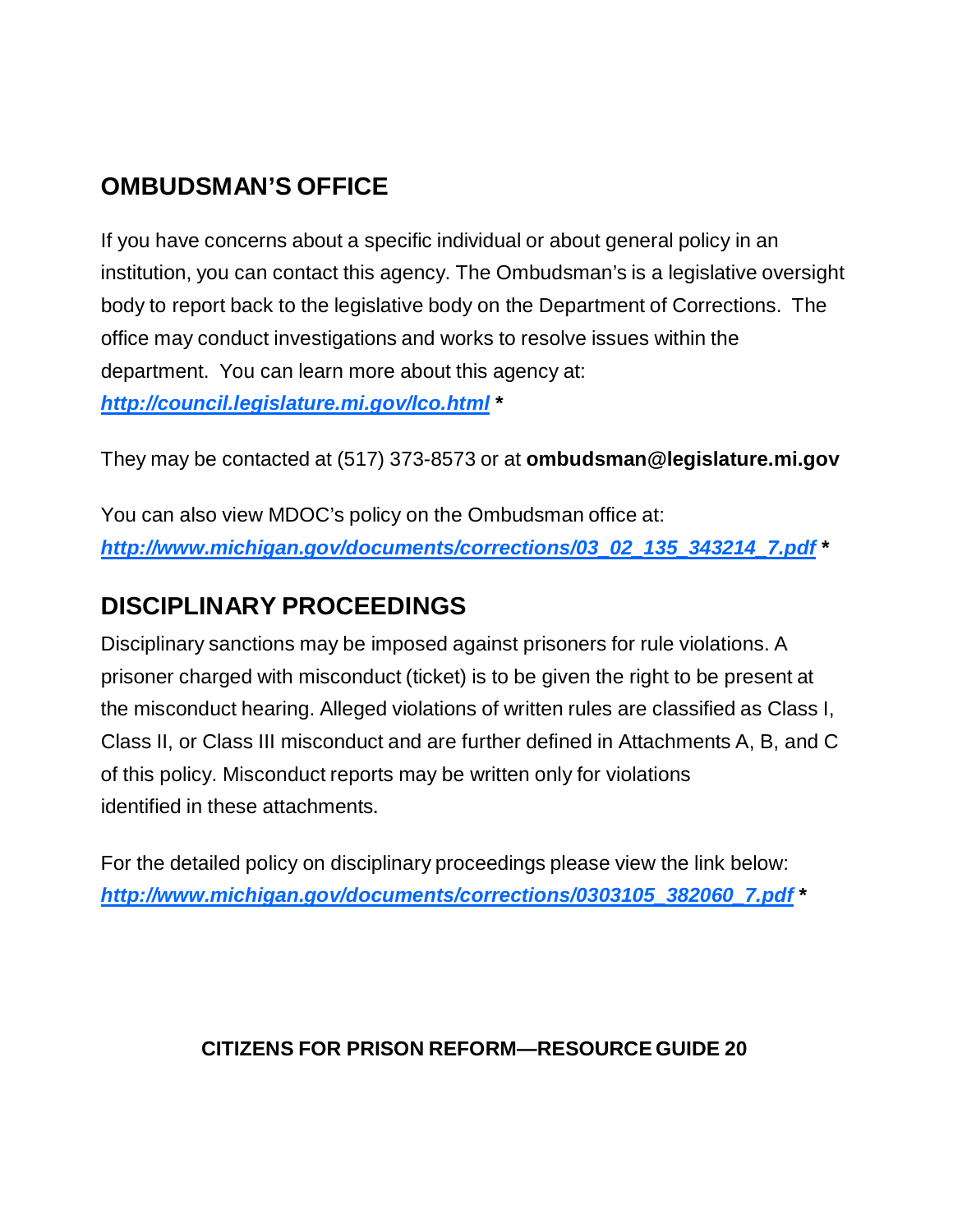## **PAROLE**

Information on parole, commutation and clemency processes can be found on MDOC's website, following the link below. It is recommended that before attending a parole hearing families learn more about the parole process and the parole board members.



*[http://www.michigan.gov/corrections/0,4551,7-119-1435\\_11601---,00.html](http://www.michigan.gov/corrections/0%2C4551%2C7-119-1435_11601---%2C00.html)* **\***

Below is a helpful booklet prepared by American Friends that describes the parole process. It also has information on how prisoners and families and friends can prepare for the parole interview.

*[AFSC Getting Through the Parole Process Booklet](http://www.micpr.org/uploads/8/9/7/1/8971956/parole_booklet_2012.pdf)* **\***

Additional documents that may be useful:

FOIA document with specific information on how to file, etc.

**Explanation of** *[FOIA Process](http://www.micpr.org/uploads/8/9/7/1/8971956/foia_introduction_letter.pdf)* **\***

*[Sample FOIA Request](http://www.micpr.org/uploads/8/9/7/1/8971956/foia_request.pdf)* **\***

*[FOIA Authorization](http://www.micpr.org/uploads/8/9/7/1/8971956/foia_authorization.pdf)* **\* Document**

Executive order about Parole Board *[Executive Order on Creation of Parole Board](http://www.weebly.com/uploads/8/9/7/1/8971956/executive_order_no._2011-3_creation_of_new_board.pdf)* **\***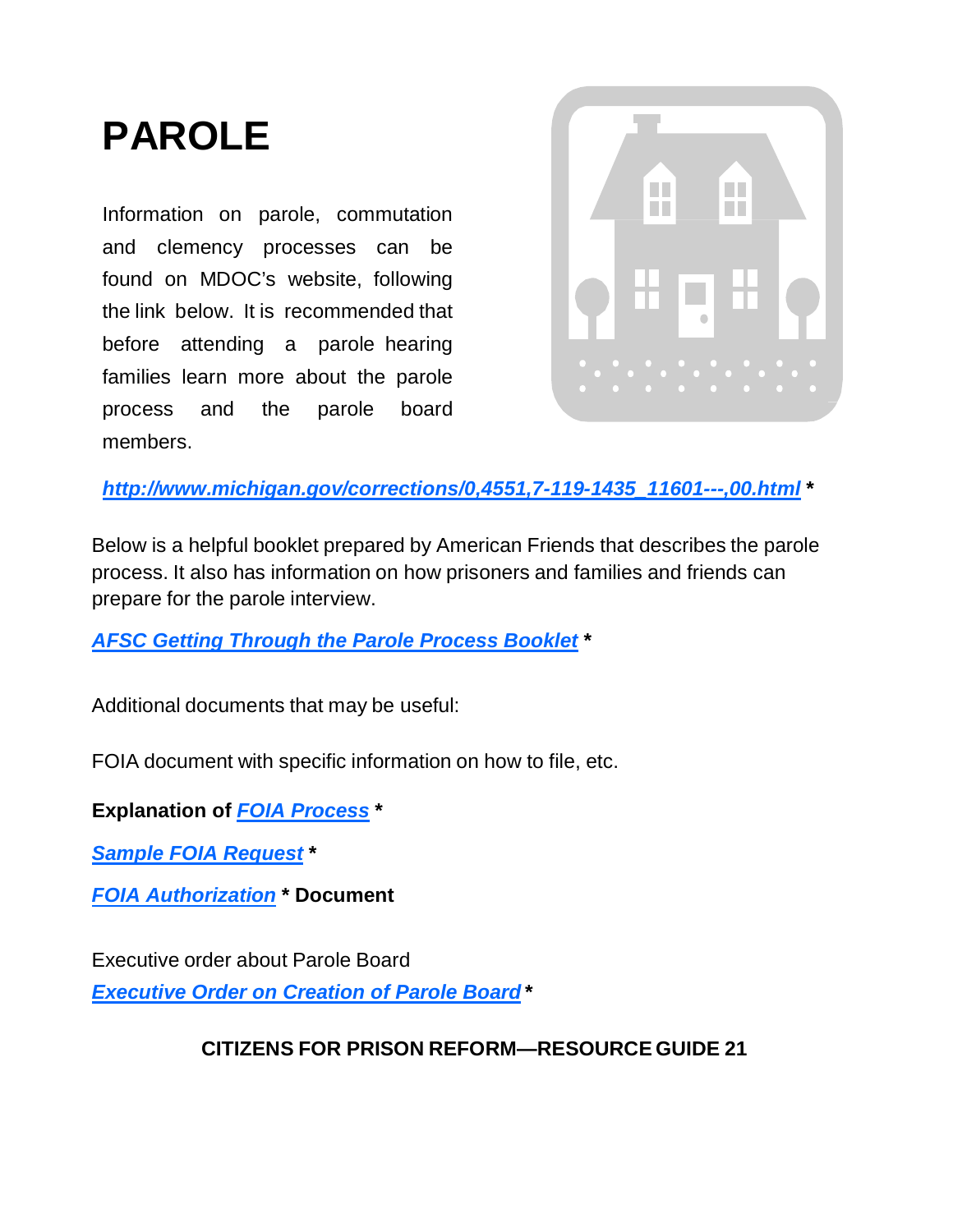## **MEDICAL HEALTH SERVICES GENERAL HEALTH CARE**



Currently, MDOC arranges for and administers medically necessary health care to approximately 50,000 prisoners annually at 40 correctional facilities, 10 camps, and

2 Re-Entry centers. Health care services are provided to prisoners using a standard of medically necessary care in accordance with court decisions, legislation, accepted correctional and health care standards, and MDOC policies and procedures.

More information can be found at:

*[http://www.michigan.gov/corrections/0,4551,7-119-9741\\_11776---,00.html](http://www.michigan.gov/corrections/0%2C4551%2C7-119-9741_11776---%2C00.html)* **\***

Due to the confidential nature of health information, your loved one will need to fill out a kite request to sign a Release of Information. More information can be found on page 6 in this Resource Guide. This should be done so that you may communicate directly with those in charge of your loved one's mental and/or medical health care. Custody is not allowed to give out information about a loved one's medical or mental health condition due to HIPPA laws, without this form being signed.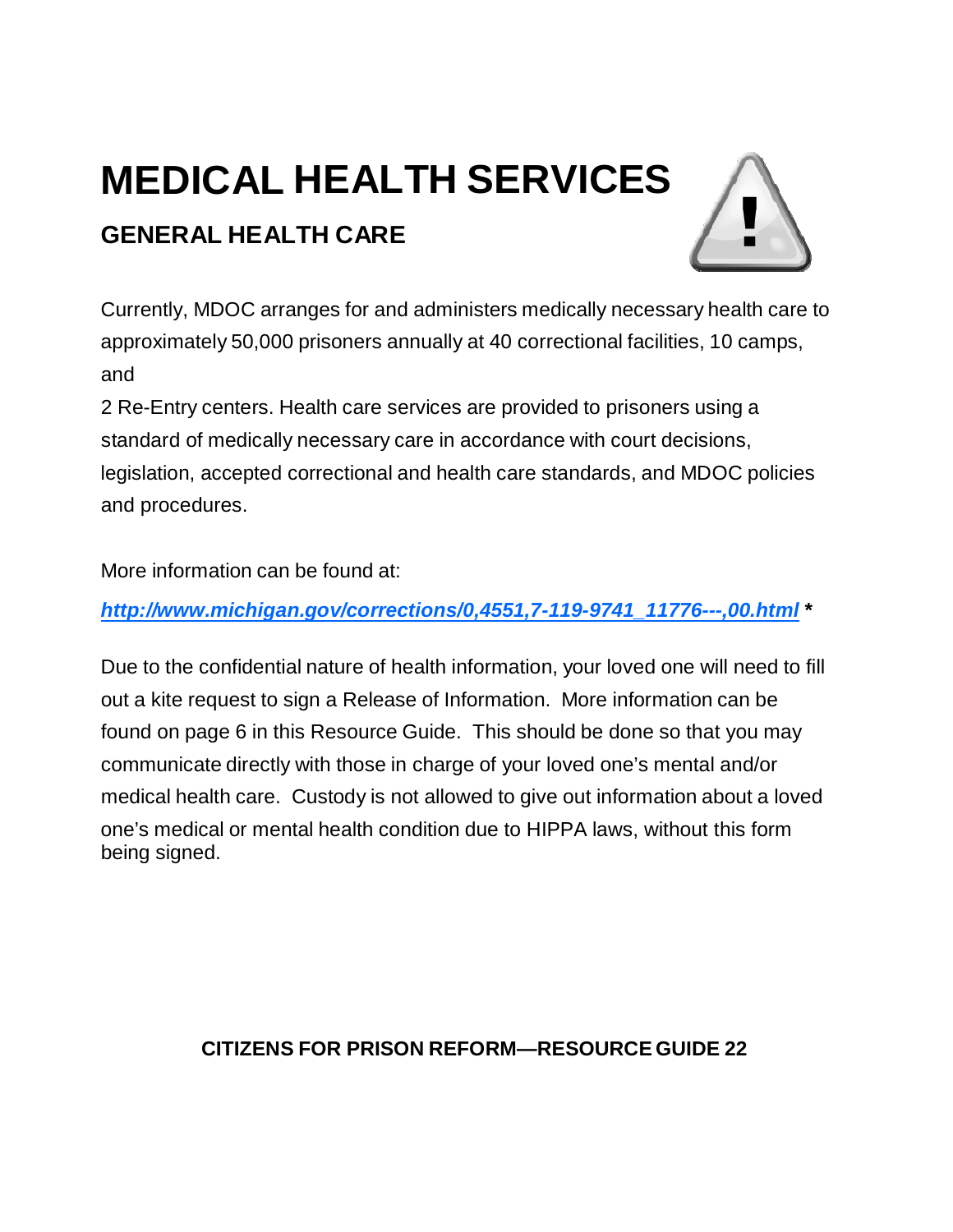## **BUREAU OF HEALTH – CENTRAL OFFICE COMMUNICATION**

The Bureau of Health is located in Central Office in Lansing. If you feel your concerns are not being addressed at the prison level regarding medical or mental health, you may contact them at (**517) 373-3629**, and e-mail address is **[MDOCQAO-communications@michigan.gov.](mailto:MDOCQAO-communications@michigan.gov)**

Please be sure to include the full name of the [prisoner](mailto:MDOCQAO-communications@michigan.gov) and/or a prisoner numbe[r](mailto:MDOCQAO-communications@michigan.gov) when sending [information.](mailto:MDOCQAO-communications@michigan.gov)



## **MENTAL HEALTH SERVICES**

The Department of Corrections (DOC) provides prison-based mental health services to prisoners with mental or behavioral disorders housed in reception centers, general population, or segregation units. Psychological Services Units (PSU's), located at each prison, are operated by the MDOC's Bureau of

See **BUREAU OF HEALTH – CENTRAL OFFICE COMMUNICATION** at the top of this page as a further mental health resource.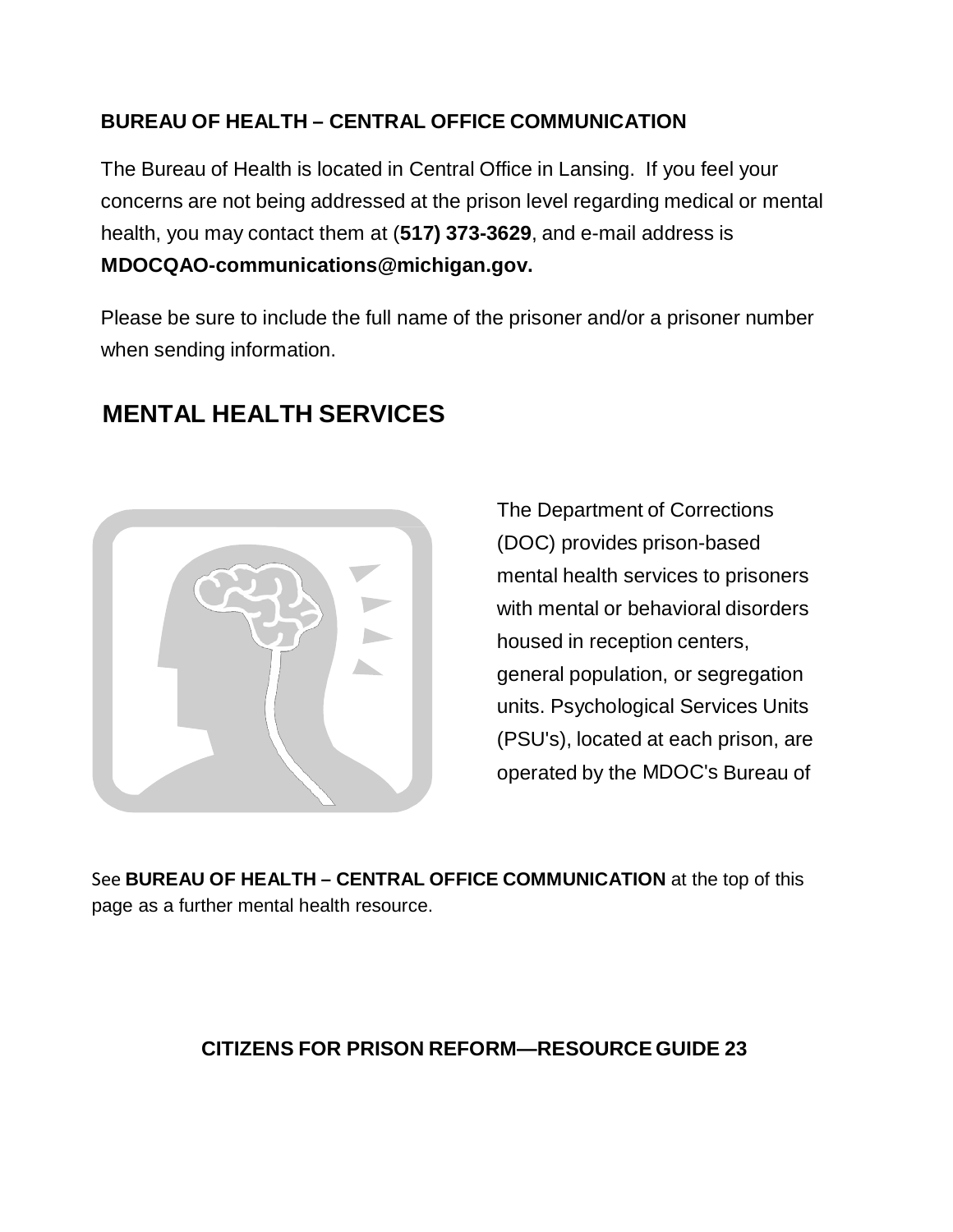## **RECIPIENT RIGHTS SPECIALIST**

Every prisoner who is diagnosed with a mental illness by the prison is to receive a mental health rights booklet. If an inmate feels their rights are not being addressed, there is a form in the booklet for them to fill out, where they can request to see the Recipient Rights Specialist. The form can also be found at:

*[Mental Health Recipient Rights Request form](http://www.micpr.org/uploads/8/9/7/1/8971956/consultation_request_mh_rights_spec_2011.pdf)* **\***

*Mental Health [Guide Booklet](http://www.micpr.org/uploads/8/9/7/1/8971956/2011-12-9_mh_svcs_guidebook.pdf)* \*

The Recipient Rights Specialist for the mentally ill may be contacted at (734) 434-9534 or **[vettewg@michigan.gov](mailto:vettewg@michigan.gov)**

### **SEGREGATION POLICY**

Below is MDOC's policy on segregation for those with mental illness:

*[http://www.michigan.gov/documents/corrections/0406182\\_342182\\_7.pdf](http://www.michigan.gov/documents/corrections/0406182_342182_7.pdf)* **\***

More information on these services can be found at: *[http://www.michigan.gov/corrections/0,4551,7-119-9741\\_9744---,00.html](http://www.michigan.gov/corrections/0%2C4551%2C7-119-9741_9744---%2C00.html)* **\***

See the Mental Health Guidebook: *[Mental Health Program Guide Book](http://www.micpr.org/uploads/8/9/7/1/8971956/mental_health_program_guide.pdf)* **\***

MDOC's Policy Directive on mental health treatment can be found at: *[http://www.michigan.gov/documents/corrections/04\\_06\\_180\\_181150\\_7.pdf](http://www.michigan.gov/documents/corrections/04_06_180_181150_7.pdf)* **\***

If you need to obtain mental health records, please read on. These records will be at the prison where the prisoner is located currently. These would be Mental Health or Medical Health records. There is a specific form that must be used to obtain these records. This is the form that would need to be sent into the prisoner to complete, unless you have legal guardianship.

Prisoner Record Medical/Mental Health Disclosure/Release Form: *[Medical and Mental Health Release of Records/Information Form](http://www.micpr.org/uploads/8/9/7/1/8971956/prisoner_medical_mental_health_release_fix.pdf)* **\* CITIZENS FOR PRISON REFORM—RESOURCE GUIDE 24**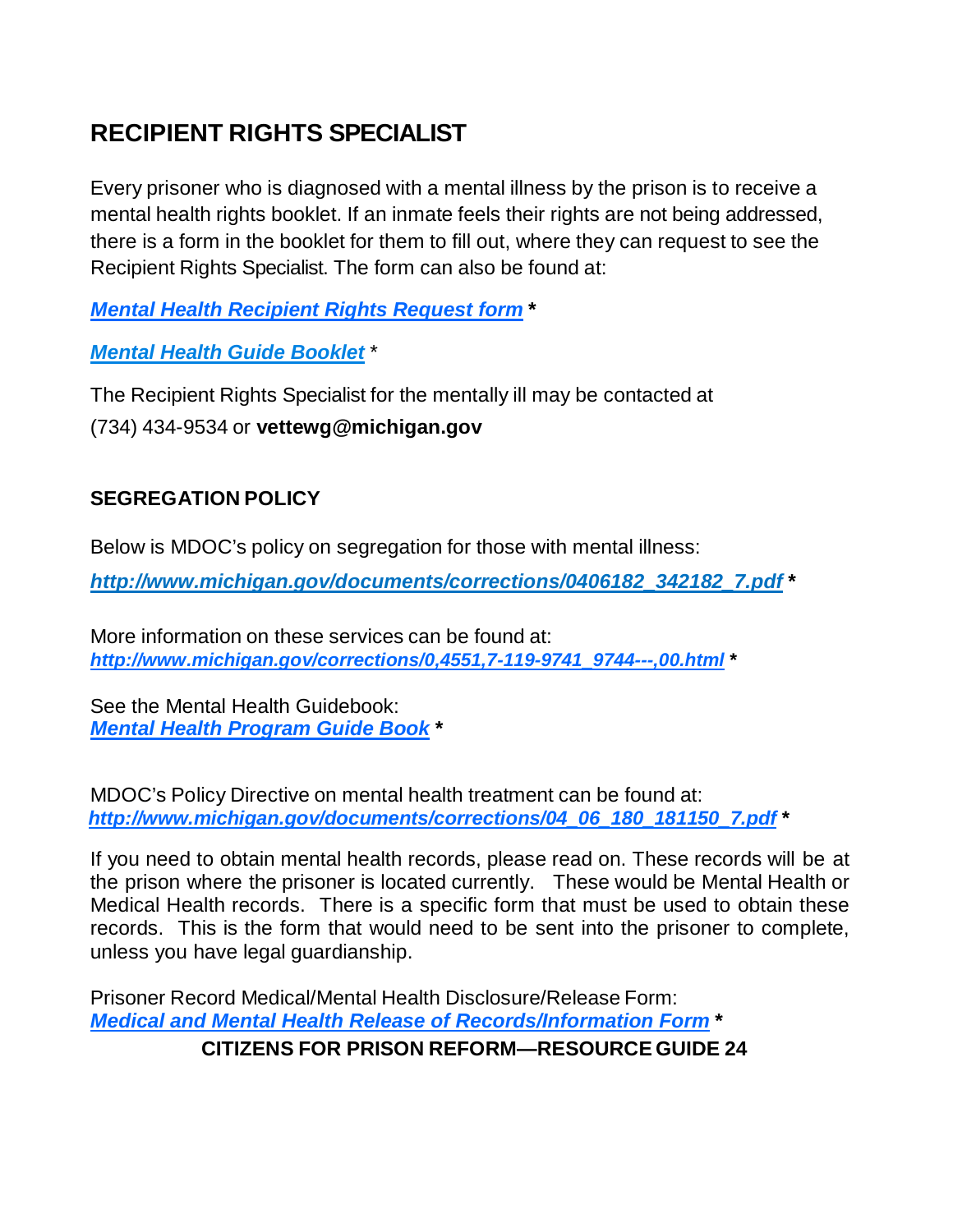## **DURABLE POWER OF ATTORNEY INFORMATION**

Advanced Directives for Health Care Prisoners Policy: *[http://www.michigan.gov/documents/corrections/03\\_04\\_107\\_180942\\_7.pdf](http://www.michigan.gov/documents/corrections/03_04_107_180942_7.pdf)* **\***

We recommend you send in the documents below for your loved one to review and discuss prior to calling the facility to set up arrangements for these documents to be signed and witnessed. Make sure you leave with a copy. It is recommended you then mail a copy to MDOC Central Office for their files, as well as back into the Unit, and the Warden of the facility. These forms below are unique and for within the Department of Corrections only.

### **You will need the following forms:**

MDOC Durable Power of Attorney Designation Form: *[Durable Power of Attorney Form](http://www.micpr.org/uploads/8/9/7/1/8971956/durable_power_of_attorney_1.pdf)* **\***

MDOC Acceptance as a Prisoner Advocate Form: *[Acceptance of Patient Advocate Form](http://www.micpr.org/uploads/8/9/7/1/8971956/acceptance_patient_advocate.pdf)* **\***

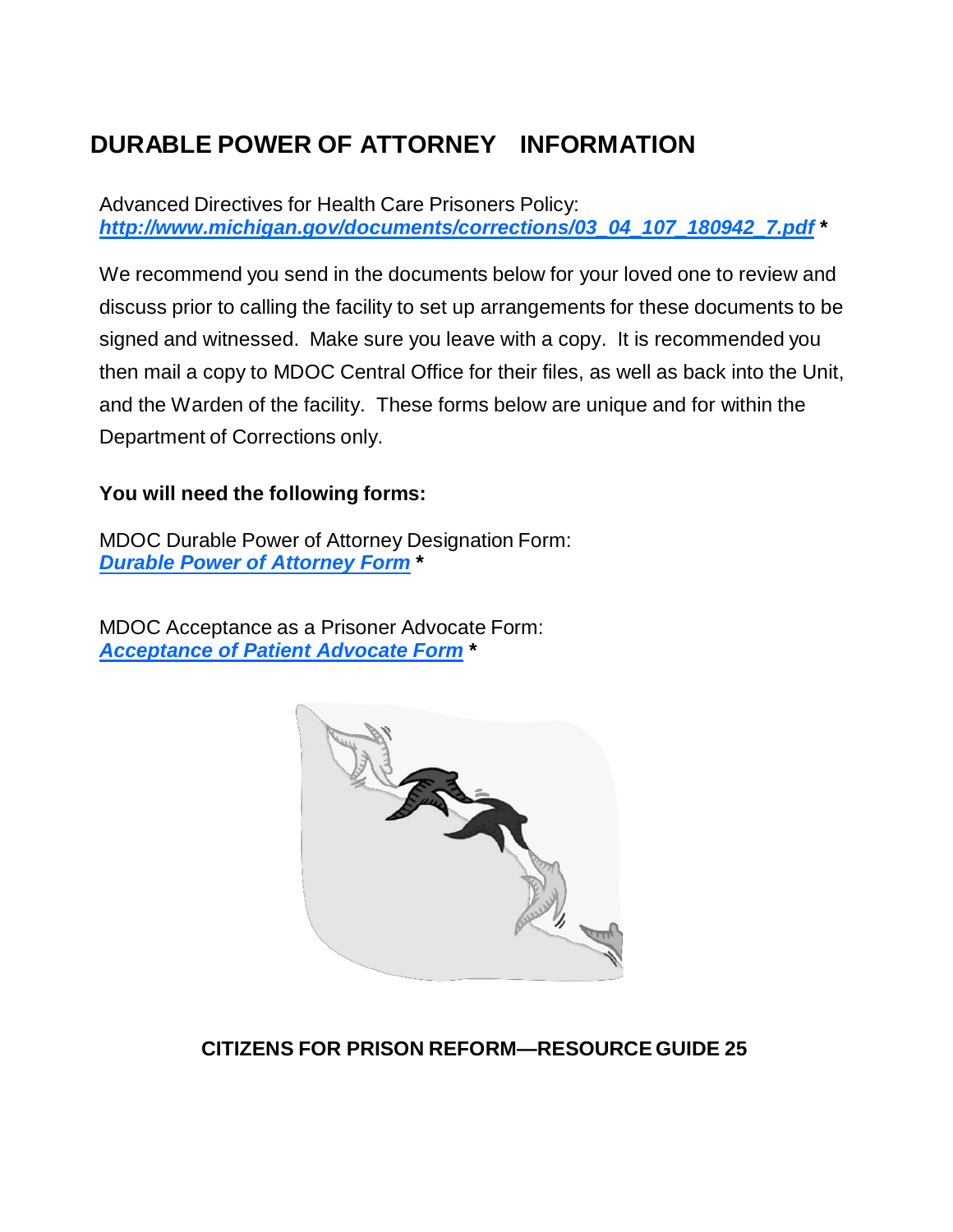## **ADDITIONAL INFORMATION**

See the Michigan Compiled Laws, Administrative Rules, and SOAHR Rules regarding corrections and county jails below.

Click the link below to see the listings of categories:

*[http://www.michigan.gov/lara/0,4601,7-154-35738\\_5698-118524--,00.html](http://www.michigan.gov/lara/0%2C4601%2C7-154-35738_5698-118524--%2C00.html)* **\***

## **ADVOCACY ORGANIZATIONS**

## **American Friends Service Committee (AFSC)**

*http:[//www.prisoneradvocacy.org](http://www.prisoneradvocacy.org/)* **\***

This is a service of the Michigan Criminal Justice Program of the American Friends Service Committee. Their work is rooted in an advocacy and community-organizing model. They help people in prison and their loved ones with their individual problems and provide them with tools to help them become strong advocates for themselves. They can be reached at: (734) 761-8283 or the Director Natalie Holbrook or Pete Martel can be reached at **[Holbrook@afsc.org](mailto:Holbrook@afsc.org)** A booklet produced by the group is helpful in gaining basic information on advocating on a prisoner's behalf. It can be found at: *[Advocating with the Incarcerated-](http://www.micpr.org/uploads/8/9/7/1/8971956/advocating_w_incarcerated_updated_august_20121.pdf) AFSC* **\***

## **More documents are available on CPR's website:**

*<http://www.micpr.org/forms--documents.html>* **\***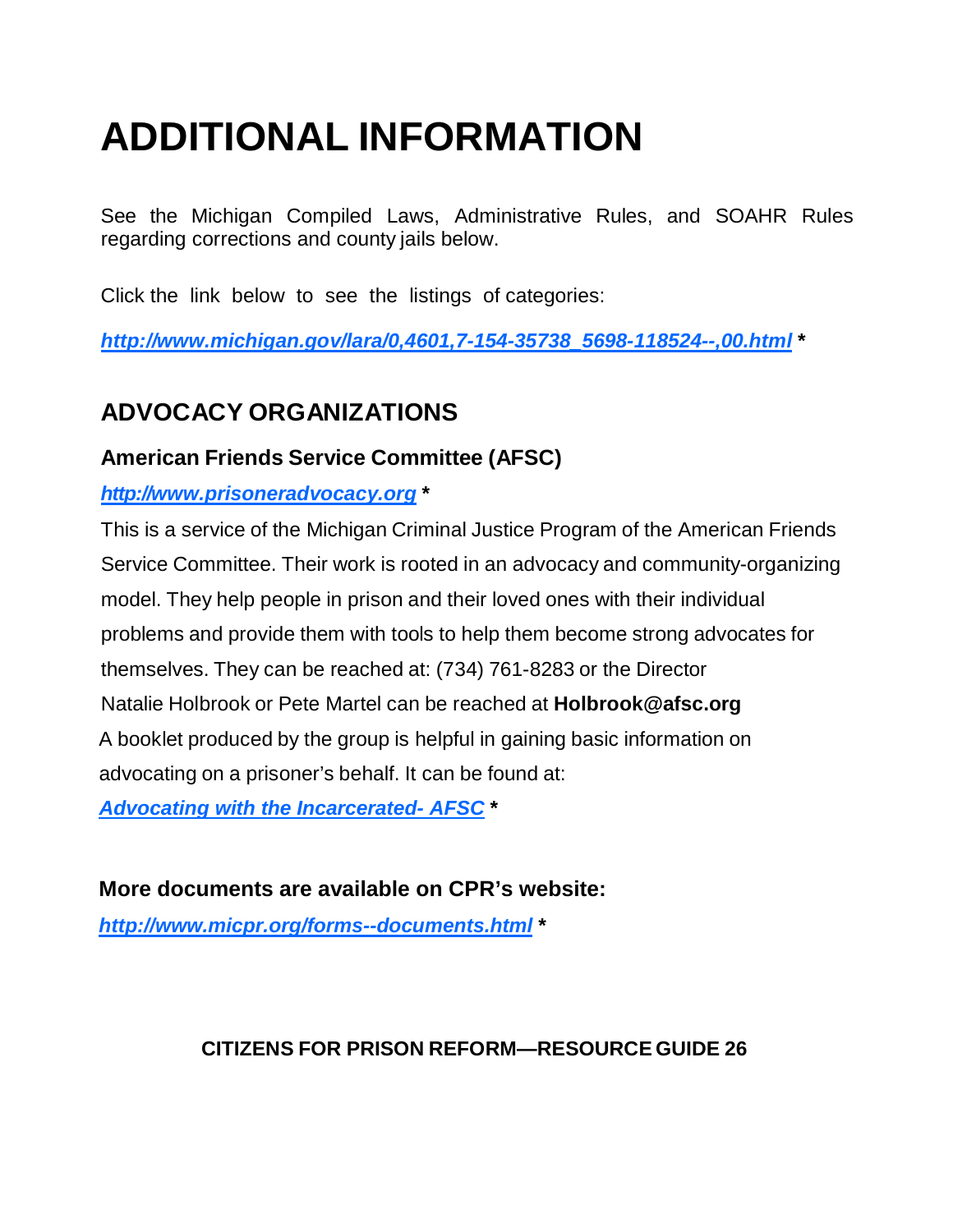## **Citizens Alliance on Prisons and Public Spending (CAPPS)**

### *http:/[/www.capps-mi.org](http://www.capps-mi.org/)* **\***

The Citizens Alliance on Prisons and Public Spending, a non-profit public policy organization, is concerned about Michigan's excessive use of punitive strategies rather than preventive ones to deal with crime and its impact on our quality of life. It informs policymakers, advocacy groups, affected communities and the general public about these issues through numerous means, including a website, a newsletter, research reports, legislative testimony and speaking appearances. A Prisoner newsletter is available.

## **Humanity for Prisoners**

#### *[http://www.humanityforprisoners.org](http://www.humanityforprisoners.org/)* **\***

Hands-on, one-on-one advocacy for prisoners dealing with health issues, death and dying, mental health, and parole and commutation. Focuses only on cases in the State of Michigan. The Director, Doug Tjapkes, can be reached at: **[thedouger@chartermi.net.](mailto:thedouger@chartermi.net)**

## **Michigan Council on Crime and Delinquency (MCCD)**

#### *http:/[/www.miccd.org](http://www.miccd.org/)* **\***

MCCD partners with Michigan's citizens and leaders to develop a comprehensive strategy to crime and delinquency. MCCD is involved mainly in policy change through legislation.

## **Michigan- Citizens United for Rehabilitation of Errants (MI-CURE)**

#### **(no website)**

### **MI-CURE, PO Box 2736, Kalamazoo, MI 49003-2736 [kayperry@aol.com](mailto:kayperry@aol.com)**

Citizens United for Rehabilitation of Errants (CURE) is a grassroots organization. It became a national organization in 1985. We believe that prisons should be used only for those who absolutely must be incarcerated and that those who are incarcerated should have all of the resources they need to turn their lives around. A prisoner newsletter is available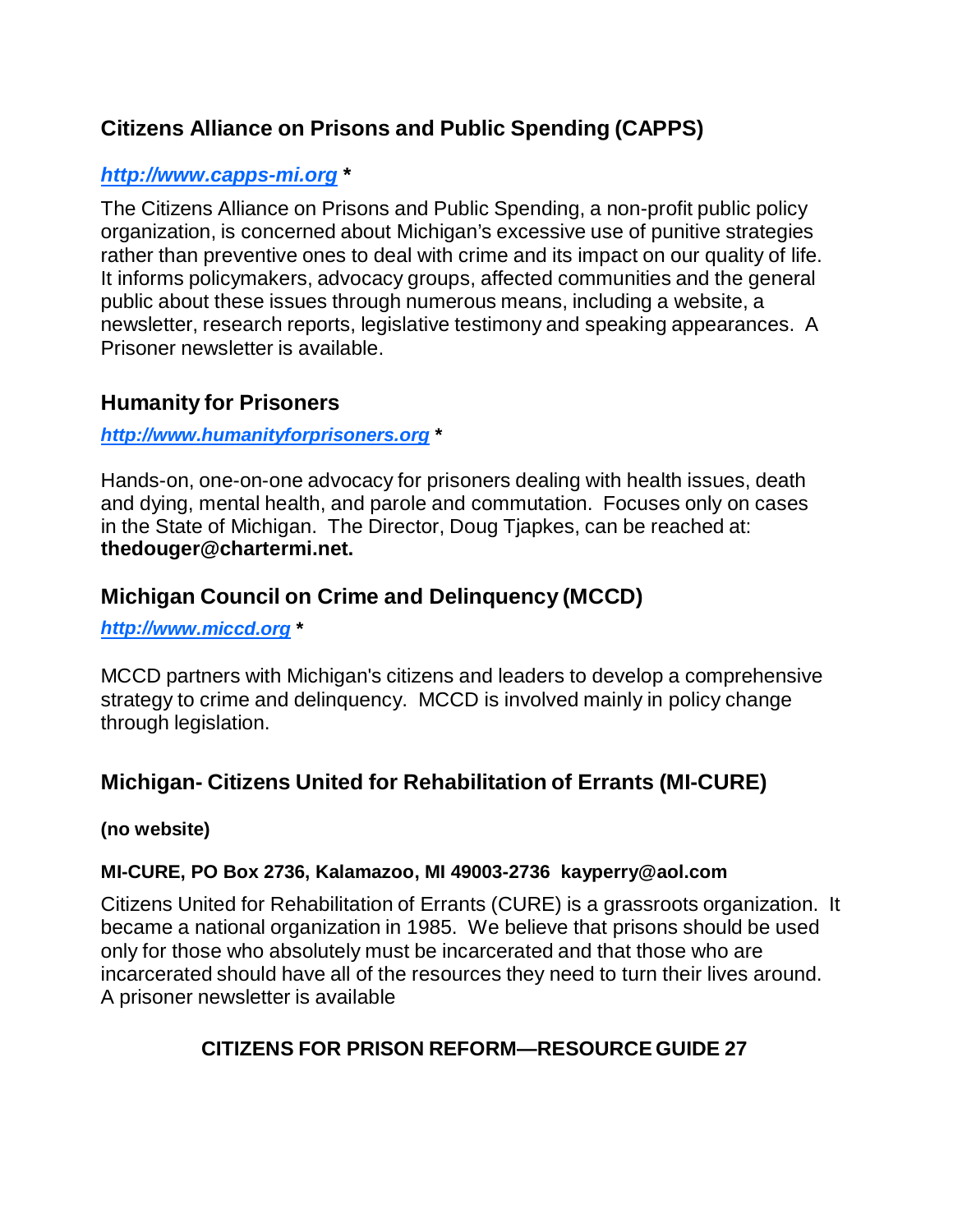## **MDOC FREQUENTLY ASKED QUESTIONS**

On the MDOC website there is a drop down menu that answers many questions. The drop-down menu is located on the main page at *http:/[/www.michigan.gov/corrections](http://www.michigan.gov/corrections)* **\***

## **LEGAL ASSISTANCE**

**If you would like to get a legal consultation on prisoner rights or on your individual case, the following organizations may be of assistance:**

| <b>Michigan Protection and Advocacy Services</b>             |                  |
|--------------------------------------------------------------|------------------|
| http://www.mpas.org/HomePage.asp*                            | (517) 487-1755   |
| Michigan State University College of Law Civil Rights Clinic |                  |
| http://www.law.msu.edu/clinics/civil/index.html*             | $(517)$ 336-8088 |
| University of Michigan Law Clinic                            |                  |
| http://www.law.umich.edu/clinical/pages/default.aspx*        | (734) 764-1358   |
| Cooley Law School- Clinic                                    |                  |
| http://www.cooley.edu/clinics/innocence.htm*                 | (517) 371-5140   |
| Michigan State Appellate Defender Office                     |                  |
| http://www.sado.org/SADO/Office/Lansing *                    | $(517)$ 334-6069 |
| American Civil Liberties Union of Michigan                   |                  |
| http://www.aclumich.org/*                                    | (517) 484-3176   |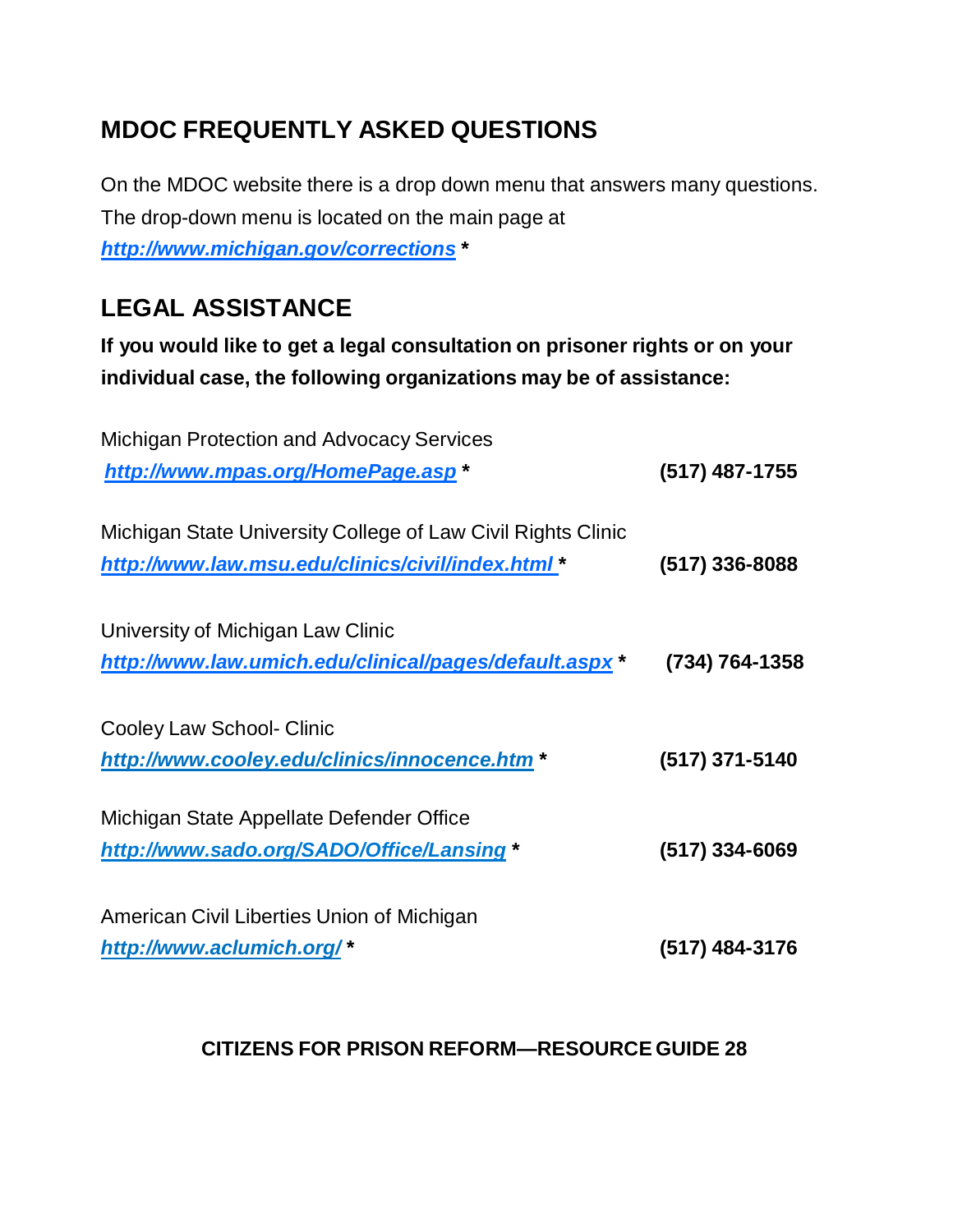## **LEGISLATORS**

Legislators can be helpful in seeking information regarding the corrections system. They are also crucial to bringing forward change in MDOC policy.

## **Find your Representative:**

*<http://www.house.mi.gov/mhrpublic/>* **\***

## **Find Your Senator:**

*<http://www.senate.michigan.gov/fysenator/fysenator.htm>* **\***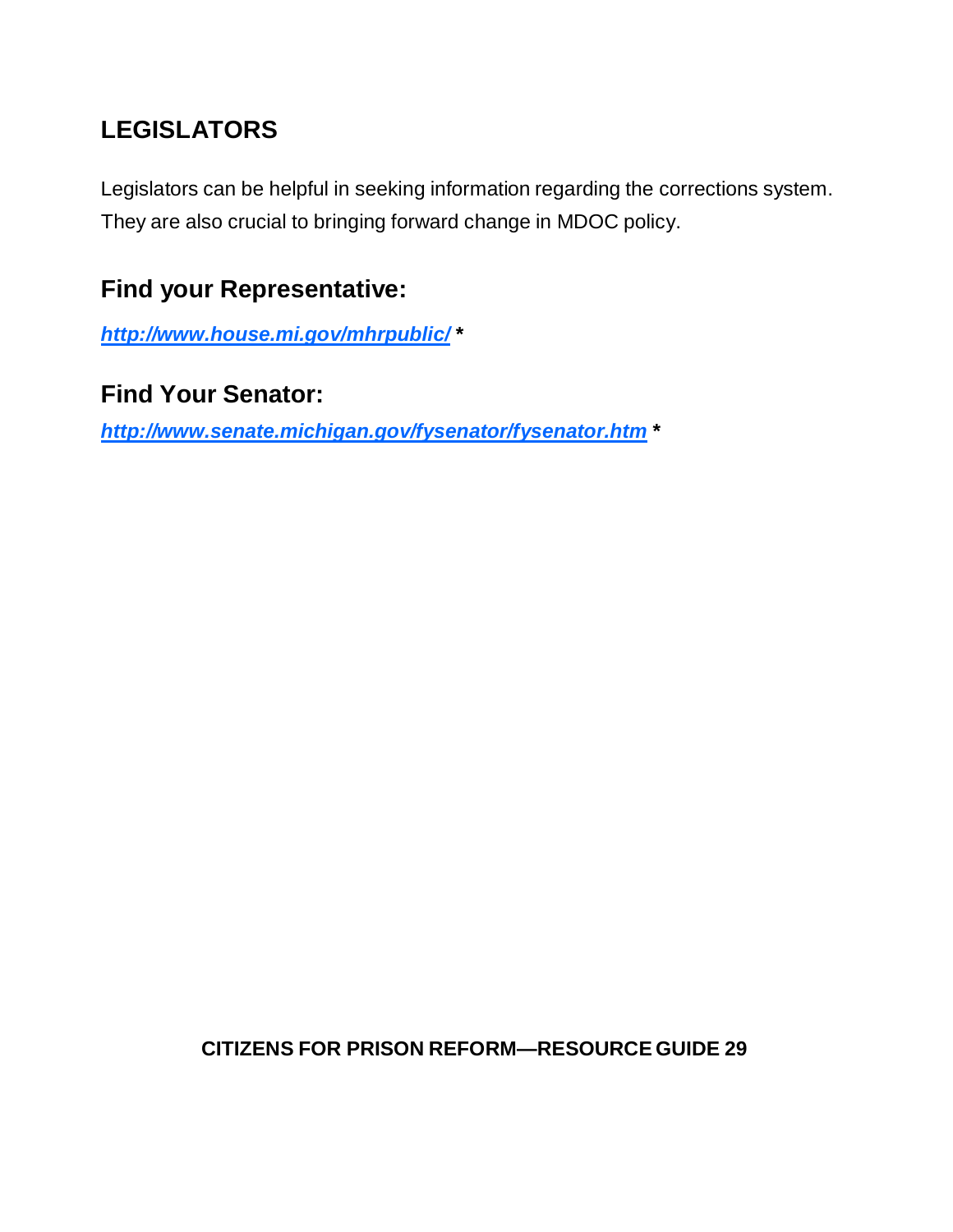## **HOW TO CONTACT CITIZENS FOR PRISON REFORM**

Michigan Citizens for Prison Reform seeks to support, empower, and unify prisoners, loved ones and concerned citizens to bring quality humane treatment for all those incarcerated.

The group seeks to provide accurate information that will encourage education of our fellow citizens, communities, and elected officials.

The organization believes that effective accountability will promote safer prisons, safer public, and economical cost savings.

We hold monthly loved ones' meetings at the West Lansing Church of Christ, 5505 W. St. Joseph Hwy., Lansing, Michigan. They are on the 3<sup>rd</sup> Saturday of the month. Please check our website prior to the meeting to verify the correct location.

### **Contact us at:**

P.O. Box 80414 Lansing, MI 48908 TELEPHONE: (269) 339-0606 E-MAIL: **[citizensforprisonreform@yahoo.com](mailto:citizensforprisonreform@yahoo.com)** WEBSITE: *http://***[www.micpr.org](http://www.micpr.org/) \*** [FACE](http://www.micpr.org/)BOOK: *<http://www.facebook.com/pages/Citizens-for-Prison-reform>* **\*** TWITTER: **<http://www.twitter.com/MichiganCPR> \***

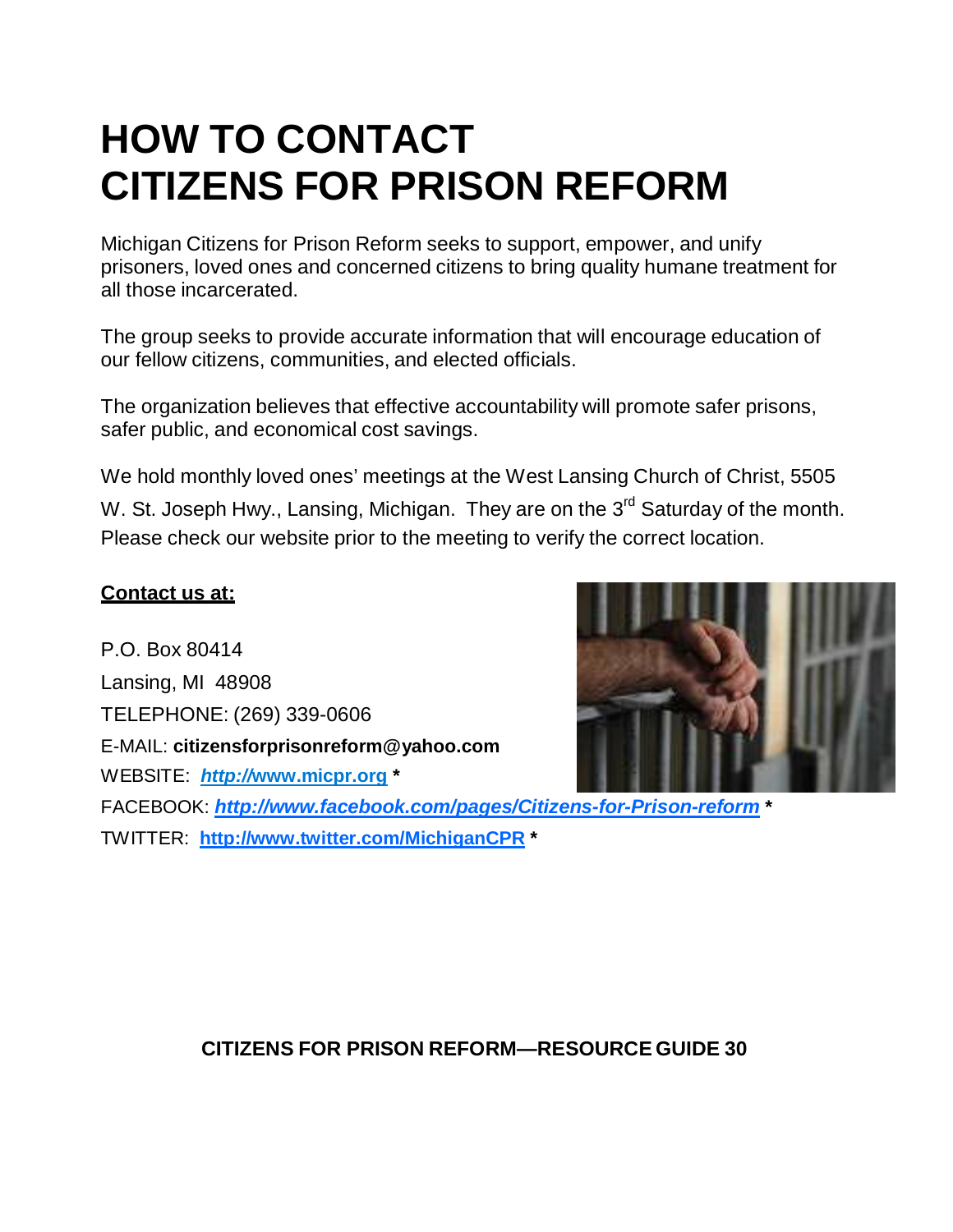## DISCLAIMER

This handbook was produced by members of Michigan Citizens for Prison Reform to serve as a guide for families, friends, and advocates who have little information about the Michigan correctional system. All information was obtained from Michigan Department of Corrections' website and other credible sources. Information was also gathered from the insight and experiences of several members of Michigan Citizens for Prison Reform who have loved ones in the system. The organization takes no responsibility for missing, incomplete, or inaccurate information.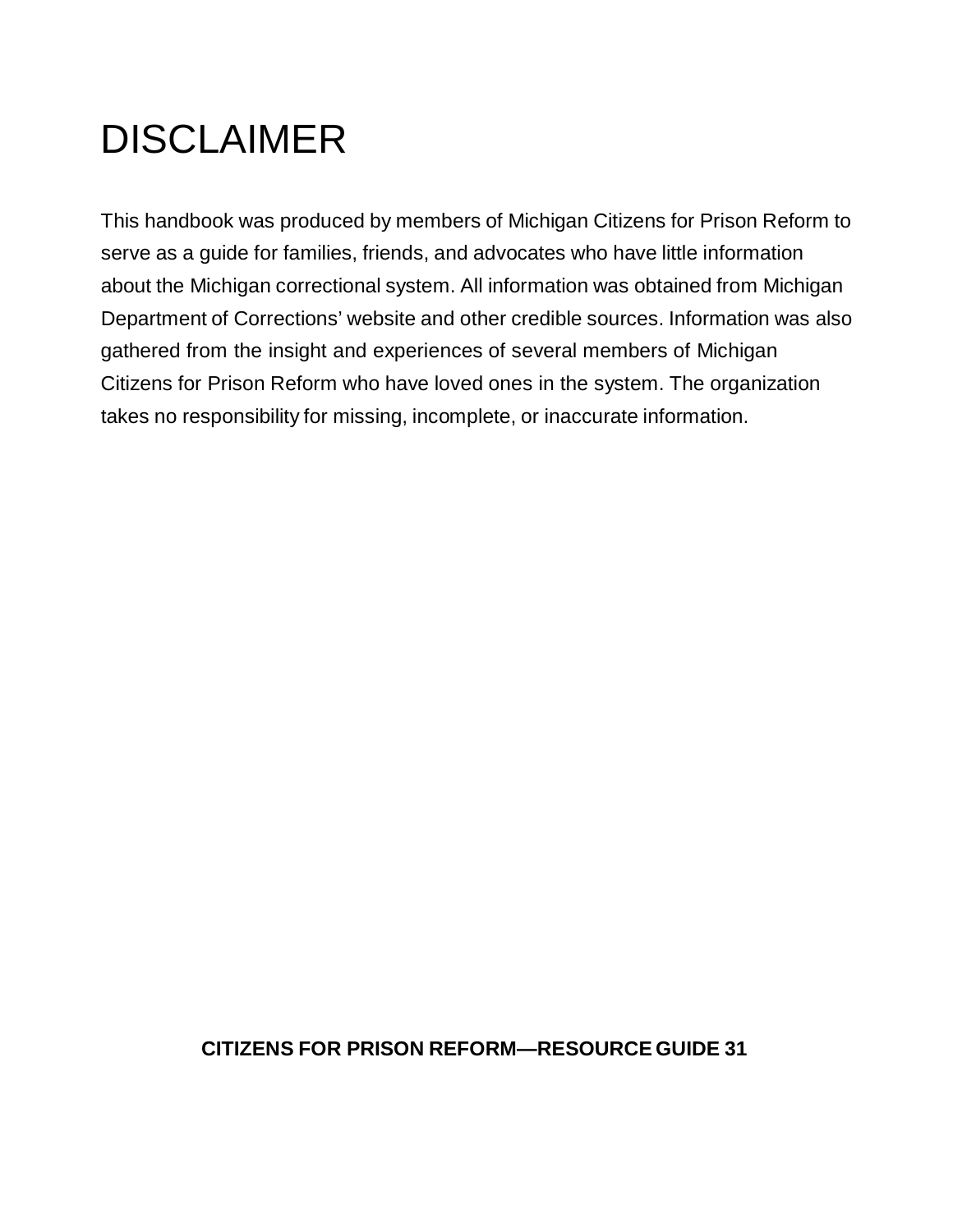#### **Glossary of Terms**

**ADW Assistant Deputy Warden -** There are generally multiple ADWs at each facility, each assigned to either security, programs, or housing. Supervisor to the RUMs.

**AOT/AOP Assaultive Offender Therapy/Program -** A program designed to help individuals who have a history of assaultive behavior and/or often use poor judgment. This therapy is often part of the R&GC recommendations and may be required by the Parole Board.

**ARUS Assistant Resident Unit Supervisor** - The ARUS is an assistant supervisor within a housing unit. She or he is the person who completes most of a prisoner's paperwork and is the primary contact for prison administrative issues. She or he is generally in the first step into a career of administration within the MDOC. The ARUS should be able to answer questions and help to resolve problems.

**BLOCK REP Block Representative** - Prisoner elected by majority of prisoner population within a housing unit to serve on the Warden's Forum. Responsible for addressing concerns affecting prisoners. There is a Black and White Rep for each housing unit.

**BOOT CAMP-** This is a 90-day paramilitary program for young non-violent offenders. Participants perform strenuous physical labor and exercise. Those who cannot complete the program are usually sent to prison. Formally called SAI or Special Alternative Incarceration.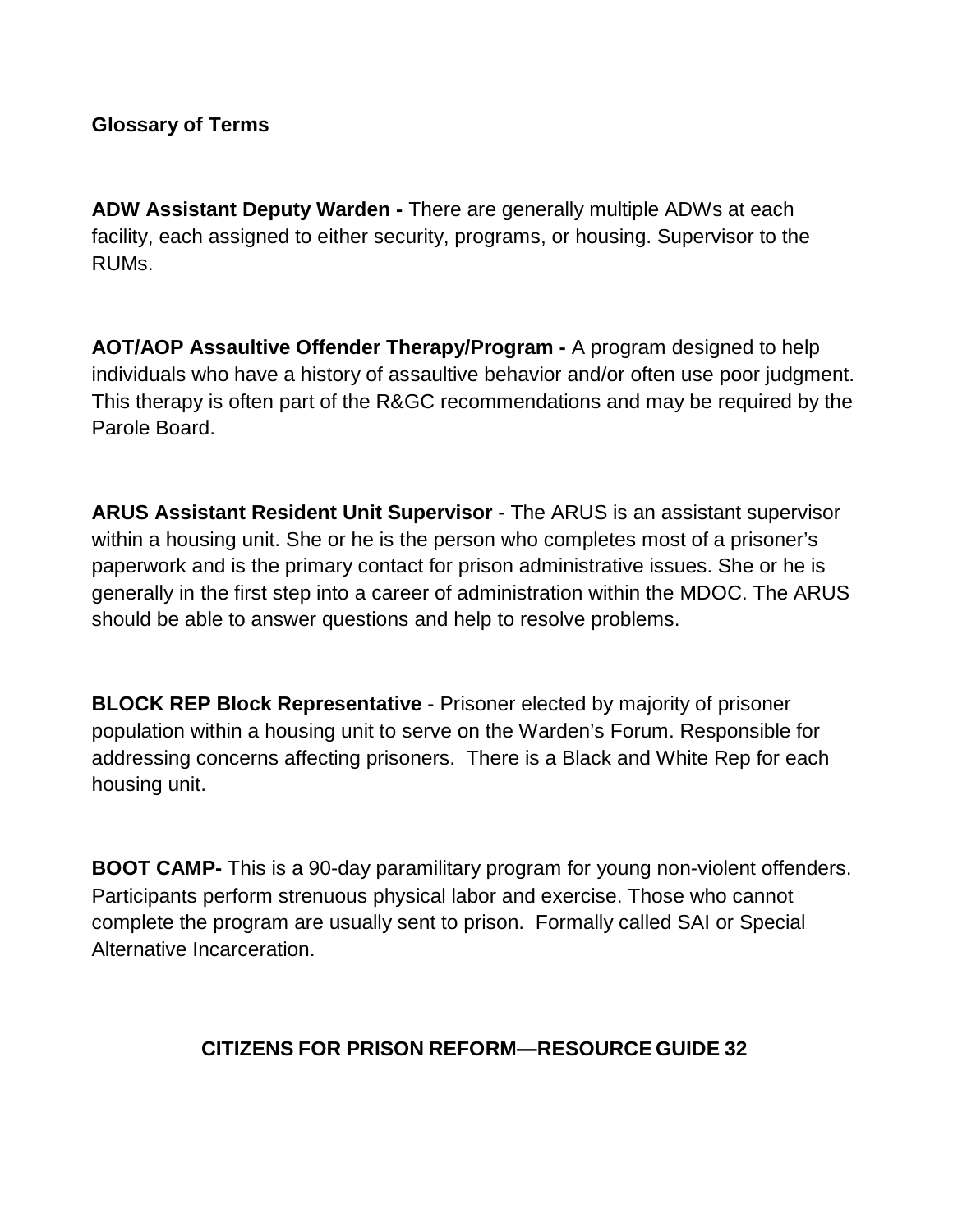**BUSINESS OFFICE** - The office in each facility that handles prisoner mail, prisoner records and other paperwork related to each facility.

**CALL OUT/PASS/ITINERARY/DETAIL** - Document given to prisoner detailing any required activity or movement, such as medical appointment.

**CENTRAL OFFICE -** The office in Lansing that is the location of the leadership and administration of the Michigan Department of Corrections.

**CO Corrections Officer** - This is the starting position in the hierarchy of custody and security staff.

**COMMUNITY CENTER -** Residential program operated by the MDOC or under contract to the MDOC. Located in cities throughout the state, they serve as transitional housing for persons leaving prison.

**CONTINUANCE** - See Flop.

**CONTRABAND -** Any item not allowed into the facility per policy and procedure. Illegal contraband is something that would be illegal even on the outside, e.g. marijuana. Legal Contraband would include things such as a rope that could be used in an escape.

**CUSTODY STAFF -** The staff in control of safety and security including all corrections officers, sergeants, lieutenants, captains or Shift Commanders as well as RUMs and ARUSes. Those not included in custody are mail room, record office, school, mental and medical health staff.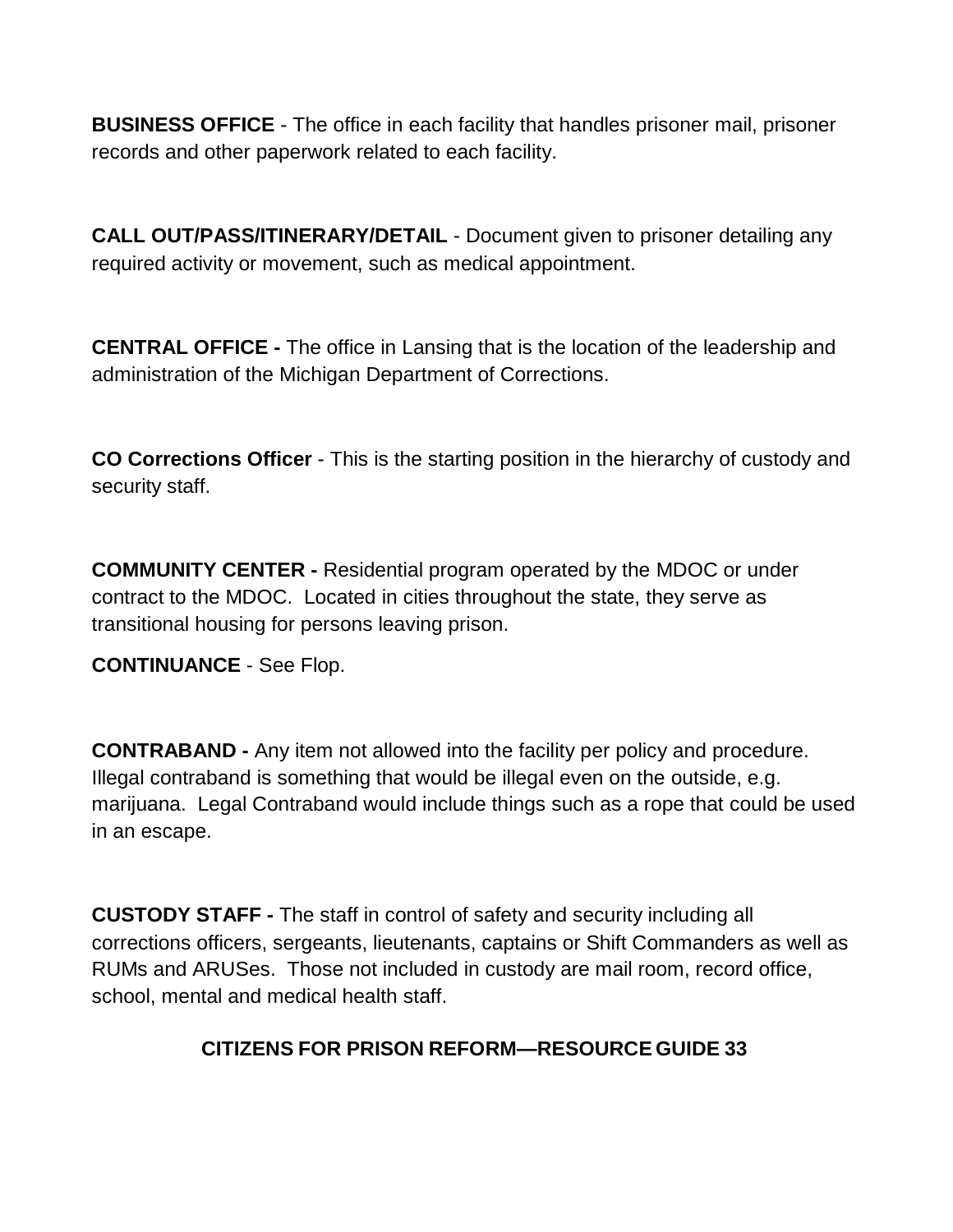**DEPUTY WARDEN -** Second in chain of command to the Warden.

**DETENTION -** If found guilty of a serious misconduct, prisoner can be sentenced to segregation for a period of time. It is a jail within the prison.

**DIRECTOR -** the head of the entire Department of Corrections. He or she is appointed by the Governor.

**DISBURSEMENT -** A form used by prisoner to pay for various items ordered through the store or approved vendors. Money is taken from prisoner's account.

**ERD/Earliest Release Date -** This is the earliest date an individual can be released from prison on parole. It is the minimum sentence minus any disciplinary credits earned. People sentenced to prison after December 15, 2000, no longer receive any credits and must at least serve the minimum sentence imposed by the court.

**FLOP -** The decision by the Parole Board denying release to an individual who has reached the earliest release date or the end of a previous flop. Also called a continuance. The decision will specify the amount of time before the prisoner will be again considered for parole.

**FOIA/ The Freedom of Information Act -** Any citizen can use the FOIA to ask for documents from any government department. There are some limitations and the person requesting the documents will be charged a fee. See MCL15.231.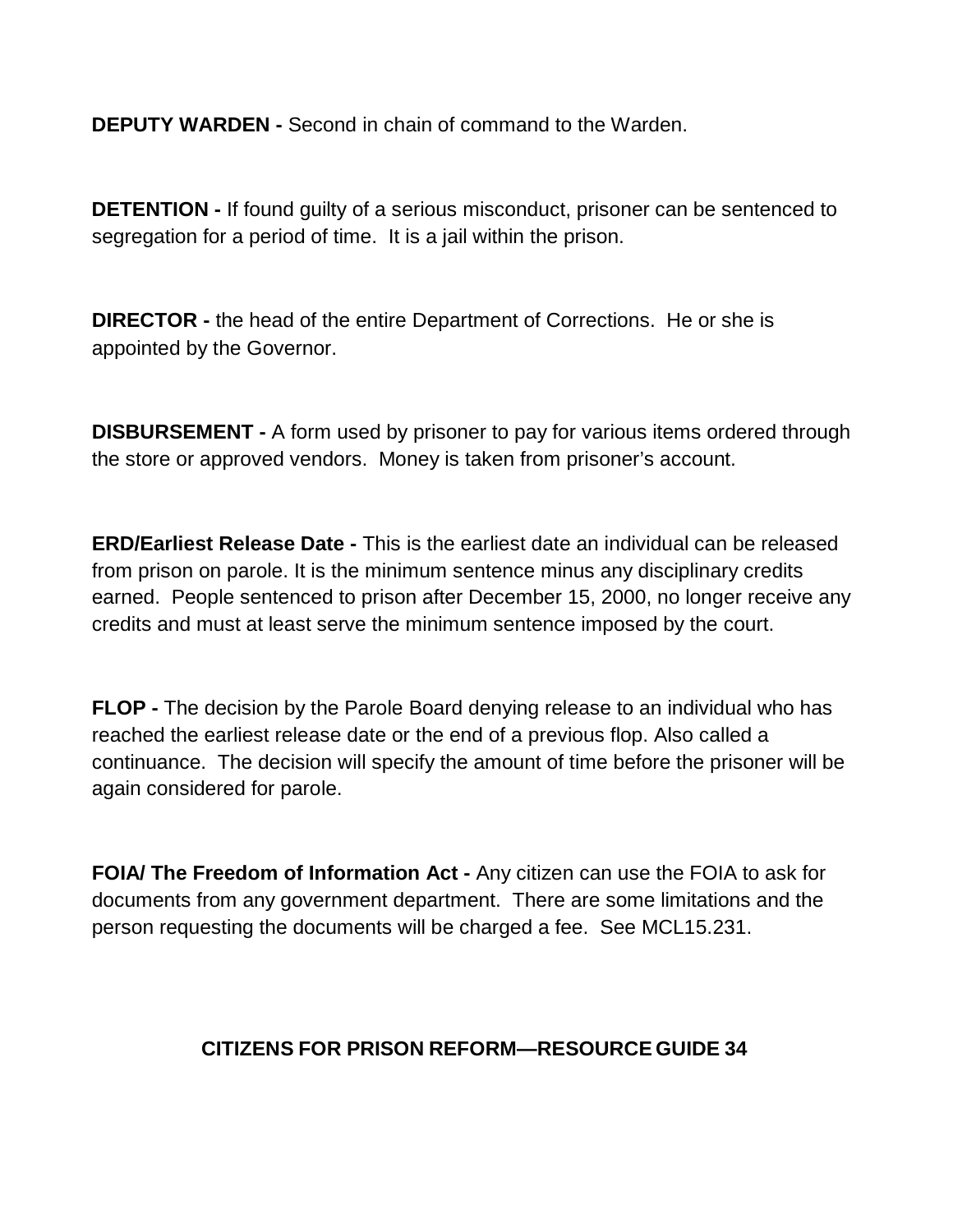**FRONT DESK -** Typically this will be the first place the public goes to at any institution. It is be staffed a corrections officer. This CO usually answers phone calls to the facility.

**GED General Educational Development program -** Passing the GED test is equivalent to earning a high school diploma. The law requires that prisoners have a high school diploma or GED before they are paroled. Exceptions are made for those unable to complete the program successfully.

**GPS Global positioning system -** The system may be used to track the movements of an individual who has been paroled and is required to wear an ankle bracelet or tether.

**GRIEVANCE -** Form completed by prisoners regarding violation of policy or inhumane living conditions. There are three levels, Steps I, II, and III. Unless the prisoner "wins", all three steps must be completed before a prisoner will be allowed to file a lawsuit over that issue.

**HOUSING UNIT/BLOCK -** Terms used by prisoners and staff identifying a housing unit within a particular prison. These may be identified by a number or a name, such as Four Block or Spruce Unit.

**IEP -** Individual Education Plan. Plan developed by school staff outlining education goals for prisoners with special education needs.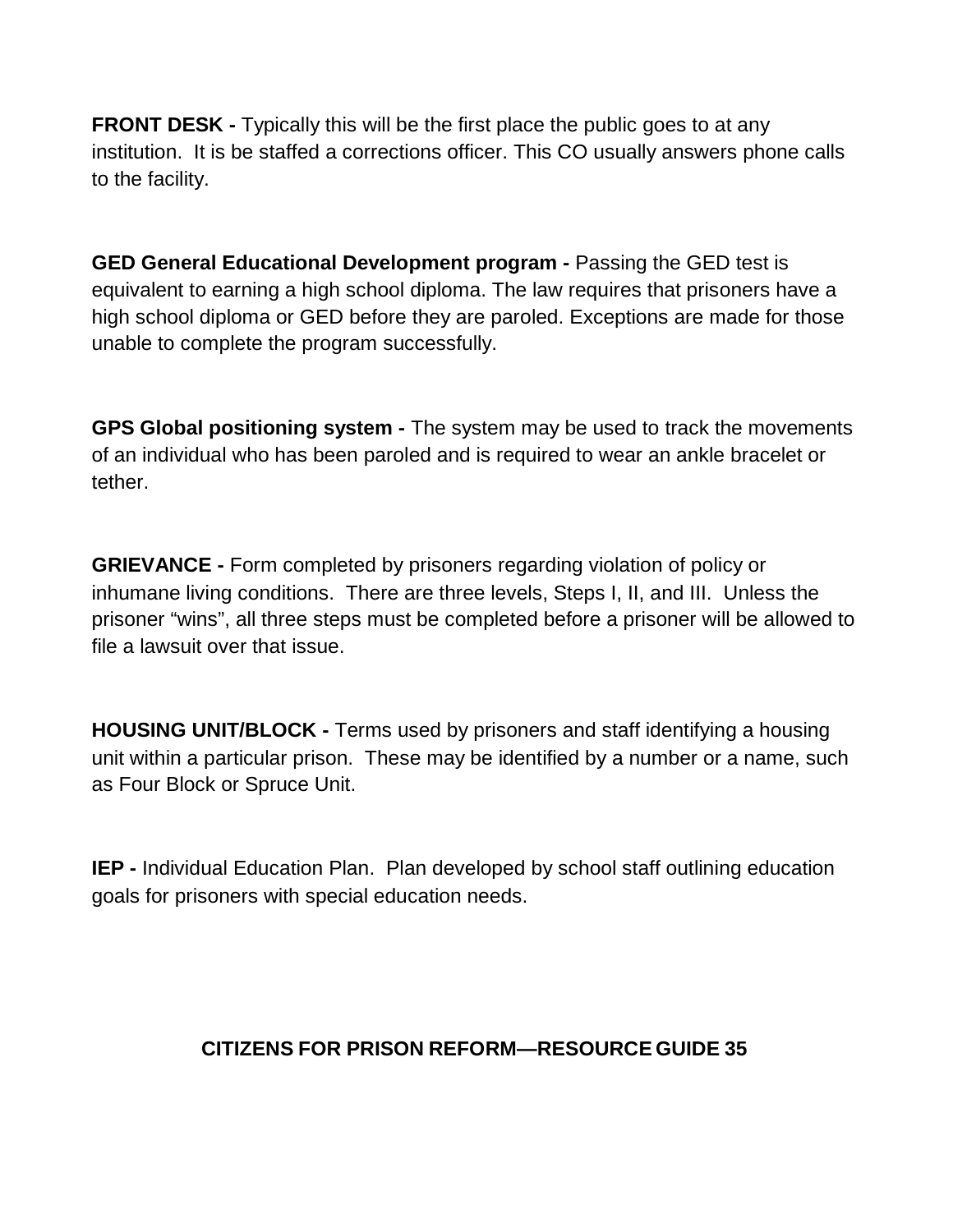**INDIGINT LOAN -** If a prisoner has had less than \$10 in account for at least 30 days, he or she can apply for loan of \$10 per month to purchase mandatory items such as hygiene products. The amount will be collected upon receipt of any money to his or her account.

**INSPECTOR -** A staff member at each prison that is part of the administration who is responsible for investigating complaints, security concerns and other issues within the prison.

**JPAY LETTER -** Electronic letter written to prisoner through website. This may be read by staff.

**JPAY MONEY TRANSFER** - Electronic money transfer to prisoner account through website from a family member or friend.

**KIOSK -** Computer in housing unit in which prisoners submit store orders.

**KITE -** A kite is a request written by a prisoner and sent to prison staff through institutional mail. It is used to ask for information, medical treatment, or any other need or service.

**LEGAL MAIL - EXPEDITED LEGAL MAIL FORM / LEGAL DISBURSEMENT -** Mail sent to an attorney or court. A form can be used by prisoners to send such correspondence more quickly than regular outgoing mail. If the prisoner doesn't have sufficient funds postage for legal mail can be borrowed and the amount will be collected upon receipt of any money.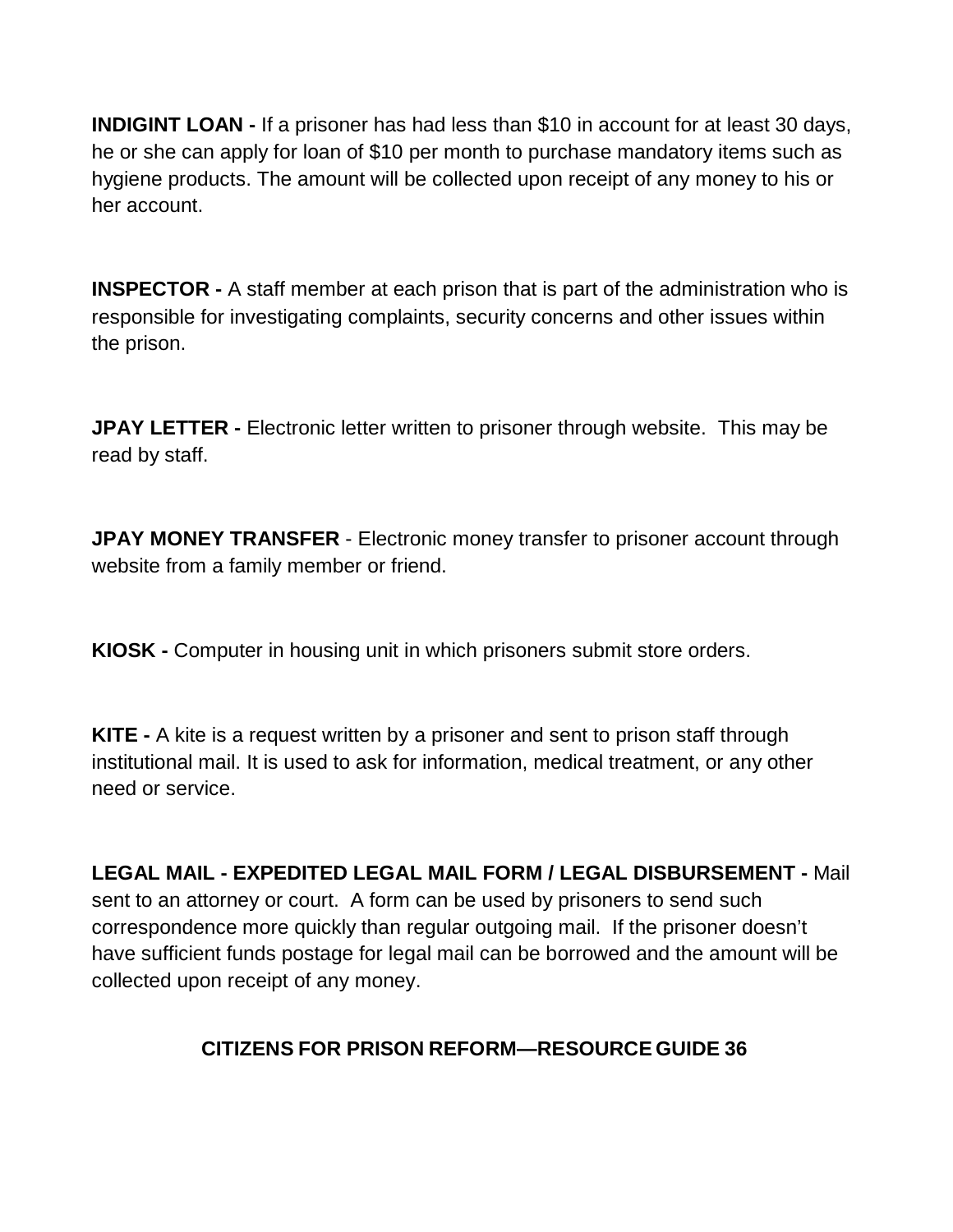**LOP / SANCTION/ TOP LOCK -** If found guilty of misconduct, prisoner can be placed on Loss of Privileges which restricts prisoner from various privileges, access to electronics, etc. If on top lock status they cannot leave their cell when normally allowed to leave during the day, such as for yard.

**LT. -** Lieutenant.

**MAIL REJECTION -** This is a notice given to the prisoner and the person sending mail that the mail received at the institution has been deemed inappropriate for a prisoner. The prisoner can request a hearing to have the item(s) evaluated for appropriateness.

**MDOC Michigan Department of Corrections -** The Department runs the prisons, parole, and circuit court probation. It also has a limited monitoring role for jails in Michigan.

**MEDICAL DETAIL** – Document of medical staff authorizing prisoner to special medical accommodations or equipment that would not otherwise be allowed. Being assigned to a bottom bunk or having a cane, crutches, a second pillow, special shoes are examples of such items.

**MISCONDUCT REPORT/TICKET -** Report written by MDOC staff member of prisoner's alleged violation of rules. There are three levels of misconduct with the least serious receiving lighter punishment.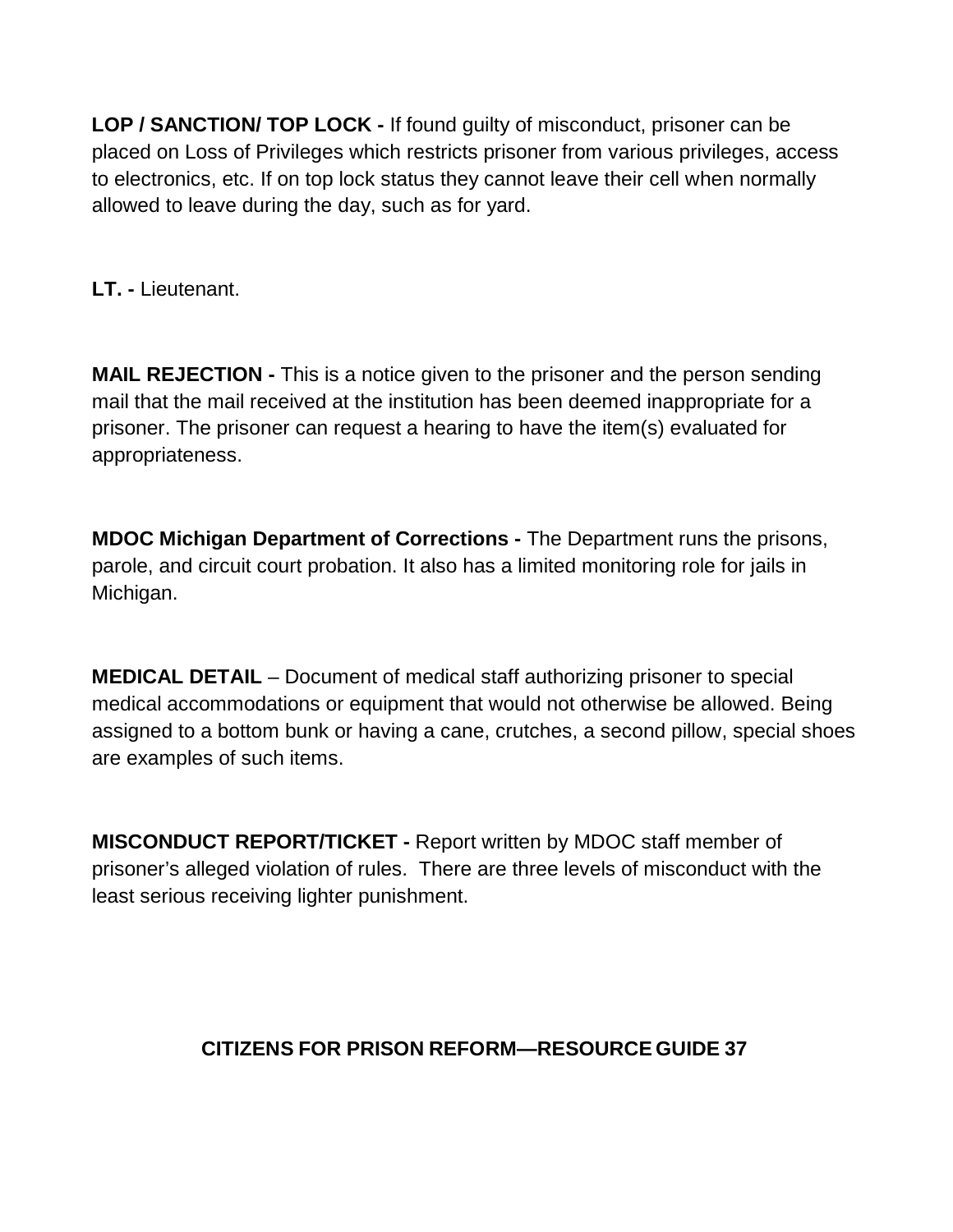**MPRI Michigan Prisoner Reentry Initiative -** This program is designed to prepare prisoners for reentry and to assist them in transitioning to freedom by connecting them with a network of community resources.

**NOI Notice of Intent -** Written report informing prisoner of an investigation or administrative hearing process dealing with items such as property, contraband, etc.

**NON-CONTACT VISITING -** Visits at high security levels and at other levels if certain visitor restrictions have been imposed. These visits take place with a glass in between the individuals and by phones.

**OBSERVATION CELL** - A cell where a prisoner is placed when staff believe they are unstable or have threatened to commit suicide or hurt themselves. Observation cells are sometimes also used when they have medical conditions where they need to be isolated.

**OMBUDSMAN'S OFFICE/Legislative Corrections Ombudsman -** An office within the Legislative Services Bureau created to investigate within the MDOC when serious and repetitive violations are brought to its attention. Generally, a prisoner must exhaust the grievance procedure before the Ombudsman can investigate. Corrections staff and the public may also file complaints with this office.

**PAROLE -** If an individual is released before the end of the maximum sentence, it is called parole. A parole agent will supervise the individual in the community. It is important that the parolee follow all the rules set up by the Parole Board and the Parole Agent.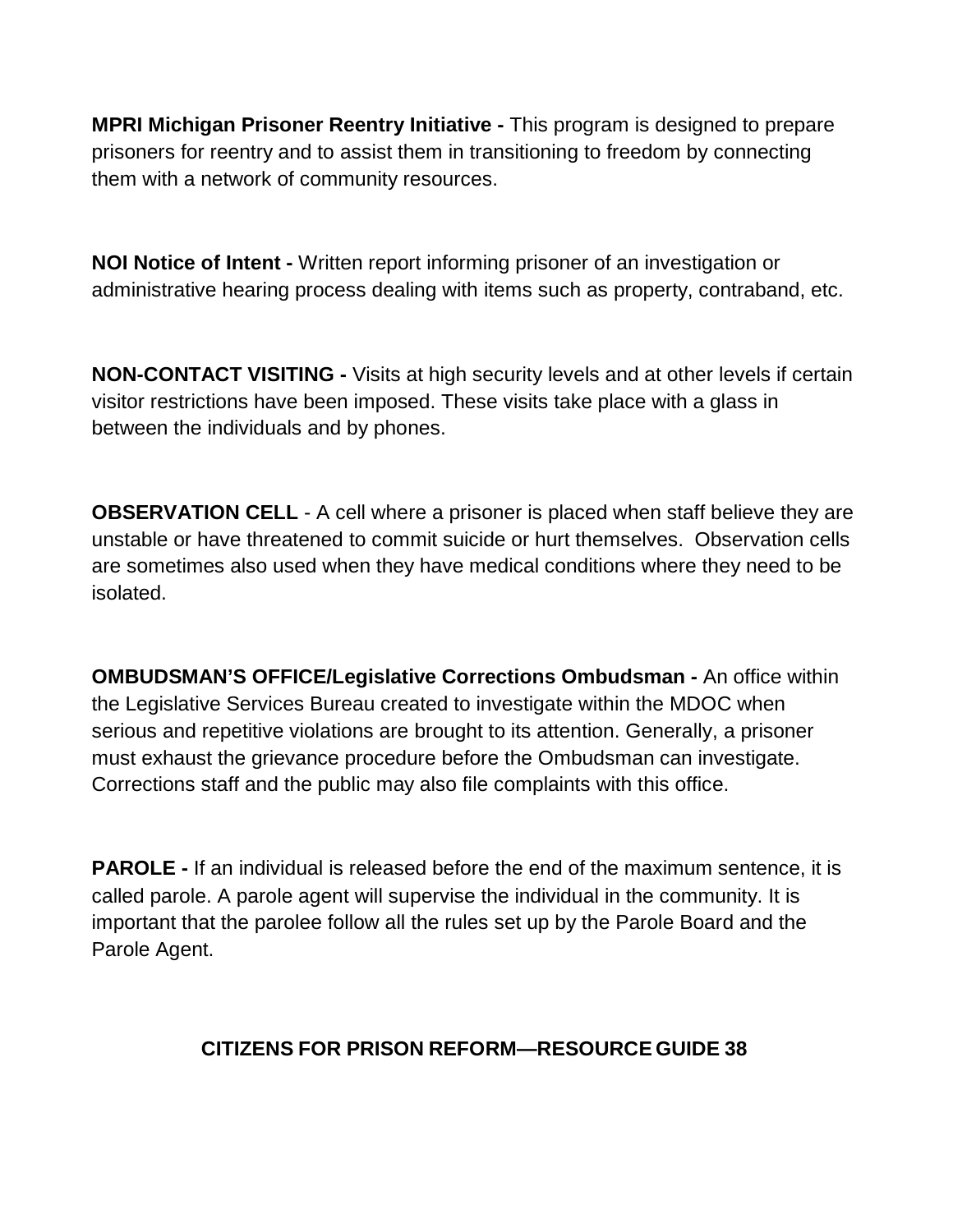**PAROLE BOARD -** This is a ten member Board appointed by the Governor to consider whether to release prisoners serving an indeterminate sentence on parole, whether to parole someone serving a parolable life sentence and whether to recommend a commutation of natural life sentences. Three member panels make decisions about regular parole.

**PAROLE GUIDELINES-** A tool used by the Parole Board to determine the probability of parole (high, medium, or low). The tool is used to determine a score based upon the nature of the current offense, criminal history, property and assaultive risk screens, age, conduct, programming completed, and mental health. The score is calculated based on the prisoner's criminal and social history. This may determine whether a prisoner is interviewed by a member of the Parole Board.

**PBF/IBF Prisoner benefit fund/Inmate benefit fund** - Money that comes from vending machines, a percentage of prisoner hobby craft sales and various other sources and is used to cover expenses that benefit prisoners, such as extra recreation equipment, cable television, etc. Decisions are made by prisoner and staff representatives.

**PER Parole Eligibility Report** - This report contains a brief description of the crime, prior parole history, institutional conduct (education, work, substance abuse programming, therapy, etc.), physical health, financial status, parole plans, etc. It is one of the tools used by the Parole Board to make its decision to parole or flop someone.

**PROBATION -** A convicted person may be sentenced to probation in addition to a jail term or instead of jail or prison. A Probation Agent will supervise him in the community. It is important that the probationer follow all the rules set up by the Probation Agent.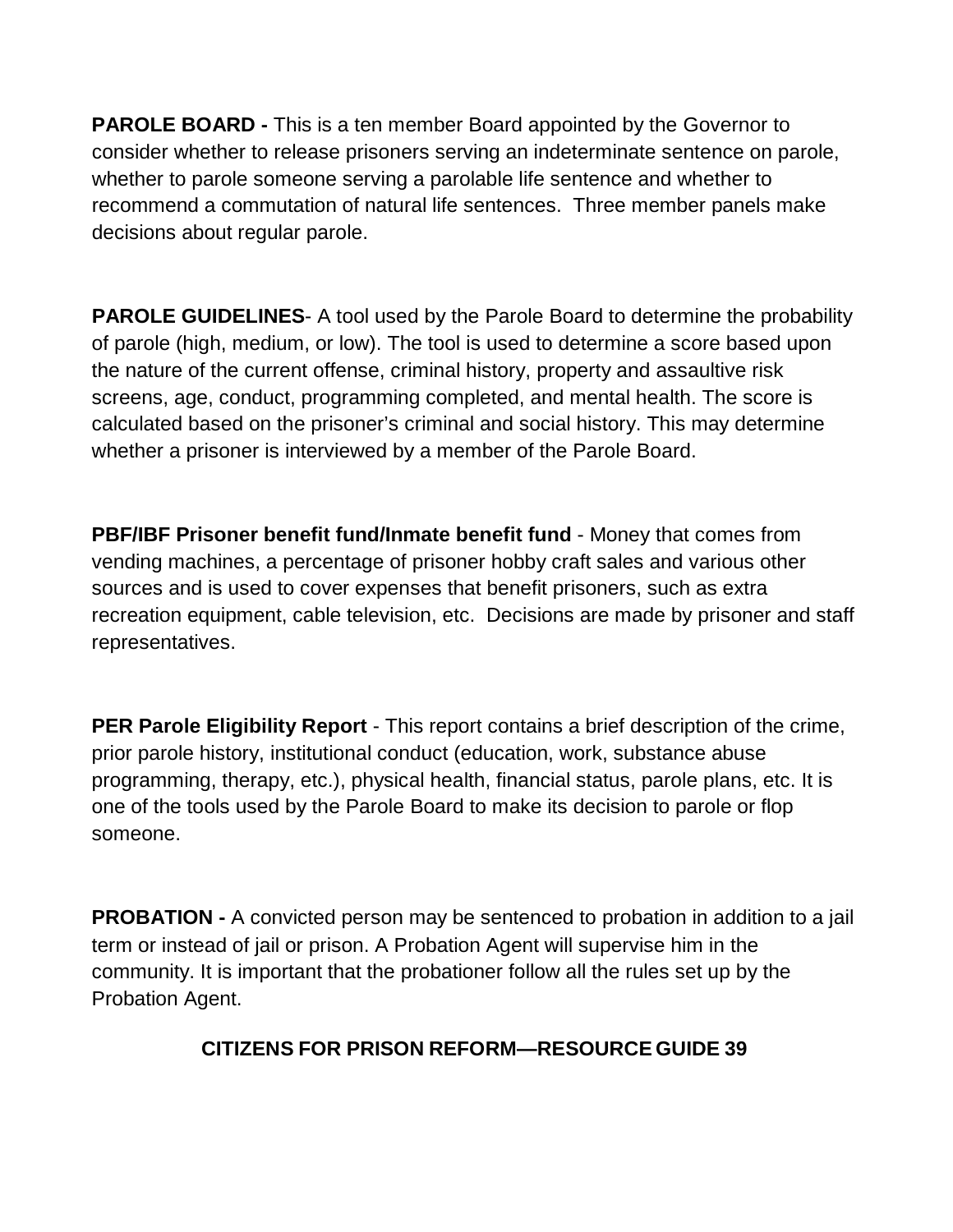**PSI Pre-sentence Investigation Report** - PSI Reports are created by a parole agent and include the agent's evaluation of the offender, the circumstances of the offense, a personal and criminal history of the offender and a sentencing recommendation. Victim may provide information on what impact the crime has had on their lives and may express their opinions regarding the appropriate sentence. Agents also score the sentencing guidelines and report that range to the court in the PSI Report.

**PSYCHIATRIC SERVICES** - Woodland Center is the only facility that is exclusively for mental health treatment. Other services are provided within special units of prisons or hospitals. The levels of care range from CSI (Counseling and Intervention) to AC (Acute Care). They include OPT (Outpatient Mental Health Program), SSOTP (Secure Status Outpatient Mental Health Treatment Program), ASRP (Adaptive Skills Residential Treatment Program), RTP (Residential Treatment Program), SSRTP (Secure Status Residential Treatment Program), CSP (Crisis Stabilization Program), RTS (Sub-acute/Rehabilitation Treatment Services). See *Department of Corrections Bureaus of Health Care Services Mental Health Services Program* under *Documents* on micpr.org web site.

**QMHP Qualified Mental Health Professional -** a professional who is part of an interdisciplinary psychiatric treatment team.

**QUARANTINE -** The period of time a prisoner spends at a receiving facility when entering prison. See RG&C.

**QUARTERMASTER/QUARTERMASTER KITE** - Staff member who is responsible for issuing prisoners clothing and linens. Prisoner can fill out a request form asking for replacement items or different sizes.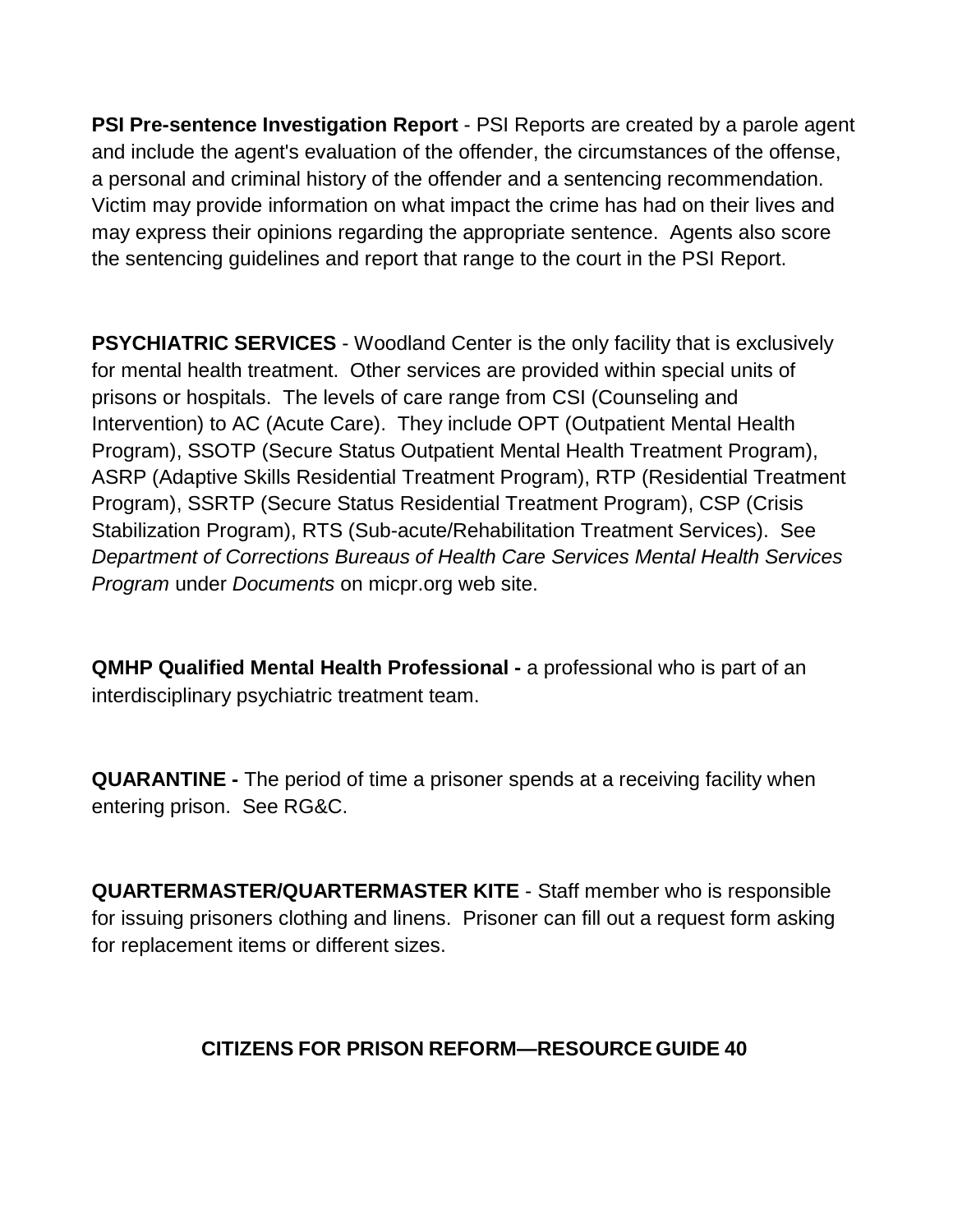**RG&C/RGC Reception and Guidance Center -** Entry point into the system for men below the bridge. Male prisoners spend the first few weeks in the Reception and Guidance Center. Here, MDOC personnel check the person's education level, work skills, mental health, physical health, etc. They determine where the individual should be housed and what type of programming he should have. Prisoners from the U.P. may be taken to Marquette and then moved down to Jackson to RG&C as soon as possible. Female prisoners go to Huron Valley Women's Facility.

**RESTITUTION** - A court ordered payment to the victim or repayment of a debt to the MDOC or a court.

**RIDE OUT/RIDE IN -** When a prisoner leaves or arrives at a prison.

**RTP Residential Treatment Program -** Inpatient mental health treatment provided in a special unit within a prison or at Woodland Center Correctional Facility.

**RUM Resident Unit Manager** - This person is in charge of the housing unit. Supervises the ARUS (or ARUSes, if there are more than one in a housing unit) and custody staff (the officers). The RUM should be able to answer questions and help to resolve problems. On the administrative chain of command, the RUM is on the rung below the Assistant Deputy Warden (ADW).

**RWA Routine Work Assignment**. The Reception and Guidance Center often recommends that individuals be given a routine work assignment. This means the individual should be given a job in the prison.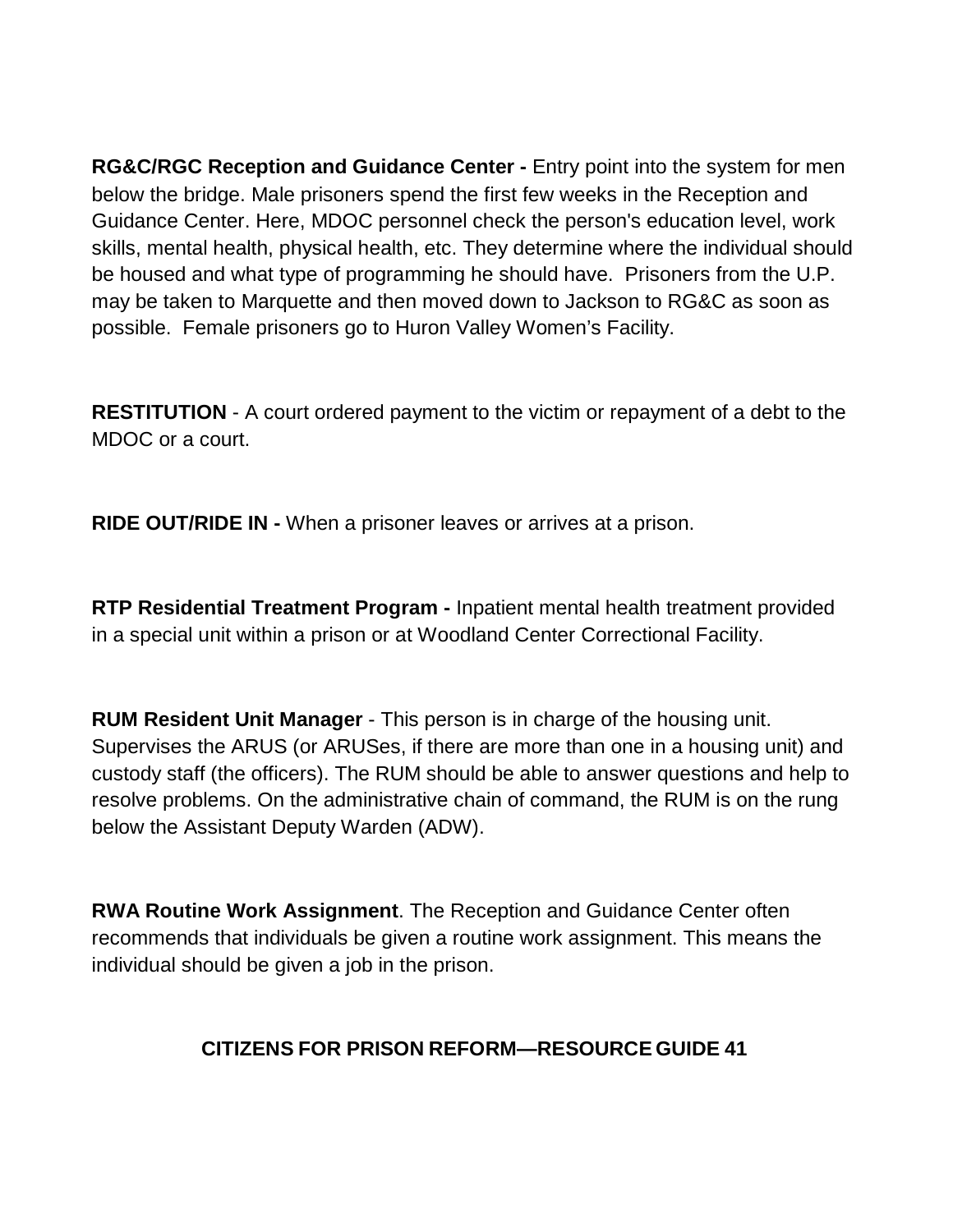**SAI Special Alternative Incarceration -** See Boot Camp.

**SCORESHEET-** See Parole Guidelines.

**SECUREPAK -** Family or friends may order food items and other items in \$85 increments quarterly to be given to a prisoner. This can be done either online, through the mail or over the phone.

**SEGREGATION** – Housing where prisoners are separated from general population for misconduct, safety or security risks. Sometimes called solitary, the box or the hole.

**SGT.** - Sergeant.

**SHAKE DOWN** - Refers to a search by a corrections officer of a prisoner or a prisoner's cell looking for items of contraband. Also refers to the pat down of the public and items brought into the facility.

**SOAHR State Office of Administrative Hearings and Rules -** This office is responsible for formal hearings and re-hearings petitions. The vast majority of these hearings are of serious misconduct guilty findings.

**SOT/SOP Sex Offender Therapy/Program -** Individuals convicted of criminal sexual conduct are required to participate in this therapy. It is designed to help them understand why the offense was committed, to have some understanding of the feelings of the victim, and to learn how to avoid future offenses.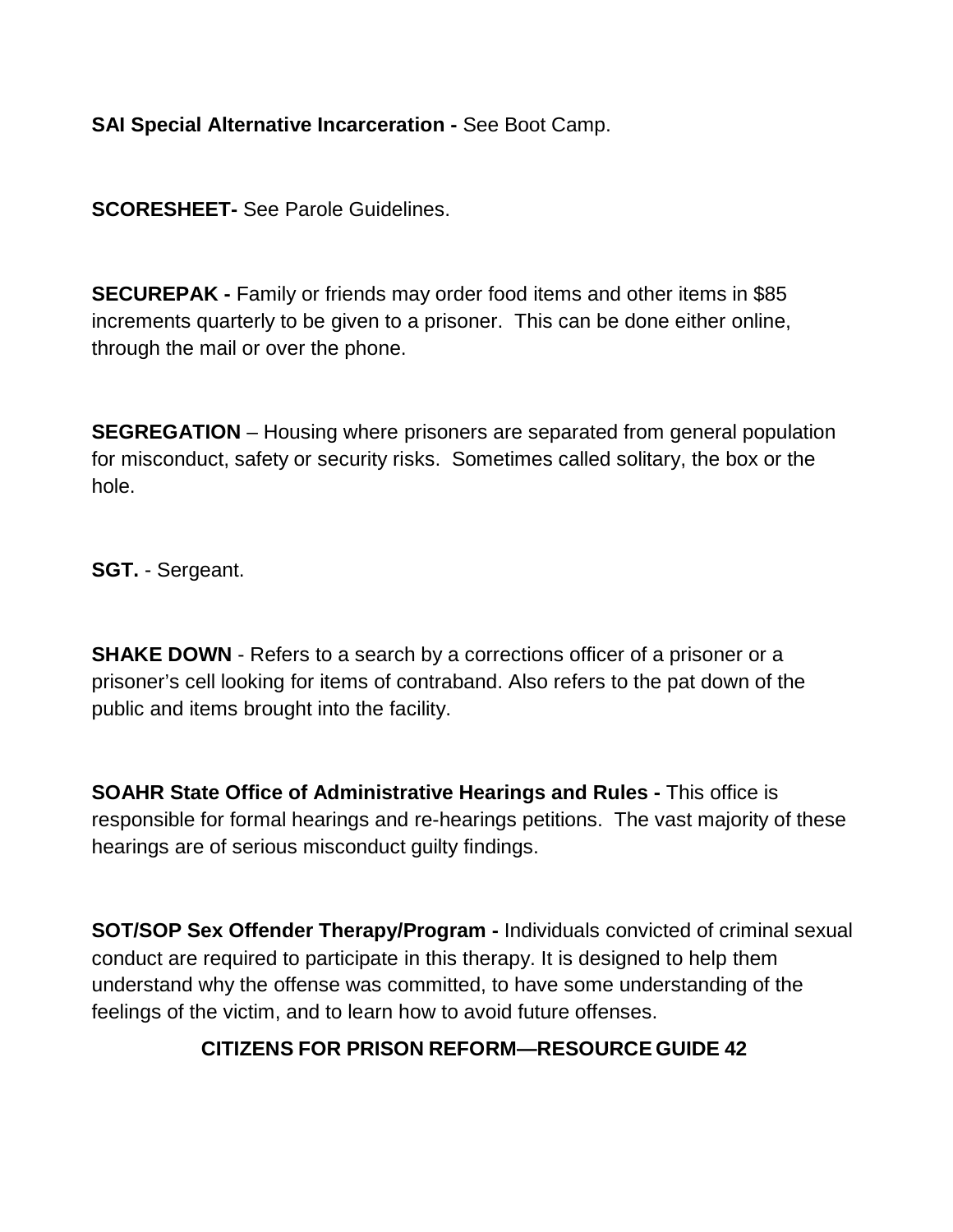**SSOTP UNIT Secure Status Outpatient Treatment Program Unit** - Segregation housing unit where Outpatient Treatment Program services are provided.

**SSRTP UNIT Secure Status Residential Treatment Program** - Segregation housing unit where Residential (inpatient) Treatment Program services are provided.

**STORE** - Prisoners can order selected food, hygiene products, etc. at a kiosk machine. Money is deducted from prisoners' accounts and items are delivered to the housing unit, usually once a week.

**TETHER** - An electronic device worn around the ankle that is used to keep track of the person wearing it. It is sometimes used to track a person who has been released from prison on parole.

**VISITING ROOM** - The area of a facility where persons on a prisoners approved visitor list can visit with the prisoner during designated visiting days and hours.

**VISITOR RESTRICTION** - Limits placed on a visitor or prisoner in connection with visits. Sometimes it is the result of a misconduct that occurs in the visiting room and sometimes it is the result of substance abuse misconduct received by the prisoner. It includes a ban on all visits or ban on contact visits. It can be for a specified period of time or an indefinite time.

**WARDEN** - The head of administration, responsible for overseeing the prison. Sometimes a warden may head more than one prison.